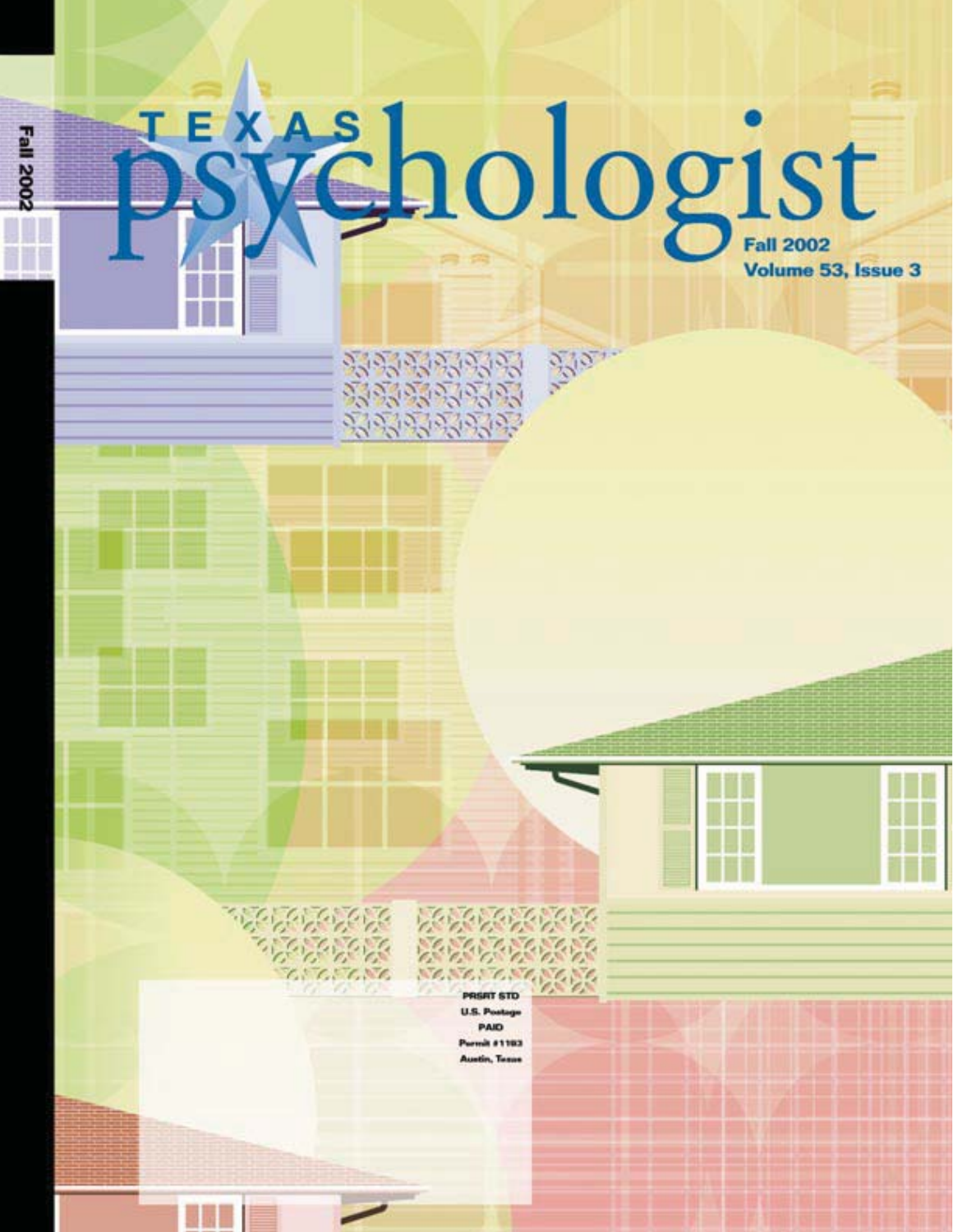# Who will stand up for you<br>if you're faced with a malpractice suit?



*Now, more than ever, you have to be sure of the quality, strength and dependability of your malpractice insurer. An "A" rating from A.M. Best, one of the insurance industry's leading regulatory bodies, means your insurance* 

*underwriter meets certain stringent criteria – helping to ensure the kind of protection you need both today and tomorrow.*

#### **You deserve an "A++"**

Professional liability coverage underwritten by Chubb Executive Risk Indemnity, Inc. and administered by the American Professional Agency, Inc. is even better. Because Chubb has an "A++" (superior) rating from A.M. Best.

#### **Service you can depend on**

As your plan administrator, the American Professional Agency, Inc. also offers outstanding service and peace of mind. With more than 100,000 policyholders, over 30 years of experience and the best claim specialists and legal counsel available, we can provide an ultra reliable, top-quality insurance program at very reasonable rates.

#### **Protect yourself today**

It's an unbeatable combination that gives you the comprehensive coverage you need to safeguard your practice and ease your mind. For a free personal quote, call toll free

1-800-421-6694 or visit us online.

UNDERWRITTEN BY:

#### **CHUBB SPECIALTY PROGRAMS**

*Let one of America's largest and most trusted providers of mental health professional liability insurance protect you.*

#### **VERAGE HIGHLIGHTS**

- New graduate discount
- New business discount
- 35% discount for part-time (20 hours) employees
- Discounted rates for additional Ph.D.'s
- Lower rates for employees with M.A./B.A. degrees
- Risk management/continuing education credits up to 10%
- **B** \$5,000 legal defense for Licensing Board investigations
- Contractual liability for managed care
- Separate limits for each named insured ■ Convenient quarterly payments for
- premiums over \$1,000
	- Risk management consultation service available via 800# hotline
	- Free quarterly risk management newsletter (also available online)

# American Professional Agency, Inc.

95 Broadway, Amityville, NY 11701 PROGRAM ADMINISTRATOR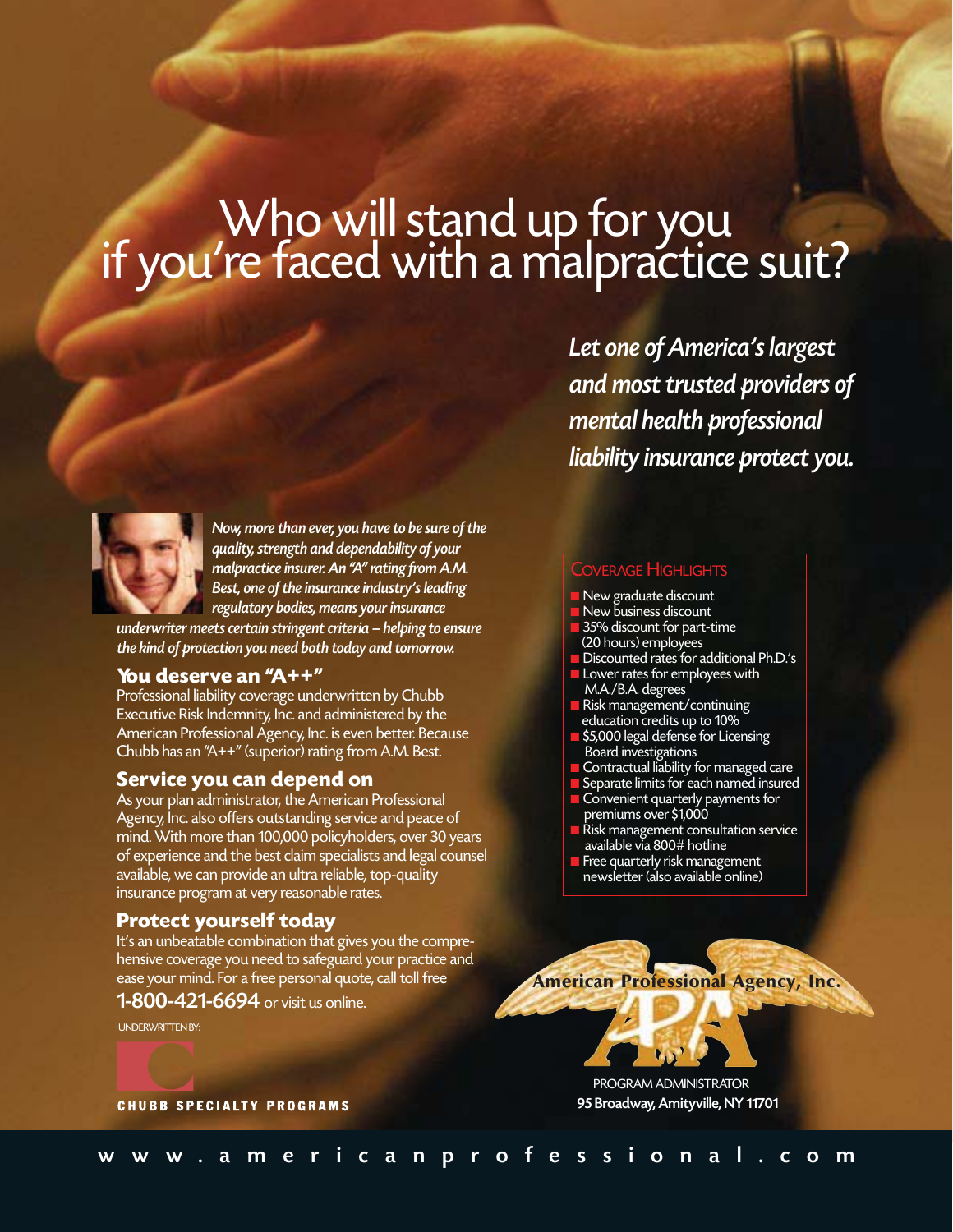Christopher Blazina, PhD Editor The University of Houston

> David White, CAE Executive Director

Robert McPherson, PhD Director of Professional Affairs

> Lynda Keen Bookkeeper

Sherry Reisman Director of Conventions and Non-Dues Revenue

> Lila Holmes Membership Manager

TPA BOARD OF TRUSTEES President Walt Cubberly, PhD

> President-Elect Deanna F. Yates, PhD

President-Elect Designate C. Alan Hopewell, PhD

> Past-President Sam Buser, PhD

#### BOARD MEMBERS

Gary Brooks, PhD Ron Cohorn, PhD Patrick J. Ellis, PhD Charlotte Kimmel, PhD Joseph C. Kobos, PhD Suzanne Mouton-Odum, PhD Elizabeth L. Richeson, PhD Ollie Seay, PhD Jose Luis Torres, PhD Jarvis A. Wright, Jr., PhD

#### EX-OFFICIO BOARD MEMBERS

Federal Advocacy Coordinator Paul Burney, PhD

Federal Advocacy Coordinator Rick McGraw, PhD

> CAPP Representative Melba J.T. Vasquez, PhD

Student Division Director John Hardie, MS

PUBLISHER Rector Duncan & Associates P.O. Box 14667 Austin, Texas 78761 512-454-5262

> Kim Scheberle Managing Editor

Pat Huber Advertising Sales

Emmeline Aguirre-Roe Art Director

The Texas Psychological Association is located at 1011 Meredith Drive, Suite 4, Austin, Texas 78748. Texas Psychologist (ISSN 0749-3185) is the official publication of TPA and is published quarterly.

www.texaspsyc.org



### Features

#### 12 Community and Its Consequences Edwin P. Willems, PhD

22 Confronting Violence Lakshmy Parameswaran MA, LPC

24 Coping, Healing and Resilience Laura Barbanel, EdD, ABPP

28 Why Your Future Depends on the APA Presidential Election Jeffrey E. Barnett, Psy.D.

### **Departments**

#### 2 FROM THE PRESIDENT:

TPA: Psychology's Political Party Walt Cubberly, PhD

#### 4 FROM TPA HEADQUARTERS: TSBEP: Meet Its Newest Members

David White, CAE, Executive Director

#### 6 Letters to the Editor

8 LAW:

What Should I Do If a Client Files a Grievance Against Me? Sam A. Houston

- 10 New Members
- 10 Inside TPA
- 27 PSY-PAC Contributors
- 29 Sunrise Fund Contrinutors
- 32 Classified Advertising
- 32 Advertisers Index

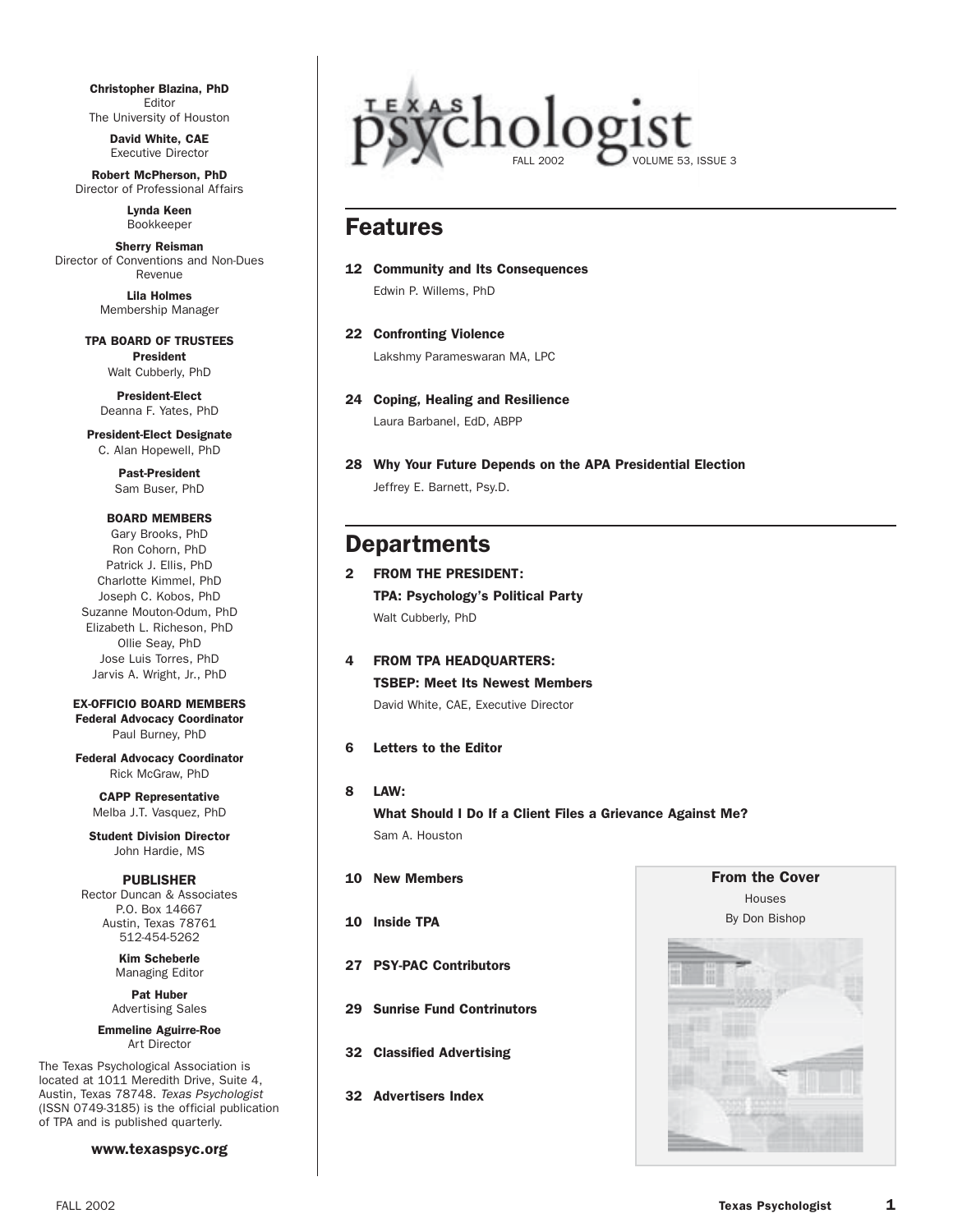### TPA: Psychology's Political Party

#### Walt Cubberly, PhD

At the birth of the Texas Psychological Association (TPA) 55 years ago, TPA was composed of a handful of Noble Individuals who got together to discuss Noble Ideas (I believe this is a quote from Dr. Joe Kobos). At that time, licensure was not even a gleam in anyone's eye. Politics were for cigar smoking, non-psychologist men in back rooms brokering deals over pork (i.e. government contracts) and stopping the spread of communism. In 1947, TPA served a social purpose for academics. Continuing education was not a requirement, rather something professionals did for fun, excitement, and growth.

Times change, however, and the role of<br>TPA has changed along with the evolution of our field and the challenges facing psychologists. TPA is no longer unique in providing a place for noble psychologists to get together to socialize, network, and discuss the relevant issues of the day. This is better done through your local area society

(LAS). TPA has never been unique in providing excellent continuing education. APA and your LAS are often quite good at this (TPA's "Paris in the Springtime" CE Program notwithstanding).

TPA's main mission 55 years after its birth has become political. TPA became political out of painful necessity. We discovered Nobleness alone left

us as fresh meat for groups who were better prepared for survival. Nobleness by itself was very ineffective in getting bills passed that benefited the people we served. TPA, therefore, became the political party representing our still Noble Profession and the Noble People we serve. At this task, TPA is unique.

No other organization will represent you before the State Legislature to negotiate for your rights as a psychologist and the rights of your clients. No other organization will stand up against other groups who would very much like to see psychology lose its position as the preeminent profession (based on quality of training) for providing mental health services to the public.

I am excited to serve in a leadership role for the political party that represents such a valuable profession, and proud to be a psychologist. I hope you feel the same sense of pride from being a member of this profession.

I want to thank each of you who has donated to our Sunrise Fund to preserve our license to practice. Elsewhere in this

> issue we have listed the names of the generous and loyal psychologists who have donated to our Sunrise cause, which will help us preserve our Noble Profession for at least through 2017.

> In order to remain responsive to psychologists throughout the state, I have been traveling to various local area societies to talk with our member-

ship. Most recently, I was invited to visit Montgomery County LAS and East Texas LAS in Texarkana. I received very valuable feedback from both groups regarding ways that TPA can better serve our membership and our clients. TPA develops our legislative agenda out of these meetings, as well as input from your elected Board Members. I am struck by the altruism of the psychologists that I talk to on these trips. Almost all are deeply concerned about the people that they serve and want TPA and APA to help improve their ability to better serve these people. TPA will assist as much as our resources will allow. I also encourage other LASs to request a visit. Friday's are my main travel day,

and if you can arrange with your LAS to have me visit, I would enjoy the opportunity.

TPA has put together an outstanding Annual Convention, keynoted by Dr. Irvin Yalom. Opportunities to hear Dr. Yalom speak are extremely limited. He told me he doesn't do these presentations at this late stage in his career because they take away from his opportunity to see patients and write. We had to work very hard to secure his agreement to come. I believe he is the major figure in American 20th Century psychiatry because of his impact on the fields of group therapy and existential psychotherapy, as well as individual therapy. He is the most impressive speaker I have ever heard, and one of the few who is as good in person as "on the page".

Also regarding TPA's state convention, I want to thank Dr. Alan Hopewell, Chair of the convention's Program Committee. We had so many high quality program submissions that we had to reject some very high quality applications only because there weren't times and rooms available to accommodate them. While unfortunate for some who submitted programs, it bodes well for those attending the convention November 14-16 at San Antonio's Hyatt Regency Riverwalk. (In the aftermath of 9/11, we got very good room rates for such a high quality Riverwalk hotel). I am excited about this year's convention and hope to see you there. Registration materials will be mailed during the first week of August or you can register online at www.texaspsyc.org today. ★



Walt Cubberly, PhD TPA President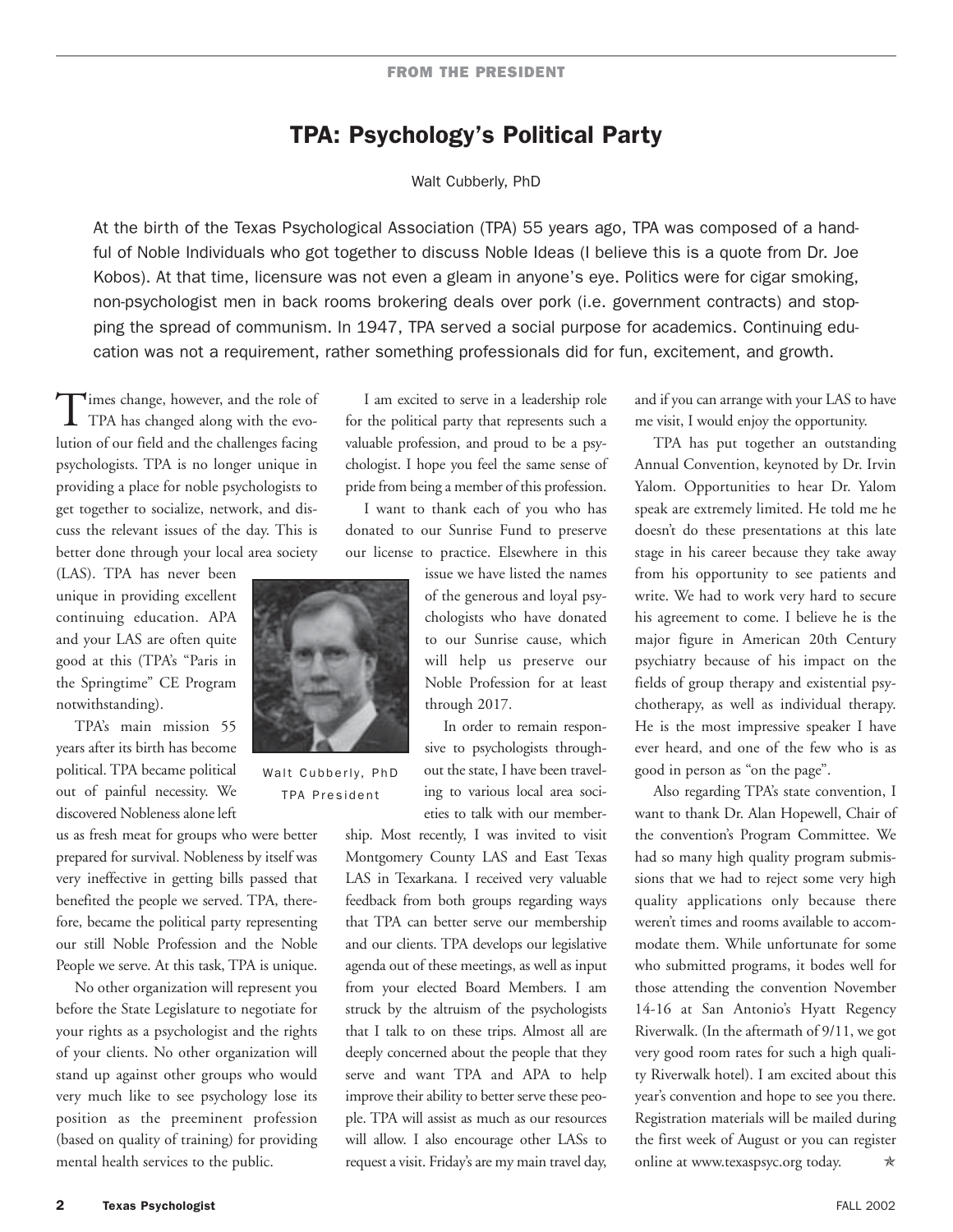### HIV/AIDS Continuing Education Trainers Sought

PA's HIV Office for Psychology Education (HOPE) seeks doctoral-level psychologists to become regional HIV/AIDS continuing-education (CE) trainers.

Trainers receive "state-of-the-science" training materials at the HOPE National Training Conference (NTC) in Dallas, Feb. 27- March 2, and, as part of APA, can offer continuing-education (CE) credits to program participants.

HOPE asks trainers to train at least 30 colleagues within three years after attending the conference and completing the new four-part, four-hour, HIV online CE training. APA awards CE for completion of both the NTC and the online training.

For additional information contact Christopher Rowe, HOPE program training director, at the APA, by phone at (202) 216-7603, or by e-mail at crowe@apa.org. The application deadline is Aug. 30.



# The Best Offer in Biofeedback From the Best Narne in Biofeedback



or years, the Stens Corporation has been the premier providers of bio-feedback systems and training seminars. Now we're adding to that, by offering an incredibly attractive deal - just purchase the ProComp+/MultiTrace or Bio Integrator System from us and we'll add a free three-day application workshop of your choice -- RSA, Chronic Pain, Headaches, Advanced EEG Training for ADHD, depression/anxiety, Alpha-Theta for addictions.

#### Looking for the best offer in biofeedback? Start with the best name. Stens

| <b>Professional Biofeedback 5-Day</b><br><b>Certificate Program</b> |                                          | 5-Day EEG Professional Certificate<br>Program                                     |                                           |                      |
|---------------------------------------------------------------------|------------------------------------------|-----------------------------------------------------------------------------------|-------------------------------------------|----------------------|
| San Francisco CA<br>St. Paul MN                                     | July 20 - 24, 2002<br>Aug. 17 - 21, 2002 | St. Paul, MN<br>Los Angeles, CA                                                   | Aug. 22 - 26, 2002<br>Sept. 26 - 30, 2002 |                      |
| Los Angeles, CA                                                     | Sept. 21 - 25.2002                       | Austin, TX                                                                        | Oct. 17 - 21, 2002                        |                      |
| Austin, TX                                                          | Oct. 12 - 16, 2002                       | <b>Free 3-Day Workshops</b>                                                       |                                           |                      |
| Ft. Laudendale, FL                                                  | Nov. 9 - 13, 2002                        | <b>EMG for Chronic Pain &amp; Headaches</b><br>Advanced EEG for:<br>$-$ ADHD/ADD. | - Alpha-Theta for addictions              | (July)<br>(November) |
| CEU's, for APA, CNA, BBS                                            |                                          | - depression/anxiety<br>Biofeedback in Pediatrics                                 |                                           | (December)           |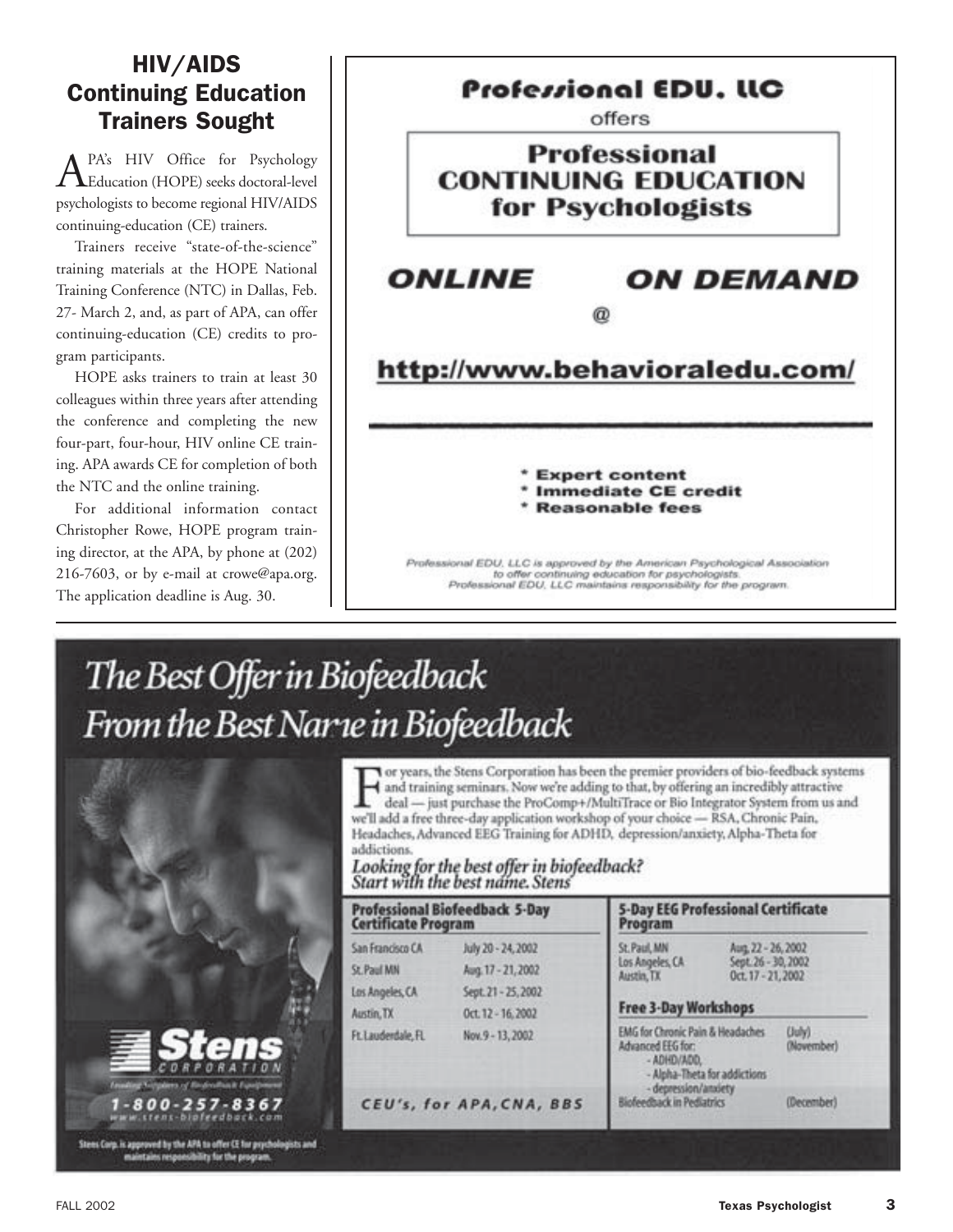### TSBEP: Meet Its Newest Members

David White, CAE Executive Director

Over the past several years TPA has become a key player in the legislative process. We have taken a proactive stance to our legislative agenda and legislators are taking notice of our issues. We have been called to deal with key pieces of legislation and have been asked to comment on proposed legislation that directly affects psychologists.

ne other area where TPA spends a tremendous amount of time and effort is working with the Texas State Board of Examiners of Psychologists (TSBEP). Once legislation is passed we work closely with the State Board to ensure that the rules and regulations that stem from the legislation protect the best interest of psychologists and the public.

Recently, Governor Rick Perry appointed three new psychologists and two new public members to the TSBEP. With five new members on a board comprised of nine members in total, the majority of the board is new. I was fortunate to attend their first meeting and they all will be a true asset to the board and the profession. I'll briefly introduce you to the board additions.

#### Pauline Clansy, EdD

Dr. Pauline Clansy of Houston is a psychologist and manager of the Psychological Services Department of the Houston Independent School District. She is a member of the Texas Psychological Association and American Psychological Association, as well as the Houston Psychological Association. She also is involved with the National Association of Black School Administrators, National Organization for Victims Assistance, and the American Red Cross. Dr. Clansy received her bachelor's degree from Monmouth University, her master's degree from Boston University, and her doctorate in education from Ball State University.

#### Dr. Art Hernendez

Dr. Hernandez of San Antonio is an associate dean in the College of Education and Human Development at the University of Texas at San Antonio. He is a member of the American Educational Research Association, American Public Health Association, Association for Supervision and Curriculum Development, and the National Association of School Psychologists. He received his bachelor's degree from St. Mary's University in San Antonio and doctorate in educational psychology from Texas A&M University.

#### Jess Ann Thomason

Ms. Thomason of Midland is a retired community leader in property management, children's healthcare issues and nonprofit fundraising. She served the Midland Cerebral Palsy Center for more than 23 years and was named Distinguished Fund Raiser by the International Fund Raisers of the United States. Jess Ann is also a former member of the directors of Camp Sweemy, a program for diabetic children. She received her bachelor's degree from Texas Christian University.

#### Catherine Estrada

Ms. Estrada of Dallas is a community volunteer. She is a member of the directors of Ronald McDonald House in Dallas and Ronald McDonald Charities of Texas. Catherine is a former member of the board of directors of the Dallas/Ft. Worth Ballet and Fort Worth Opera. Formerly, she worked as a personal investor and as an English and history teacher. She received her bachelor's degree in political science from Hampshire College in Amherst and master's degree in educational administration from Texas Christian University.

#### Mike Nogueira

Mr. Nogueira of Corpus Christi is president of the First State Bank of Bishop in Corpus Christi. He is a Region 11 board member of the Texas Department of Human Services and a member of the Strategic Directions Advisory Committee of the Texas Department of Protective and Regulatory Services. He is also a member of the state of Texas Foster Parent Program and the Costal Bend Youth City Foster Parent Program. Mr. Nogueira is a member of the Texas State Board of Dental Examiners, Corpus Christi Chamber of Commerce, and the Texas Bankers Association.

We welcome these new members and look forward to working with them in the future. I also want to re-introduce the current Board members and want to convey my admiration for all their hard work and dedication they have brought to these positions.

#### M. David Rudd, PhD

Dr. Rudd is Professor and Director of Training in the Department of Psychology and Neuroscience at Baylor University. He also maintains a part-time private practice.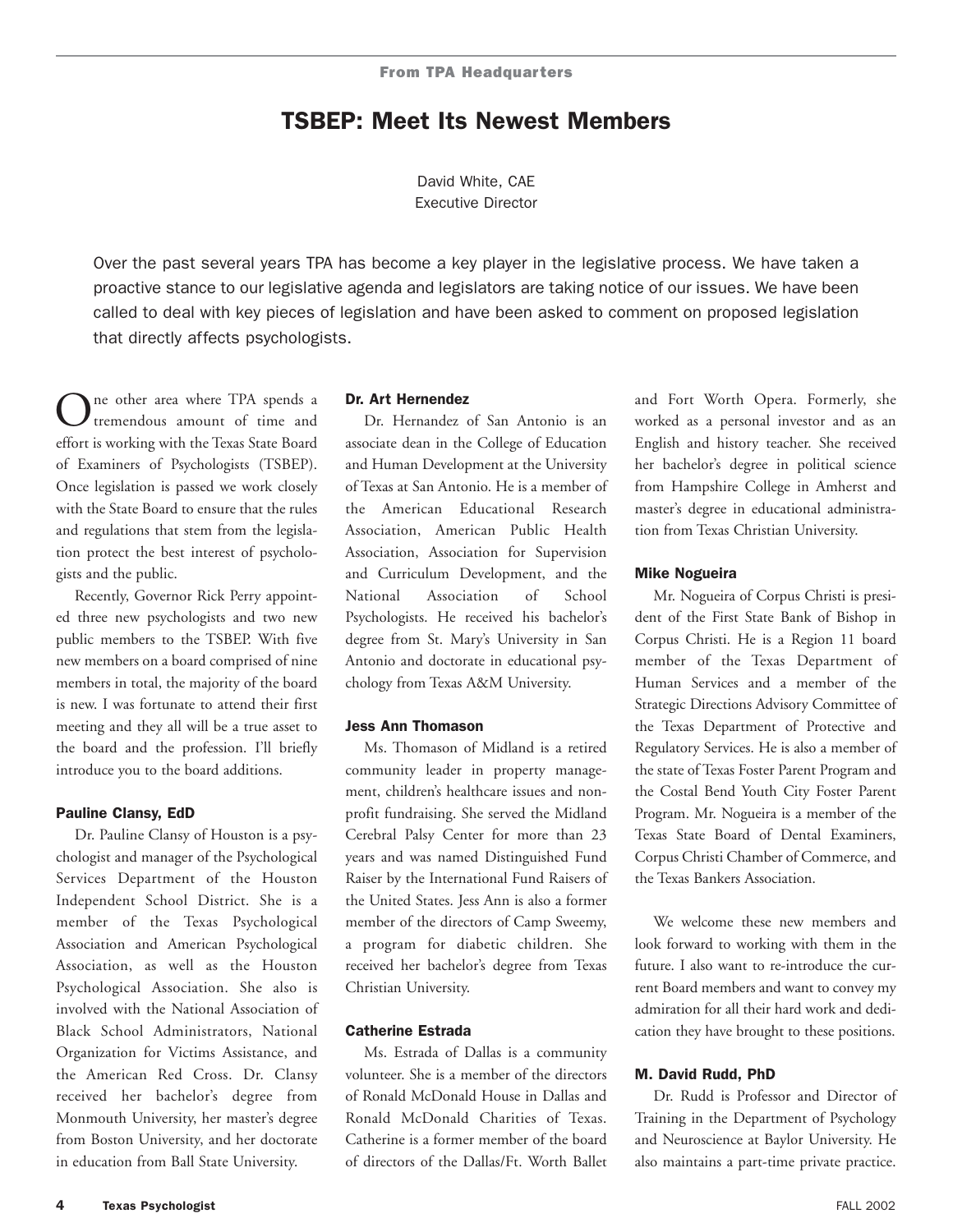He completed his doctoral training at the University of Texas-Austin and completed post-doctoral training at the Beck Institute in Philadelphia under the direction of Aaron T. Beck. He is a Diplomat of the American Board of Professional Psychology. In addition to his clinical work, Dr. Rudd is an active researcher with over 60 publications in refereed journals. He has authored several books, including *Treating Suicidal Behavior* (2001, Guilford) and *Suicide Science: Expanding the Boundaries* (2001, Kluwer Academic Publishers).

Dr. Rudd's research has been recognized through his receipt of the Edwin Schneidman award from the American Association of Suicidology, the Outstanding Contribution to Science Award from the Texas Psychological Association, and the Aleteia Award from the Aleteia International School of Cognitive Therapy in Italy. Dr. Rudd serves on a number of editorial boards and is president-elect of the American Association of Suicidology.

#### Ruben Rendón, Jr., MS

Mr. Rendón was born in Laredo, Texas and graduated from the University of Houston in 1971 with a Bachelor of Science degree in psychology. He received a Master of Science degree in Clinical Psychology from the University of North Texas in 1975. He worked as a counselor with a federal program (SER Job for Progress) from 1974-75. He began working as an associate school psychologist with Dallas Independent School District in 1975. He specialized in bilingual assessments and assessing children ages 2 through 6. In 1994 he was part of a team that received a Promising Practice award from the Texas Education Agency for their assessment program of young children. In 1996, Mr. Rendón was hired as a Coordinator of Appraisal for the Carrollton-Farmers Branch School District. He currently supervises 6 LSSPs, coordinates the district's bilingual assessment team, and is the system administrator for the special education department's technology software program.

#### Brian H. Stagner, PhD, (Vice-Chair)

Dr. Stagner has a private practice in clinical psychology and is a clinical associate professor at Texas A&M University in College Station. He obtained his doctorate from the University of Massachusetts and has served as an associate editor for Clinician's Research Digest since 1993. He formerly served as the Chair for Ethics for the Texas Psychological Association. Dr. Stagner is the clinical practice psychologist appointment on the Board.

#### Stephanie Sokolosky, MA

Stephanie Sokolosky was born in Houston, Texas where she graduated from the University of Houston in 1970 with a Bachelor of Science in Education. Her career has focused in public school settings where she has had a variety of experiences, ranging from teaching students from 3 to 22 years old in numerous settings, working as an assistant principal, and providing psychological services. In 1987 she received a Master of Professional Studies in Art Therapy and Creativity Development from Pratt Institute in New York City.

She continues her interest in watercolor. She currently provides consultant services through the Education Service Center Region 9 in Wichita Falls. Throughout her career, her passion has been in the area of autism and she currently has the opportunity to provide extensive training to teachers, families, and local agencies in an effort to enhance the opportunities for individuals with autism. Ms. Sokolosky is also active in her community where she serves on the Mental Health Planning and Advisory Committee for the local MHMR organization (Helen Farabee Center).

The Texas Psychological Association welcomes all new board members and we look forward to working with the entire board to ensure that the rules and regulations that stem from the legislation protect the best interest of psychologists and the public.  $\star$ 



#### TPA has published a NEW edition of the Texas Law and the Practice of Psychology!

The new edition, Texas Mental Health Law: A Sourcebook for Mental Health Practitioners, is the most comprehensive book for mental health practitioners ever published. Get the latest information on supervising, ethics, subpoenas, confidentiality, and more. If you have never purchased a reference book on the laws that pertain to your practice...the time to do so is NOW!

The book costs \$35.00. Order your copy today! Please e-mail orders@bayoupublishing.com or call 800-340-2034 to order your copy!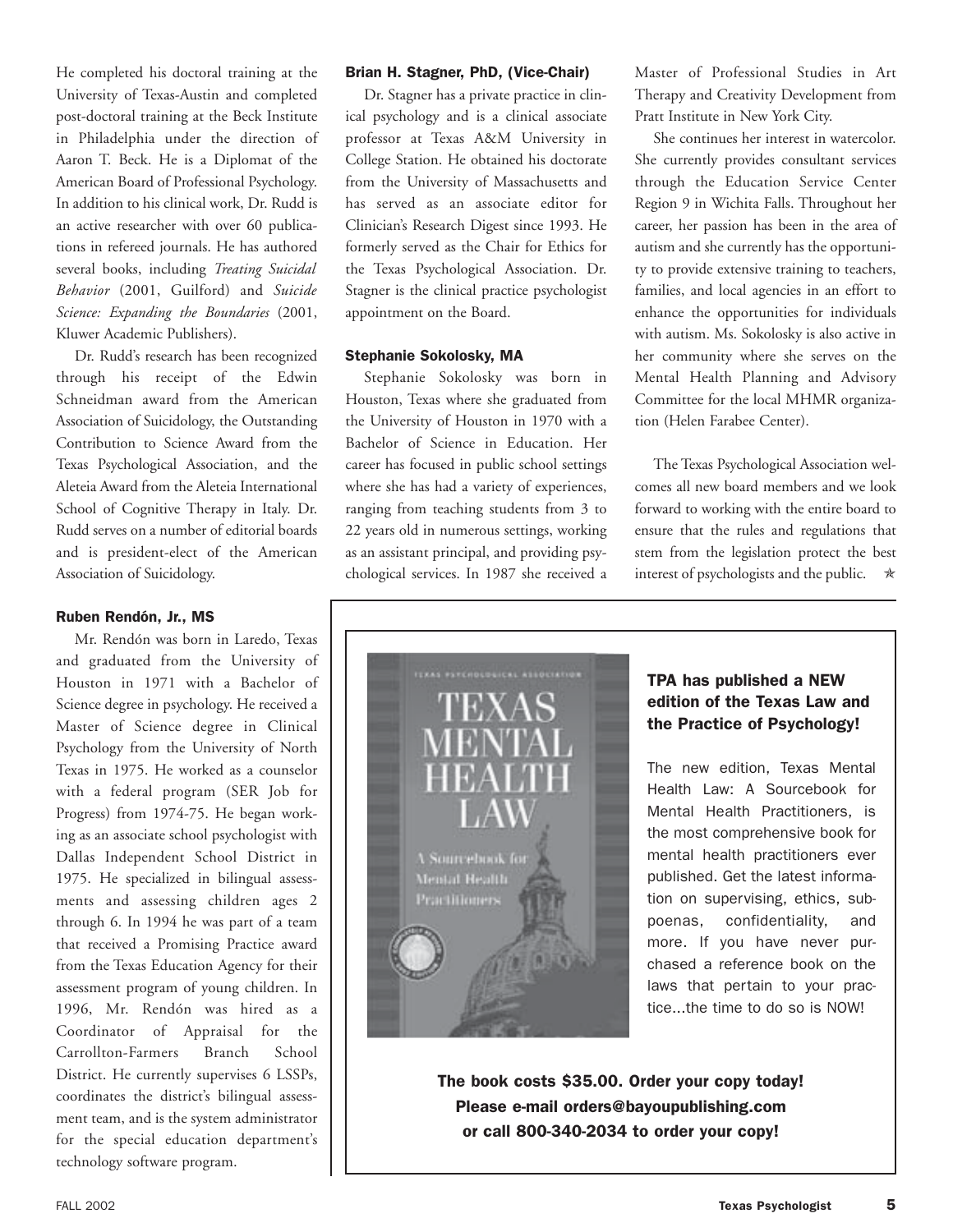In our Spring 2002 issue of The Texas Psychologist, Sam Houston and Merritt McReynolds Marinelli discussed a potential duty to report in the circumstance wherein an adult client discloses that while a minor he or she sexually abused another minor. The answer was, I believe, somewhat overly broad and thereby, misleading, and would tend to encourage abandonment of the long-established duty of confidentiality.

Rule 465.12 (22 Tex. Admin. Code<br>465.12) spells out the duties of confidentiality, while Rule 465.37 also requires that the psychologist comply with all applicable law. In the scenario provided by Mr. Houston, an adult client discloses that while a minor he or she sexually abused another minor a report should be made, or in the alternative, documentation should be made why a report was not made. More needs to be said about this circumstance.

It is correct that the Tex. Family Code, Chapt. 261, which deals with the duty to report child abuse, is silent on the time in the past at which the alleged offense took place. In fact, Tex. Family Code 261.101 specifically states that a report is required "when a child's physical or mental health has been adversely affected," or that when a professional "has cause to believe that a child has been abused or neglected or may be abused or neglected..." then a duty to report exists within 48 hours after the professional first suspicions same. The opera-

no duty to report. Certainly if the reportee was himself/herself the victim, then a therapeutic issue exists to assist the victim in taking such action as might be legally proper.

Thus, I would propose a decision tree be used in contrast to Mr. Houston's blanket assumption of a duty to report. a) Is there evidence of misconduct such as child abuse (the definitions are in Tex. Family Code 261.101)? b) The second question is very important: Is the victim — at the present time — a child? For purposes of decision making, the question is whether the victim, or likely victim, is yet a child. If "yes" then a duty to report exists. If "no", then no duty to report is present — save only the circumstance wherein another child was a potential or likely victim.

This may seem like a harsh rule. However, psychologists provide the greater service to the public when they stay in the role that is defined by the rules of practice and the APA Code of Ethics. This means, that from time to time, patients or clients

Is the victim — at the present time — a child? For purposes of decision making, the question is whether the victim, or likely victim, is yet a child. If "yes" then a duty to report exists. If "no", then no duty to report is present — save only the circumstance wherein another child was a potential or likely victim.

tive phrase, however, is not the distance in time from the point of the professional's knowledge or suspicion, but "the child" is the victim a child?

The supervening duty with a patient or client is always to maintain confidentiality. That duty is abrogated only under certain circumstances, not all of which will be discussed herein, but which would include child or elder abuse. Thus, if, then, the once minor victim is no longer a minor, there is may, indeed, report having committed a criminal act at some time in the past. Ordinarily, the psychologist performs no useful public service by being the reportee, by assuming some function of law enforcement or the judiciary. Only in certain limited circumstances does the law require that the fundamental concern for confidentiality be violated.

"As for reporting abuse, the legislative history suggests that the law is designed to

protect children from present harm rather than designed to punish abusers. That means in evaluating whether or not to report, the therapist should take into account present propensities of the perpetrator and likelihood of potential present victim's presence and decide to report based on those factors rather than on harm that may have occurred some time n the past. CPS doesn't want a child harmed this afternoon and they don't want their names above the fold on the front page tomorrow. That's the real motivation." (Ray Hays, PhD, JD, personal communication).

Oddly, were the violation more mundane and less emotionally freighted, most would quickly see that confidentiality is paramount. For example, if the patient/client reported shoplifting, or even embezzlement, the psychologist would likely not rush out to call the District Attorney. Because the issue is so current, psychologists might be tempted to abandon their duties to the patient/client altogether too easily, without warrant — and perhaps subject themselves to an ethics charge or complaint.

One caveat, the issue of maintaining confidentiality if a patient/client reports a criminal act is separate from the issue of whether such information could be revealed in a criminal proceeding. For though privilege exists in civil matters, there is no privilege for physicians in criminal proceedings (save for substance abuse information) Tex. Rule of Evidence 509, and by extension, no privilege would extend to other providers as well. Further, Tex. Rule of Evidence concerning mental health information refers to civil cases. Discussion of this issue is beyond the scope of this comment.

Floyd L. Jennings, JD, PhD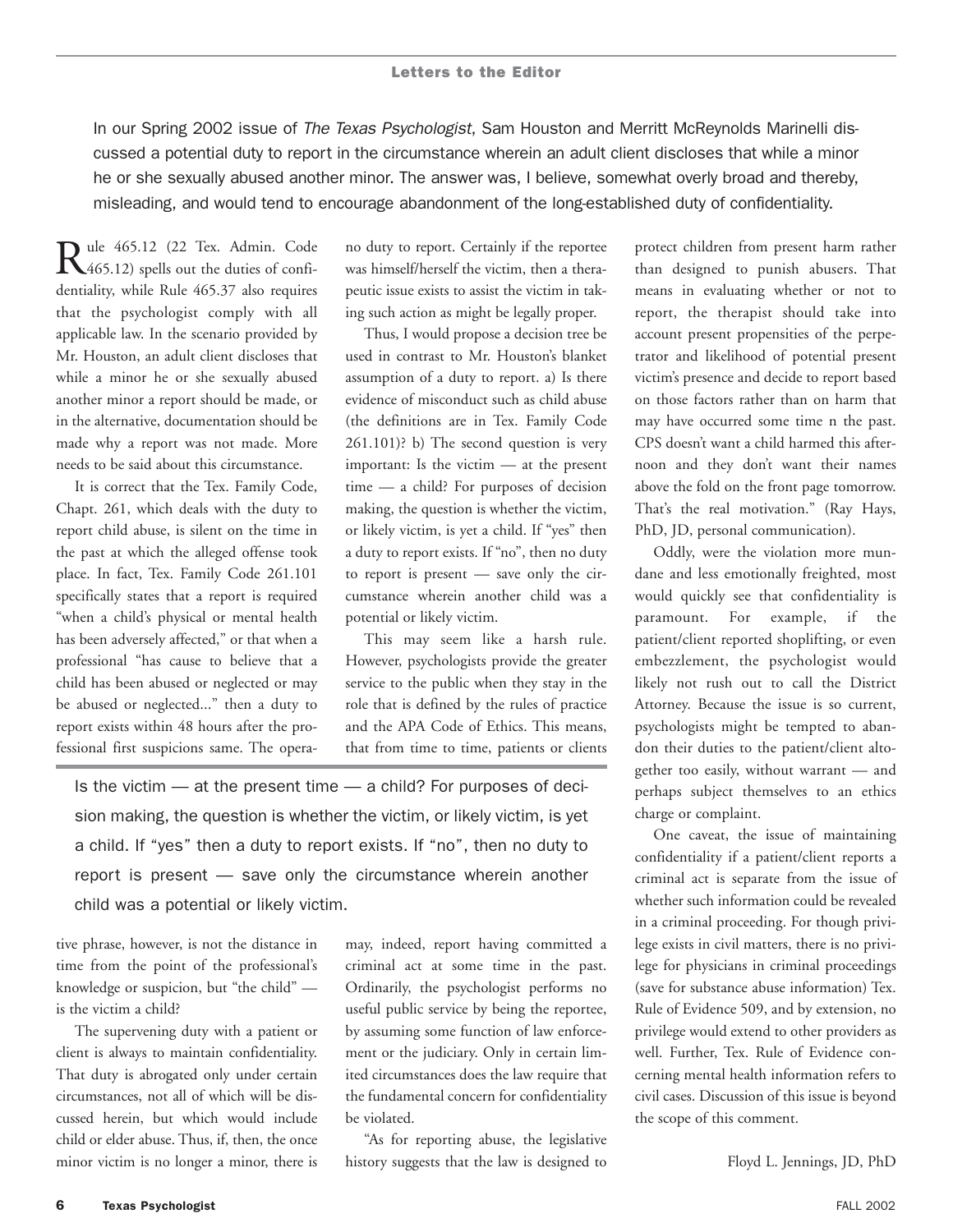# In a CE Jam?

You can receive up to 21 hours continuing education credit through TPA Homestudy materials.

TPA's Homestudy offerings include:

#### CD-ROM

- Psychopharmacology I (4 hours)
- Psychopharmacology II (4 hours)
- Issues in Clinical Assessment (4 hours)

#### Printed Articles

- Testing Hispanic Populations (1 hour)
- Overview of Multicultural Psychotherapy (1 hour)
- Ethical Principles That Need Consideration When Providing Services Electronically (1 hour)
- Understanding Depression: Diagnosis, Assessment and Treatment (1 hour)
- Treating Clients with HIV/AIDS (1 hour)
- The Mind of the Batterer (1 hour)
- Fresh Legal Perspectives: Psychologists in Dual Relationships (1 hour)
- Clinical Psychology in the School: Establishing a Working Relationship (1 hour)
- Abuse in Families Domestic Violence (1 hour)

CD-ROM offerings cost \$100 for members and \$140 for non-members.

Printed article offerings cost \$25 for members and \$100 for non-members.

If you are in a CE jam and would like more information on these offerings, contact Sherry Reisman at 888-872- 3435 or 512-280-4099 or admin@ texaspsyc.org.

# **Graduate School didn't** teach you about this!

### Accept ATM and Credit Cards for your Services Increase your Cash Flow and Lower your Overhead

Additional payment option for Counseling, Psychotherapy, and Evaluations. Ideal for Telephone Consultations, Workshop Registration and Coaching. Accept payments in your office, online, or at your Website.

No setup fees or monthly statement fees.

- No expensive equipment to buy or lease.
- No long-term contract or commitment.
- Affordable even for low volume usage.

Low transaction fees and easy to use.

Get paid in full at the time of service.

Just  $S<sub>75</sub>$ for Annual **Membership** 

### Learn more and sign up for it on the Internet at: **ProfessionalCharges.com**

3429 Ocean View Blvd., Suite K, Glendale, CA 91208 Tel 818 240-8295

What are you using to diagnose ADHD?

### Professionals like you are choosing BASC.

Your colleagues are using and discussing the Behavior Assessment System for Children (BASC). It gives you a complete picture of behaviors in children, including those linked to ADD and ADHD. That s why the BASC is so widely acclaimed by psychologists. But don t take our word for it. Log on to www.BASCforum.com to join your colleagues in discussions, check current research on the BASC, read case studies, or ask questions. And when you register on the BASC forum site, we ll send you a free gift!

See for yourself why so many of your fellow psychologists are using the BASC. Receive a FREE BASC preview set. Call 1-800-328-2560 and ask for Lizheth Stein, or e-mail: lizhethwllagenet.com.



We make the BASC. YOU make the difference. 1-800-328-2560 · www.agsnet.com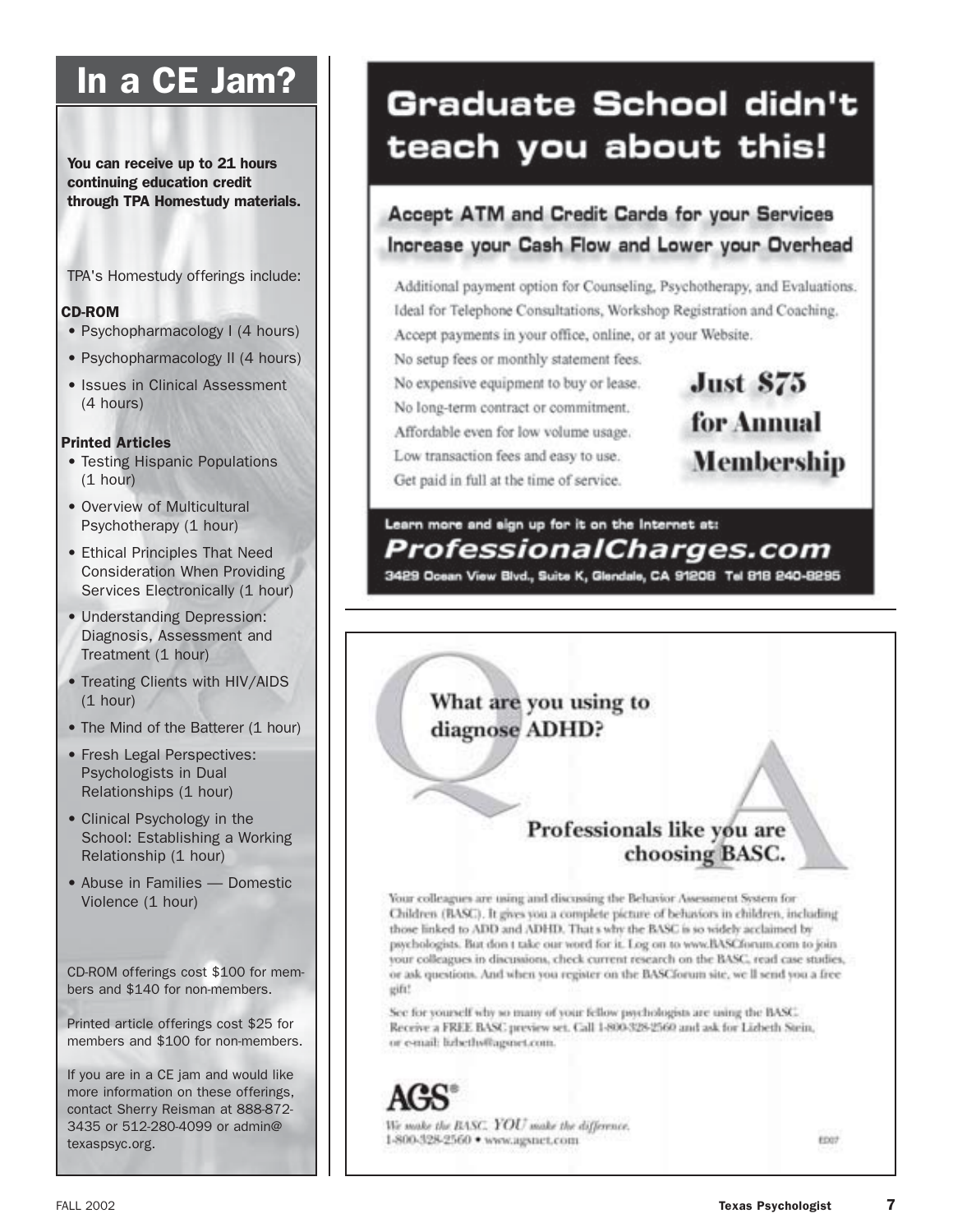### What Should I Do If a Client Files a Grievance Against Me?

By Sam A. Houston

Every psychologist should be wary of a grievance complaint. A grievance can greatly disrupt your life, and possibly even result in suspension or revocation of your license. Thus, any and all complaints, or even threats of a complaint, must be taken very seriously.

Agrievance filed by a client is handled as<br>an administrative procedure and is covered under the Texas Occupation Code § 501. A grievance should not be confused with a malpractice lawsuit, which is a suit for money damages. A grievance may be filed in conjunction with a malpractice suit, or a grievance may be filed on its own. Typically, clients do not have lawyers when filing grievances, but some may.

As you probably know, you are required to notify the public that complaints may be filed with the board. By statute, such notification includes publishing the board's name, its mailing address, and telephone number. The sign must be located in a prominent location where psychological services are conducted, in a position that is reasonably likely to be viewed by individuals occupying the room. The notification must be printed in both English and Spanish. The board approved current English notification statement reads as follows:

*"Be it known that the Texas State Board of Examiners of Psychologists receives questions and complaints regarding the practice of psychology. For assistance, please contact Texas State Board of Examiners of Psychologists, 333 Guadalupe, Suite 2-450, Austin, Texas 78701, (512) 305-7700 or (800) 821-3205."*

A similar statement must be set forth in Spanish. You should probably contact the board on occasion and make sure you that your standardized form complies with the rules.

The rules regarding complaint dispositions are fairly complex. Thus, I will only give you highlights of what will happen in a typical situation. The client/complainant is given a standardized form to fill out. Under the rules, if a complaint is filed appropriately, a preliminary investigation will first be conducted to determine if the board even has control over the complaint. Then, the board will categorize the complaint and determine if the complaint is subject to dismissal or if the complaint requires the services of a private investigator. If the form states an allegation, which if true constitutes a violation of the board's acts and rules, the complaint will usually be subject to further investigation.

Typically, if the complaint, even if outlandish, states something that, if taken true, would violate any of the ethical rules, at a minimum the board will ask for a response to be filed by you. Usually, this will come in the form of a letter from the board. Information will be requested and timelines are usually set forth. It is very important that you timely reply to this particular request. It is also recommended that you, at least, consult with an attorney to make certain that the information you are giving is applicable and appropriate. At all times, you should be very truthful in responding to any investigation at this stage.

Hopefully, the investigation will end following your report. This is because the investigator will make a written recommendation as to whether the investigation has produced sufficient evidence to establish probable cause that a violation of the board's act and rules has occurred. If the investigation determines there is no such probable cause, the complaint will be referred to the board for dismissal. If the investigator determines that there is sufficient evidence to determine there is probable cause, the case will be referred to the disciplinary review panel of the board for further proceedings. You will then be served with notice of the violations.

If the action is formally referred to the board, a number of other things can happen. This might include temporary suspension of your license if the committee determines that during the investigation phase, you constitute a continuing or imminent threat to the public welfare. There are a number of detailed steps that are taken at this phase. However, we will address those in more detail in the next article.

Suffice it to say, it is greatly to your advantage to provide sufficient information to quell any formal investigation by the board. An inquiry by an investigator with the state board does not mean that the board has even decided that probable cause exists or that you will be investigated. Normally, under the board's standards, if the client states a position that, if taken true, could result in a violation, then there must be an investigation. While it may or may not be advisable at the early stage of the investigation to hire a lawyer to respond, I would recommend that you have a lawyer review what you have done, so that you are certain that you comply with all the rules. This may or may not be a strategic time to disclose certain information. If you do believe that there is distinct likelihood that you have violated the rules, you should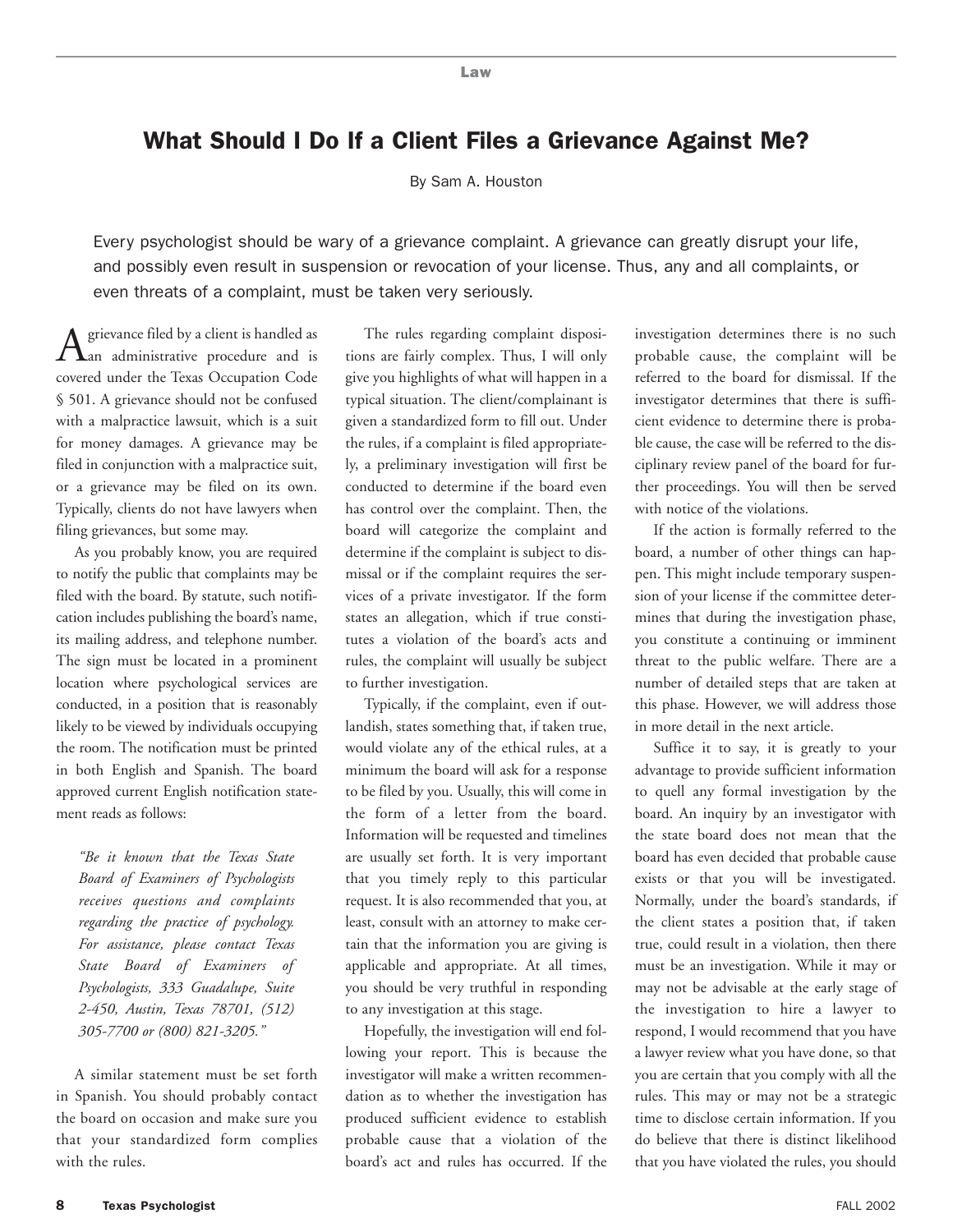probably, even at the very early stage, hire an attorney who is experienced in addressing board issues.

In the next article, we will discuss the procedures and the process that occurs if the board finds probable cause to institute an investigation against you.

*Sam A. Houston offers discounted legal consultation to TPA members. If you need to contact him regarding a legal matter, please do so at (713) 650-6600.*

## ARTICLE REPRINTS

Call Pat Huber at (512) 310-9795 for rates and information.

### E-mail Updates

### Does TPA have your e-mail address?

**e-mail address?**<br>If not, you could be missing out on<br>important announcements about<br>upcoming CE opportunities and<br>numerous other important updates.<br>If you have not been receiving<br>announcements from us via e-mail,<br>then we d If not, you could be missing out on important announcements about upcoming CE opportunities and numerous other important updates. If you have not been receiving announcements from us via e-mail, then we don't have your current address. To have your e-mail address added, send your updated address to admin@texaspsyc.org.

living with<br>an eating disorder<br>can be lonely.

# Give your patient the bert<br>opportunity for mecess.

The compassionate, caring team at Remuda Ranch will stand by your referred patient every step of the way as she begins to overcome her eating disorder. Rest assured that your patient will receive expert guidance, encouragement and love.

Certified by the Joint Commission on Accreditation of Healthcare Organizations (JCAHO), Remuda Ranch provides Biblically based individualized programs. Each patient is treated by a team of professionals including a psychiatric and primary care provider, registered dictitian, Master's trained therapist, psychologist and registered nurse. The professional staff equips each patient with the right tools to live a healthy, productive life.

Give your patient the best opportunity for success. Call Remuda Ranch, the nation's leading treatment. facility for anorexia and bulimia at 1-800-445-1900.

Novisionment for Life Lancola

Programs for Anorexia and Bulimia www.remudaranch.com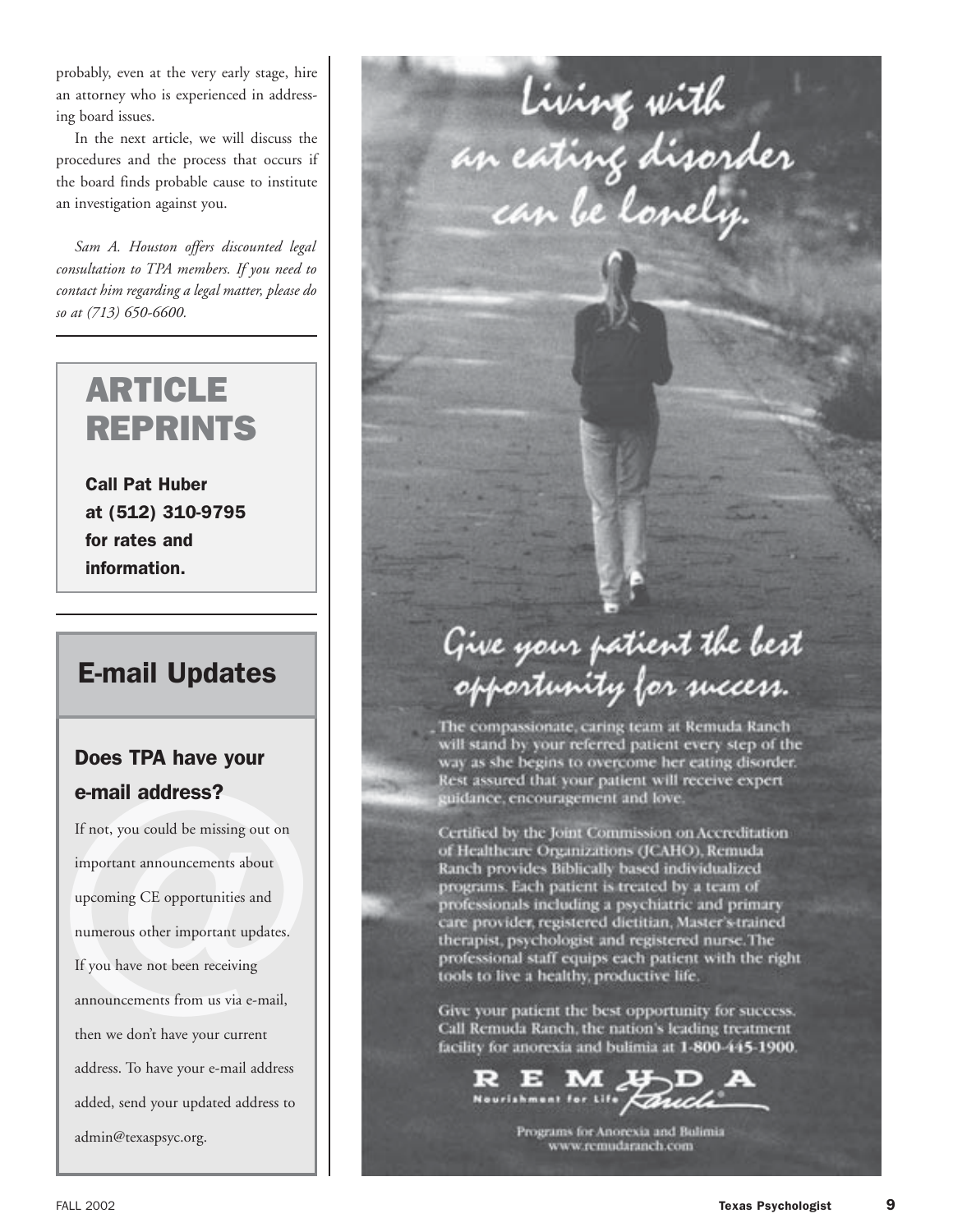### NEW MEMBERS

The following individuals joined TPA between May 14, 2002 and June 20, 2002. TPA welcomes all of our new members.

#### Doctoral

Howard Gray Atkins, PhD Alicia Patricia Bonewits, PhD Susan X. Day, PhD James McMan, PhD Catherine Osborne, PsyD G.A. Jason Simpson, PsyD Susan Walsh, PhD

#### Student

Victoria Keller Annette S. Kluck, BA Christine Palmer Leslie St. Aubin Raquel Wasielewski, MA Mary Yancy, MA



### INSIDE TPA

Psychopharmacology preceptorship is now avaliable in the Dallas/Richardson area. The preceptorship is designed to be flexible in order to meet the needs of pharmacology graduates in rural areas or with busy practices. Review materials for PEP exam and CE credit anticipated to be included in preceptorship. Contact **C. Alan Hopewell, PhD**, for application at:

6025 Wonder Dr. Ft. Worth, TX 76133 (817) 707-6304 a.hopewell@charter.net

The Rio Grande Valley Psychological Association has had an active spring with a visit from the folks at Psych Quel (thanks for the dinner!) and providing free mental health screenings at a NAMI South Texas sponsored mental health fair. We have also spent much time and effort supporting our physician colleagues in their fight against lawsuit abuse. Our new officers were elected in July. **Dr. Mary De Ferreire** is our new president. Finally, we will be having the Third Pediatric Interdisciplinary Conference at South Padre Island on Sept. 28. We have truly interdisciplinary committee and offerings. We are excited about contributing to the improved healthcare environment for Valley children. Call **Dr. McCoy** at 956- 584-3353 or e-mail at josephmccoy@ juno.com for more information.

**Rita and Blair Justice** were a big part of the Third National Conference of the United States Association of Body Psychotherapy. The theme was "The Body in Psychotherapy" and featured plenary sessions by **Steven Porges** of the University of Chicago on "The Polyvagal Response" and Ed Tronick of Harvard on "The Co-Creation of Relationships" (between infants and their caretakers). Rita Justice is on the Executive Committee of that group (as

treasurer) and served as one of the three Conference Committee members in charge of organizing this successful event, which attracted over 300 psychotherapists from the United States, Europe, Japan, Australia, and Canada. Blair Justice presented a workshop on "The Neurobiology of Well-Being" and co-chaired the Academic Forum for educators in Somatic Psychology. If you are interested in knowing more about the organization or obtaining a copy of the proceedings from this conference or their journal, contact Rita Justice at ritajustice@yahoo.com.

#### Dallas Independent School District Psychology Internship Receives Maximum Seven Year Accreditation

At its meeting on April 4-7, 2002, the American Psychological Association (APA) Committee on Accreditation (COA) voted to award accreditation to the Dallas Independent School District (DISD). Accreditation of the Psychological Services pre-doctoral school psychology internship is effective for seven years beginning November 9, 2001 through November 9, 2008. APA initially voted to accredit this internship on January 11, 1991, making it the first APA approved site in a school setting.

The DISD pre-doctoral internship program provides school-based experiential training focusing on child, adolescent, and family services. Internship training focuses on assessment, consultation, and therapeutic interventions with children, adolescents, and families. Interns participate in three concurrent assignments working on a traditional school campus, an alternative education school, and a school-based mental health clinic. For additional information contact **Drs. Jose Luis Torres** (jtorres@dallasisd.org) or **Bert Rakowitz** (brakowitz@dallasisd.org). www.geocities. com/Athens/Parthenon/6201.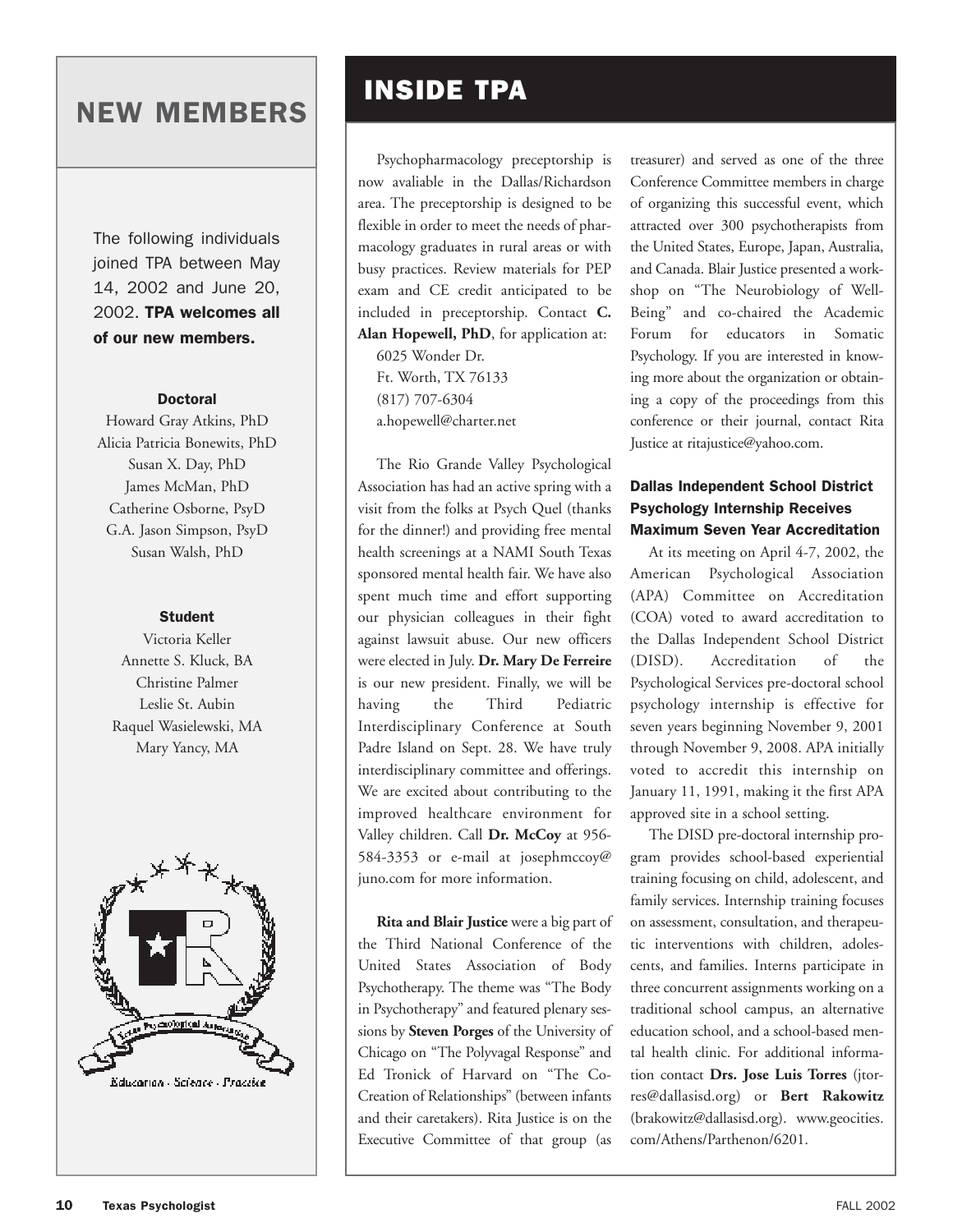# TPA MEMBER BENEFITS

www.texaspsyc.org

• Are you in the market for professional liability insurance?

Call TPA's preferred vendor, American Professional Agency, (800) 421-6694.

- Discounted Legal Consultation Service: Sam A. Houston (713) 650-6600.
- List serve subscription for timely updates.
- Legislative Support:

We are your voice before the Texas State Legislature, Governor, Texas State Board of Examiners of Psychologists, and Congress.

#### • Professional Counsel:

Executive Director on staff to answer member questions and requests for information concerning professional affairs including, but not limited to, ethics, insurance/managed care, and practice management.

• Subscription to the Texas Psychologist.

Your quarterly journal is designed to provide you with the most current information about professional news and practice changes in the state.

• Continuing Education:

We offer both live and home study at substantially discounted member rates.

• Fee Collection Service:

I.C. System (800) 325-6884.



You're there for them. We're here for you.

As a professional, parents look to you for help when their teens or young adults are in trouble with alcohol and drugs. And when you need a resource to provide that help, you can look to Hazelden Center for Youth and Families. Since 1981, our reputation for excellence has been built on an uncompromised commitment to young people and an understanding that professionals working in partnership offer the best chance for lasting recovery. You're there for them, we're here for you. Call us at (800) 833-4497, x2016 for more information.



Located in Plymouth, Minnesota (800) 833-4497, x2016 • (763) 509-3800 www.hazelden.org

*©2002 Hazelden Foundation. To protect our clients' confidentiality, the individuals shown here are models.*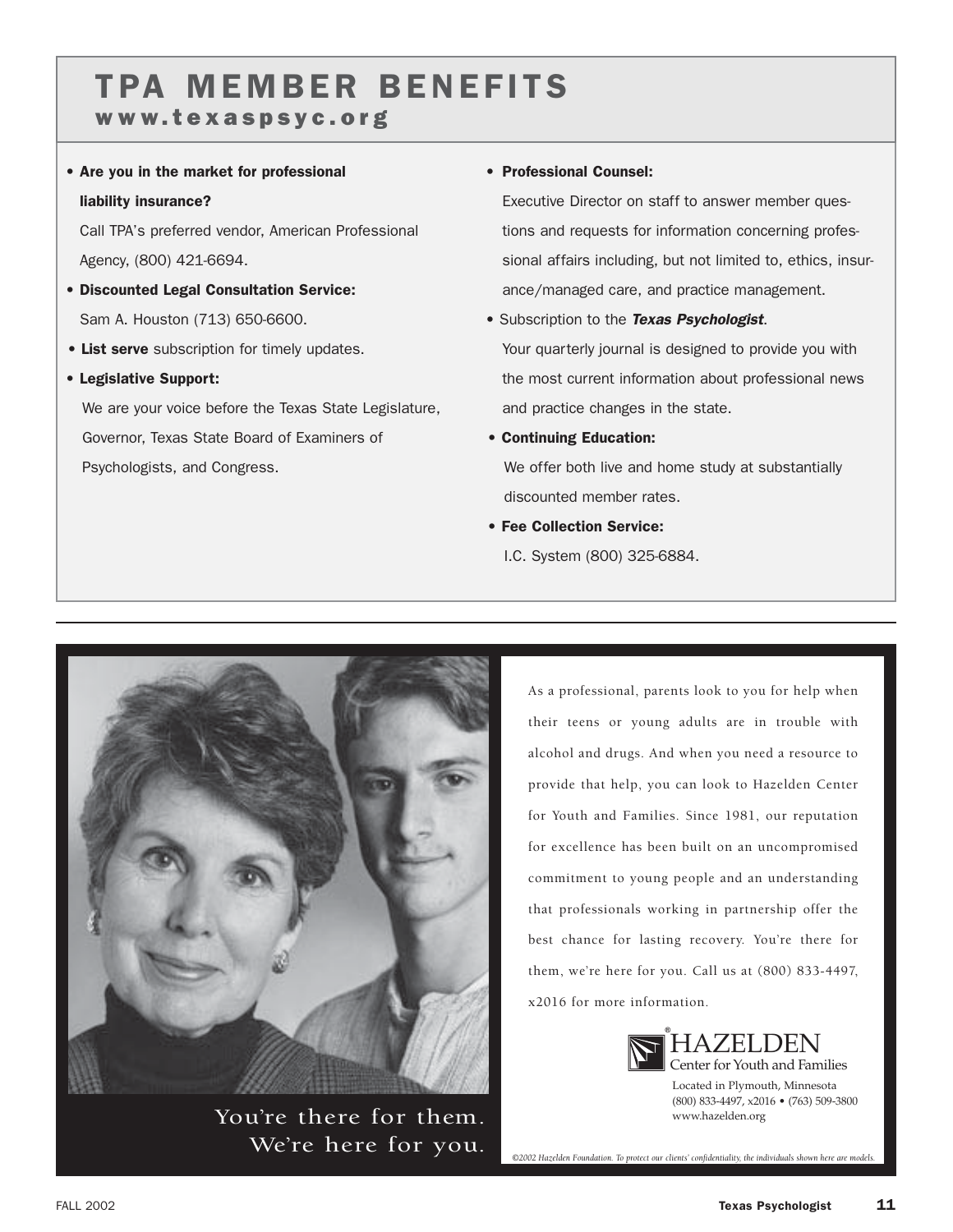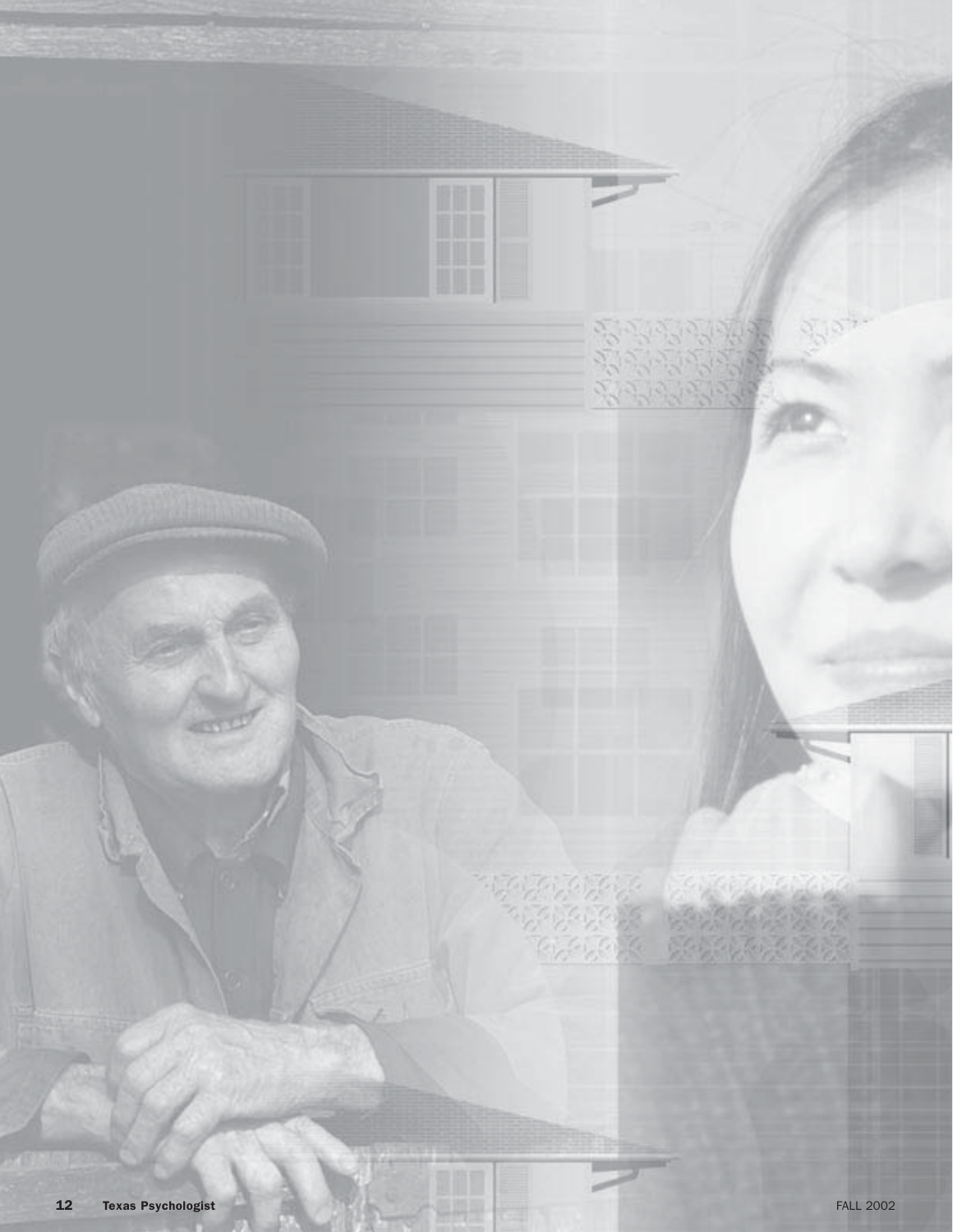

# Community and Its Consequences

By Edwin P. Willems, PhD University of Houston

If you enjoy dreamy nostalgia, then let a group of older Americans tell you about the places<br>they grew up. What a shame, they say, that children these days can't enjoy the kinds of **T** f you enjoy dreamy nostalgia, then let a group of older Americans tell you about the places places they once enjoyed. What's interesting about this is that they mean every word of it even those who grew up in places where the police were brutal, where local merchants ripped them off, where racially and ethnically biased officials starved the schools for resources, and either snobs or bullies made their lives miserable. Are these people all Pollyannaish buffoons? Are they all liars? Have they no memories? Surely, they must know that, in virtually every measurable way, their children are better off than they themselves used to be. What is it they imagine their children to be missing?

My guess is that they are remembering, with power and vividness, the belongingness, the relationships, the interpersonal bonds, and the social and ethical moorings that at one time made residential areas and places into neighborhoods, into interdependent networks of people and groups in which there was a sense of community. And, I think they are saying (or, at least, feeling) that the modern cushions and protections we have constructed around ourselves are not enough to offset the loss of community.

Community isn't only sentiment. It isn't only feeling. It isn't only attitude. It is located somewhere. Philip Zimbardo, recently elected president of the APA, speaks eloquently about a particular neighborhood in Brooklyn where he spent his early years. Place has always been an ingredient, and that core ingredient somehow has been lost, perhaps in the face of pressures from the size, diversity, and density of populations and from enormous increases in mobility and transience. When we are submerged in masses, when we can change jobs and identities in a moment or with a press of a key, and when we can change living partners with a simple declaration, then it becomes very hard to think of community as living together on a relatively lasting spot. Several writers have discussed the power of place, the importance of place identification, and the centrality of place to human wellbeing (Barker, 1963, 1969; Fischer, 1984; Gallagher, 1993; Krupat, 1985; Schoggen, 1989; Wicker, 1987). For most of the old-timers who grew up in a simpler, older United States, community had a quality of place, or location, with recognizable post offices, bars, shops, delis, and grocery stores.

Often, in those older communities, there were people who faithfully avoided speaking to each other for decades and who would cross Main Street in order to avoid each other. This piece of the puzzle is important to remember—warm, glowing feelings and positive affect were not the bonds of those older communities. Something else very important was going on, as noted by Etzioni (1993):

When the term community is used, the first notion that typically comes to mind is a place in which people know and care for one another—the kind of place in which people do not merely ask "How are you?" as a formality but care about the answer. This we-ness (which cynics have belittled as a "warm, fuzzy" sense of community) is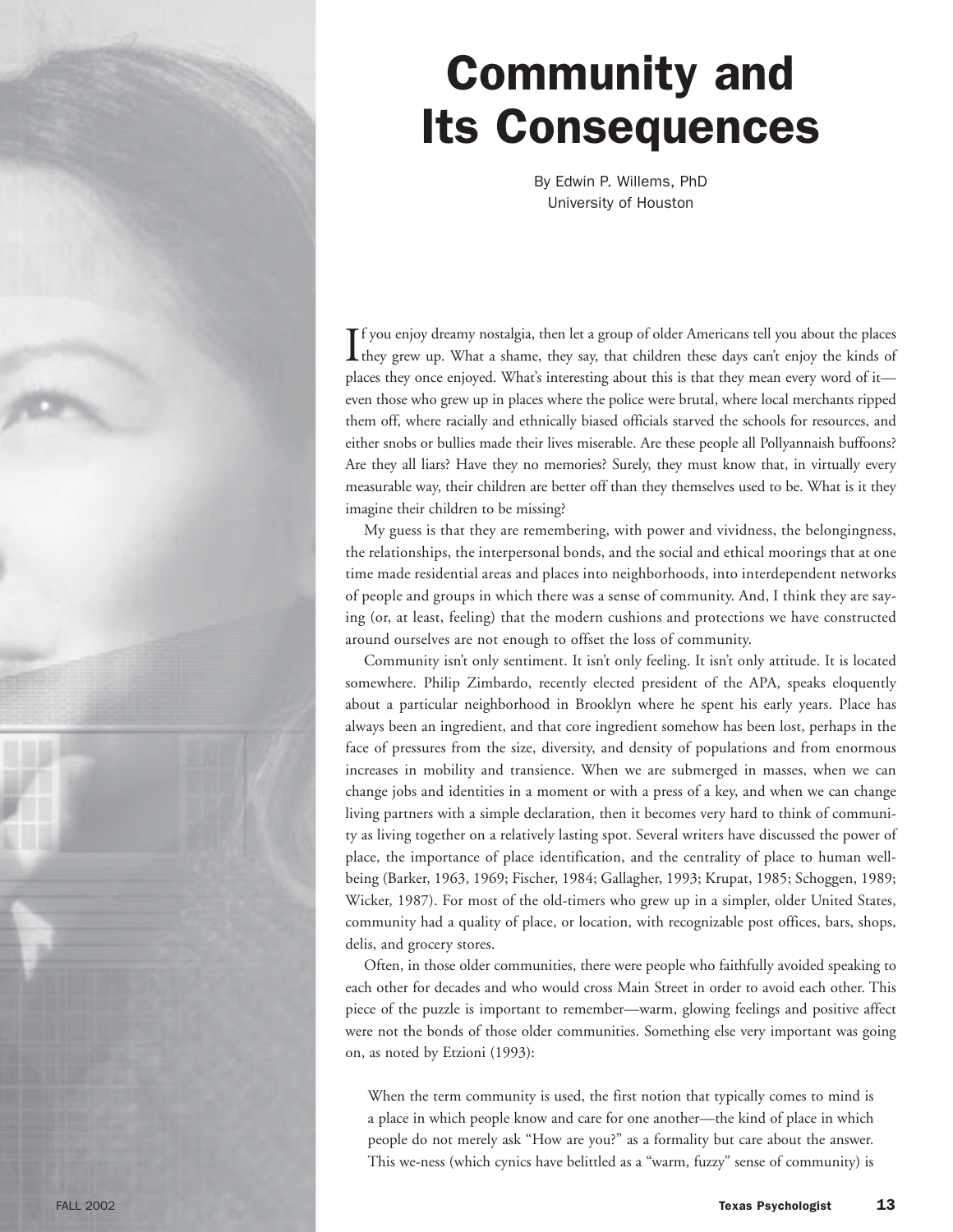indeed part of its essence. Our focus here, though, is on another element of community, crucial for the issues at hand: Communities speak to us in moral voices. They lay claims on their members (Etzioni, 1993).

Etzioni mentions "moral voices." When I was in graduate school at the University of Kansas, we lived in a small town, working on a research project. We had three young children, and we were very poor. My wife received a phone call at about midday on a cold winter Monday. The caller was one of three single sisters, all elderly, who lived together almost three blocks away.

*"Missus Willems, I noticed your wash wasn't hangin' out today."*

*"I know. I didn't wash because Debbie is very sick."* 

*"Oh, OK. Just checkin'. By the way we have a car. You need anything?" "No. I think we'll be OK." "You sure? Just checkin'."* 

Later that day, a casserole was delivered to our front door. We hardly knew the sisters. They and we didn't inhabit the same social orbits. In order to see our clothesline, the sisters had to go up to the third unused, floor of their house and then strain to peer out of a corner window in order to see our clothesline. However, even if in their minds they were being nosy, that is unimportant. Why? Because they were moved by a moral voice that whispered something about common fate, obligation, or being in it together. My wife and I, in turn, felt that moral voice very keenly when one of the sisters fell and broke her arm. Communal voices. Expectations.

The community has expectations, and it spells out oughts and shoulds (behavioral and social norms) for members. The various individuals do not necessarily all like one another or spend much time together, but they know one another and grant one another, however grudgingly, membership in the community of which they are a part. To a large extent, that sort

of community of people and place is history, especially in large urban areas. It seems that community, in the sense in which I discuss it here, does not happen readily in large, urban collections.

#### The Theory, or Some Guesses

Hillsboro, Kansas, where I spent the first 18 years of my life, has a population of about 2,000. Hillsboro is not a city. To this day, a locked front door in Hillsboro has a special kind of meaning. In general, when a front door is locked, none of the other doors or windows is locked. When residents leave to run errands, they lock their front doors, but not for security or protection. The locked front door is a handy and immediate signal system. If someone comes to the door, the locked front door signals to the visitor that the family is not home and that there will be no need to check or wait any further. That is not likely to happen in Houston. What kind of place makes that possible?

Carolyn Lewis wrote about her sons in an essay (1982):

My two sons live lives starkly different from my own. ...They make their homes in small rural places, and theirs are lives of voluntary simplicity. ...What my sons have is a world that is small enough to be understood readily, where those responsible wear a human face. When I talk about the big city where I live, in the only terms that can grasp its enormity...my sons smile sweetly and talk about people who live around the corner, who have specific names, and who have real, concrete, recognizable problems. ...Plainly, what my sons are getting is something different something smaller, simpler, and more manageable (p. 13).

#### Ingredients or Elements

When I describe a feature of my home town, and when people like Carolyn Lewis make comments like hers, what are we denoting? Which features of small-town life are central or salient in what they are saying? I think one thing we are saying is that small towns often have more sense of community than cities. But, what is community? Here are some of my guesses about the properties that distinguish small-town life from city life. I purposely state them in such a way that they also can be viewed as some of the ingredients of community for broader application later.

- Place. Community, sense of community, and the smaller aggregates in which it is easier to create and maintain are not abstract. They occur concretely in place and time. Concrete location in space and time means that people know when they are in the settings or out of the settings, and the whole business is denotable and palpable to inhabitants. In this sense, for example, a group, which also can be very real and cohesive, by itself is not a community, because meetings of the group can take place anywhere, or even over the phone.
- Pace. The events, problems, persons, and programs of the settings generally proceed at a modest pace, rather than a fast pace. This ranges all the way from lower miles per hour to moving at a pace that facilitates greetings and exchanges among people.
- Simplicity. The events, problems, and programs of the settings that make up everyday life in the town are relatively simple, rather than complex. For example, it is simpler to go from home to Star Cafe to office in Diboll, Texas, than to go from home to Houston's Restaurant to office in Houston, Texas.
- **Comprehensibility.** Daily life and its behavior settings are intelligible—they are comprehended and understood by residents of the town. One can envision and understand the physical and behavioral map to the drug store or the doctor's office more readily in the small town than in the city. As Herbert Wright discovered, this difference is especially powerful for children.
- Manageability. Daily life and the various settings that it comprises can be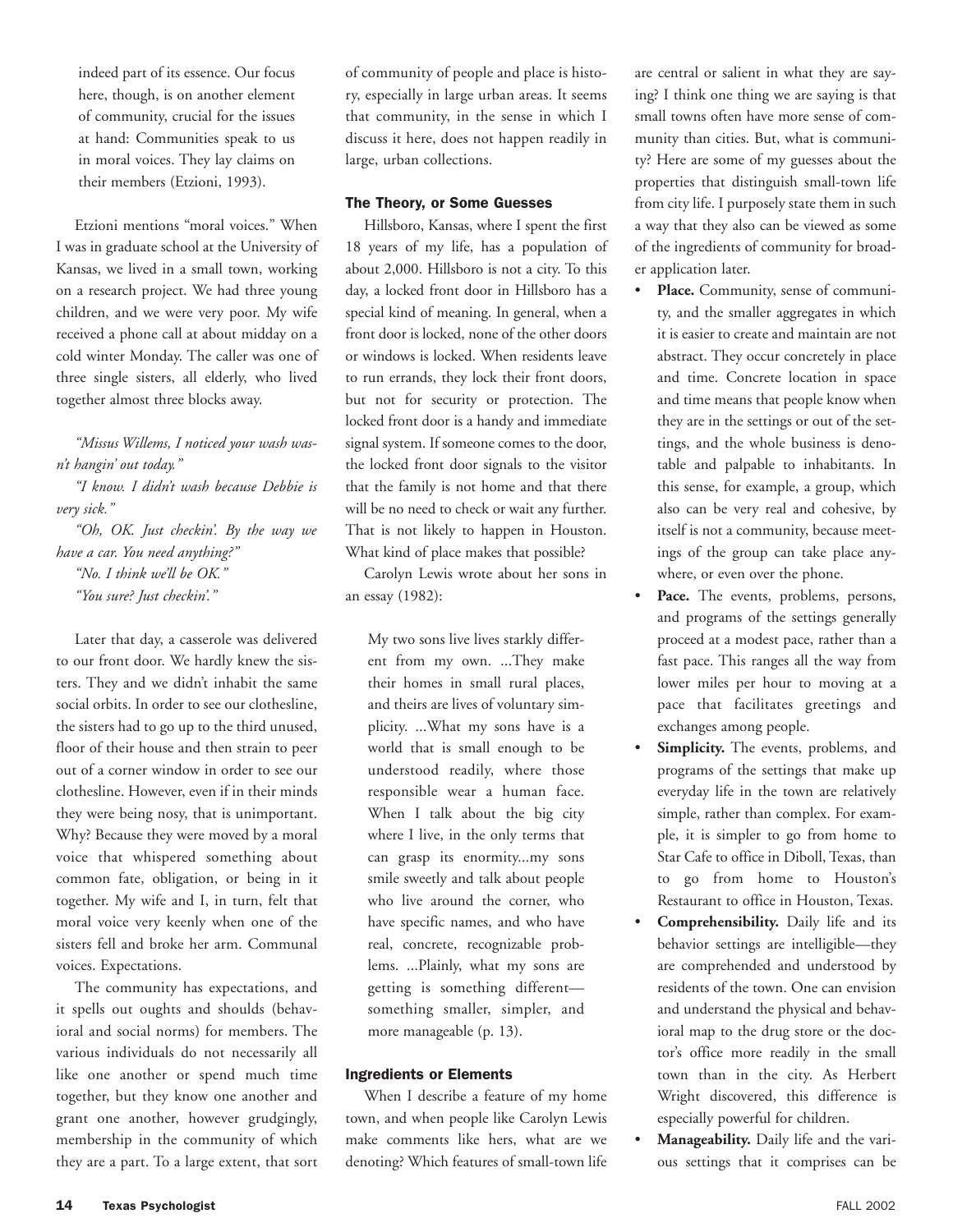done comfortably and with effectiveness by residents within their ordinary behavior perspective and within their ordinary capabilities, without mobilizing extraordinary vigilance, energy, or stress. And, the residents know they can do it.

- **Continuity.** Especially with respect to persons, relationships, and transactions, daily life has a great deal of continuity for residents of the town. Other persons, both liked and disliked, but almost all familiar, tend to show up repeatedly by means of crossed paths and as participants and active functionaries in a high proportion of the activities of one's daily life.
- **Directness.** Much of daily life in the town flows along without the need for intermediaries, intervening steps, or bureaucracies. Residents have relatively direct access to most behavior settings, and, just as importantly, they have relatively direct access to the highest-level leaders of most behavior settings. They can walk in and talk to the pastor, the mayor (who may also run the hardware store), the bank president, or the principal of the local high school. Try doing that in Houston with Second Baptist Church, Mayor Lee Brown, the president of Bank One, or the principal of Bellaire High School.
- **Dependability.** Residents of the town generally can count on the various behavior settings of daily life to function according to their typical levels. In fact, in a small town, departures from this dependability usually signal specific things that are wrong. A grocery store that is still locked after 9:00 a.m. means that something serious very likely has happened to the proprietor, who is familiar to most people, both as a person and in terms of daily habits and behavior patterns.
- Predictability. Behavior setting events in the town flow along in such a manner that residents know what is going to happen and what people are going to do. In fact, much of what passes for drama

in such towns are departures from this predictability in ordinary things, such as the time Mrs. Johnson left her car on the hill by the furniture store with the emergency brake disengaged.

- Interdependency. Partly because residents of the town are claimed as participants by so many of the behavior settings and activities of the town, each person is linked in common fate over and over again with a significant portion of other residents in a relatively wide array of the town's functions. And, they carry with them a keen awareness of this fact.
- **Controllability.** Residents of the small town can and do affect the way in which the activities and settings of the town function. This is because these residents are overlapping participants in so many of the settings and are so familiar to each other.

I would argue that these are the ingredients, the elements, of community and sense of community. They are the features that facilitate the bonds and fabric of community. When these ingredients are present, residents will experience a sense of community. When the ingredients are absent, residents will experience and talk about a weakening of the fabric of community.

Karen Jensen moved from a large city to a small town some years ago, and she found the laid-back, easy-going ways of the local townspeople quite pleasant—after she got used to them. She became a bit concerned when she took her husband's suit to the cleaners for the first time. The man who waited on her said,

*"Sorry, ma'am. My wife's not here right now, but I think we can have the suit ready for you by seven o'clock."*

*"You mean seven o'clock next Wednesday or something?"*

*"No. Seven tonight. When you get here, just knock on the back door."*

*Karen said, "That sounds fine, but don't I need a ticket?"* 

*The man said, "Nope" over his shoulder as he walked away.*

For TPAvisit www.texaspsyc.orgLPA Nemoers Membershipwww.texaspsyc.org hip Informat Information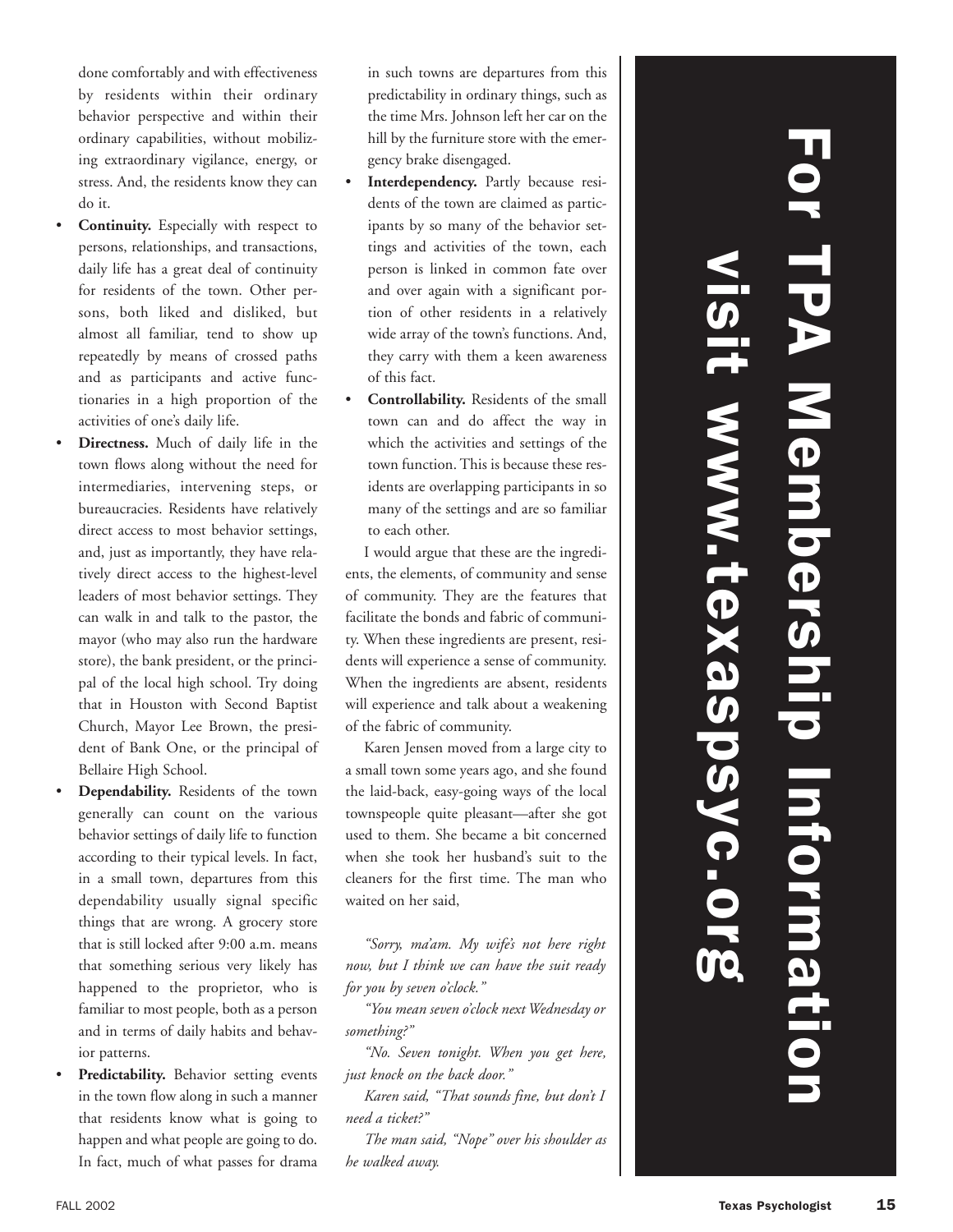*Karen persisted. "But, wait a minute. How will you know which suit is mine?"*

*The man looked a bit baffled, but he was patient. He said, "Well, you're gonna tell us which one is yours, aren't you?"*

#### Simplicity. Directness. Comprehensibility. Continuity.

While living in Oskaloosa, Kansas, a town of 800, we had a dog named Louie. We all loved Louie. One day, Louie disappeared, and, by the third day, we had become pessimistic about finding her. Gloom and depression permeated our household. On the fourth morning, the crossing guard at the high school all the way across town called from the school to say, "Willems, I've got your dog. I'll hold her here 'til you come and get 'er." This gentleman, a handyman, belonged to the Booster Club with me. He did janitor work at the church, and we often met at the cafe or at public functions. Directness. Continuity. Manageability. Interdependence. No police. No animal control officer. And, the whole set of events and problems were relatively simple and comprehensible.

In Oskaloosa, I often stopped at a local cafe on my way to work. The mayor and the local agent for Farm Bureau Insurance almost always showed up, and the three of us were comfortable acquaintances. We overlapped in many of Oskaloosa's behavior settings. One morning, the head cashier at the local bank also came. That morning, I had a problem with my water bill, I needed to process a claim on my car insurance, and I had been called about an overdraft at the bank. The four of us had coffee, we brought each other up-to-date on our families, and I solved all three of my problems, all within about 20 minutes. Imagine what would happen if I were to wait in Champs Restaurant in Houston for the mayor, the State Farm agent, and the head cashier from Bank One to come in to meet me, to talk about their families, and to take care of problems I might be having with my water bill, an insurance claim, and an overdraft. Long wait. Simplicity. Manageability.

Continuity. Directness. Predictability. Interdependency. As the generic ingredients in community, these are not personality characteristics of people—they are characteristics of the networks and systems of behavior settings we inhabit. They are the features of community life that dissipate exponentially as the size of towns increases arithmetically.

I lived in Oskaloosa, participating in a community research program, the whole time I was a doctoral student at the University of Kansas. Almost immediately, I was attending worship services, high school football games, meetings of the Rotary Club and Booster Club, and the Halloween feast and parade. However, the settings of Oskaloosa were not content with my attendance; they needed more from me, and they got it. There was no sense of drama about this. Here are a few highlights of what I was doing in Oskaloosa before long, at the same time that I was planning a master's thesis and studying Statistics and Research Design, Advanced General Psychology, Methodology, Experimental Psychology, and Social Psychology of Communication.

- Working as member of the Committee on Membership of the Oskaloosa Booster Club
- Helping to mix batter for the Annual American Legion Pancake Fry. (It made no difference to the sponsors that I was a pacifist.)
- Serving as a judge of costumes at the Halloween Parade;
- Singing bass in the choir of the First Methodist Church;
- Managing a Little League baseball team and serving as treasurer for the organization;
- Singing solos at worship services and at the funeral of Mr. Roscoe Miller, who died in an explosion at his Sinclair filling station;
- Delivering four sermons at worship services, three at the First Methodist Church and one at the First Presbyterian Church;
- Serving an elected term on the City Council and being in charge of city

water service for one year (I arranged for repairs on the water tower); and

• Working on a planning group for a county-wide zoning ordinance in anticipation of a large dam and lake that was to be built nearby.

#### Related Issues

There are other correlates. First, these ingredients of community are not primarily cognitive or affective, even though they certainly have cognitive and affective accompaniments and consequences. They are properties of the town's settings, of the environment, and of the flow of everyday life. This means, for example, that residents can feel a strong sense of community without liking each other very much. This is important, because social scientists often assume, mistakenly in my view, that pleasant or warm feelings or affect form the basis, the glue, of sense of community. The basis of community lies in functional ties and in the ingredients described above. The issue here is somewhat similar to cohesiveness in groups. Work groups or problemsolving groups can be very cohesive and effective under conditions where the members would never think of going to happy hour together.

Second, Carolyn Lewis went on in her essay to suggest that choosing small places may be the "only alternative we have to an urban culture in which we have created so much ugliness, and where we seem to inflict so much pain on each other through neglect, selfishness, and failure of will." Failure of will? Deficiencies in people? To the extent that my guesses about community are tenable, then it is fruitless to blame or browbeat persons as if it is their character flaws that produce the problems we see in cities. I would modify Lewis' comment by noting that the "failures" most likely are not the failures of people, any more than a scuba diver's failure to breathe effectively when the air valves are shut off is a moral failure on the part of the diver. The problem is that the city, as an ecobehavioral system, is a context in which it is very difficult, virtually impossible, to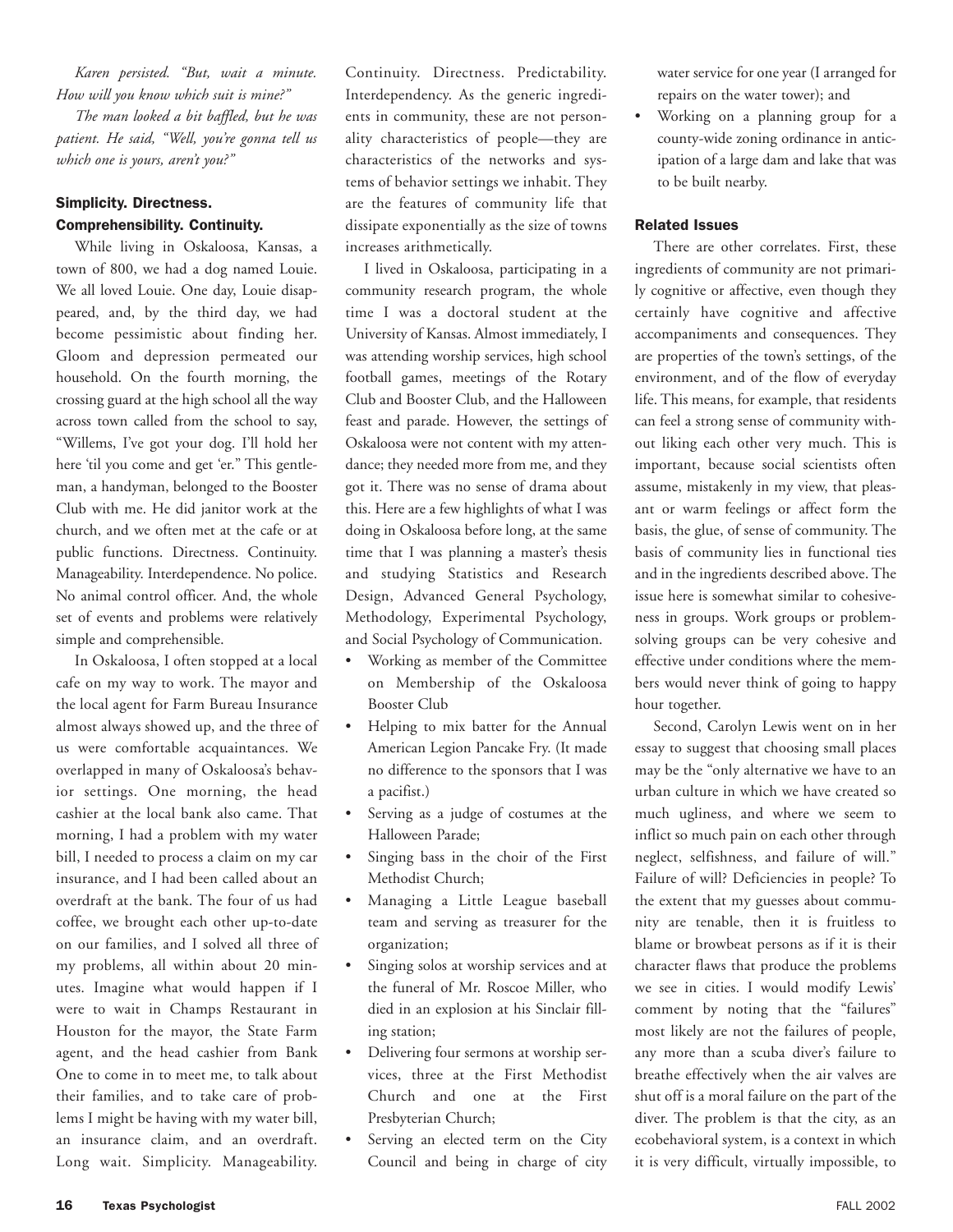experience community because it is so difficult to promote, to replicate, and to maintain the requisite pace, simplicity, comprehensibility, manageability, continuity, directness, dependability, predictability, controllability, and interdependency, which occur more easily in small places and that are so central to the maintenance of the human spirit.

Third, in small towns, people have to be leaders—they learn responsibility by having it. There are many roles and duties to fill in a small town, and few people to fill them. It's hard to stay anonymous and unrecognized. It's even harder to stay inactive. Everyone is needed. It is very unlikely that I would have done any of the things I did routinely in Oskaloosa if I had chosen to attend graduate school in Berkeley, Ann Arbor, Tallahassee, Phoenix, Chicago, or even Lawrence, Kansas. The small town allocates a large share of responsibility, activity, and civic duty to citizens, and it reaches out and stakes claim to their energy and involvement. In small places, it is much easier to see and experience the essential patterns of daily life and to get a clear idea of what is expected of the individual and what is expected of the community, and, therefore, to maintain the feeling of community. Place, pace, simplicity, comprehensibility, manageability, continuity, directness, dependability, predictability, interdependency, and controllability.

Fourth, we hear much these days about the deterioration of the family. The belief seems to be that the break-up the family is the primary cause of many of the forms of wretchedness we see around us: loss of civility, drugs, violence, gangs, failure in school, mental illness, and various forms of crime. I think this causal belief misses the mark. The family is a nurturing unit, a socializing unit, a comforting unit—not the building block for all manner of societal goods. The family is not the unit for making, defending, or sustaining society. My guess is that the breakdown of the family is a result and not a cause. Like many other forms of human misery and behavioral pathology, it is the result of breakdown at another level—the

breakdown of community. Families, like individuals and groups, need much networking, sustenance, social fabric, and follow-through in order to do well. If I am on the right path, then we are fighting a losing remedial battle—we will be swamped—if we continue to focus our efforts only on individuals and families. In any case, this guess should lead to hypotheses that can be tested in research.

Fifth, do towns and other social units with strong sense of community always do positive things? Of course not. Literature in social science, history, and fiction includes instances in which strong communities operated by destructive norms of racism, sexism, religious oppression, violence, homophobia, and bigotry. How can this be? The Branch Davidians represented a very strong community. Other apocalyptic groups have. Various anti-government militias and survivalist groups have. Urban gangs often do. My guess is that the issue here, just like groups with very high cohesiveness but negative effects and outcomes, is the norms around which the forces of community become mobilized. In those groups and communities, we often see high morale, incredible cooperation and support, and very high self-esteem among members. As Forsyth argues for group cohesiveness (1999), strong communities can do bad things. A community study by Sampson, Raudenbush, and Earls (1997) provides strong support for these guesses. In 343 neighborhoods, violence was negatively correlated with shared norms of "collective efficacy" (willingness of citizens to intervene, help, supervise, get along, take care of children, trust, and feel close). Remember, though, that this was a neighborhood business—not a city-wide affair.

#### Other Evidence

Beyond stories and guesses, is there systematic evidence that supports the arguments I am offering here regarding community? I think so. A complete and detailed review of everything bearing on the propositions would take too much space for present purposes. But, I will highlight some activity in three domains: (a) cohesiveness of groups; (b) correlates of size (number of people); and (c) an experimental study based on the concepts.

#### ■ **Cohesiveness in Groups**

Over the last 60 years, many studies have addressed the issues of cohesiveness in groups and the consequences of cohesiveness. Cohesiveness can be characterized in various ways: feeling unity, feeling of a common fate, interdependence, shared goals, bonding, shared commitment to a task or tasks, mutuality, togetherness, and a sense of belonging. In a wide variety of groups, high cohesiveness provides a context in which members feel free to unite in meaningful work and cooperation. Cohesiveness is not based on affect—it is based on shared commitment. So, for example, a fire-fighting team that fights fires with high cohesiveness and effectiveness and in which members trust each other completely and clearly expect dependability from each other might not particularly like each other. In these ways, cohesiveness sounds a lot like sense of community (Krupat, 1985).

High cohesiveness has clear consequences for the functioning of groups. Forsyth (1999), Gladding (2002), and Yalom (1995) offer excellent summaries. For example, members of a cohesive group, in contrast to members of a noncohesive group, will:

- work harder at group tasks,
- try harder to influence other group members,
- be more open to influence by other members,
- be more accepting of other members, and listen better,
- experience greater security and confidence about themselves,
- participate more readily and at a higher rate,
- learn to know each other better, protect the group from persons who deviate from group norms,
- be less susceptible to disruption and break-up by persons deviating,
- comprise a more stable group,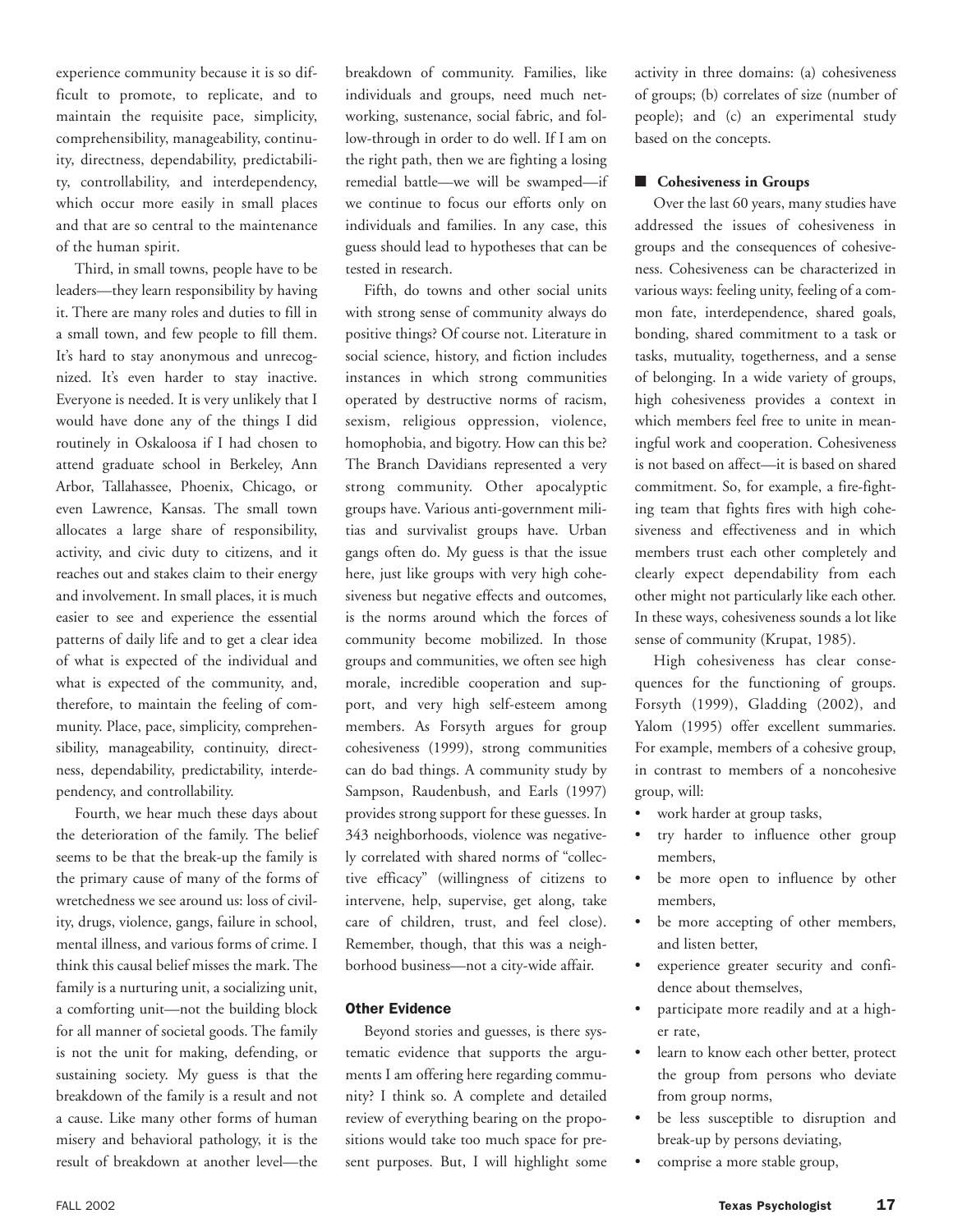- be more dependable in attending and taking part in group activities,
- drop out less often,
- deal with conflict constructively and in ways that preserve the group,
- support shared goals more intensely, and
- perceive results of group process to be consequences of cohesiveness.

These are interesting correlates of cohesiveness, because they sound like some of the behavioral consequences that I have suggested will follow from sense of community. Furthermore, size of the group affects these relationships in profound ways (Mullen & Copper, 1994). The smaller the group, the stronger the effect of cohesiveness on the outcomes listed above. In other words, the cohesiveness-performance relationships are much more likely to happen in small groups than in large. That is why group therapists don't typically work with groups of 30 members. The cohesiveness breaks down. They are much more likely to work with groups of 7 to 9 members.

#### ■ **Correlates of Size**

One of the most ubiquitous and neglected socio-environmental variables of both modern life and of social science is the number of people: group size, organization size, town size, institution size, school size, etc. A large number of studies conducted over the last 40 years yields a consistent pattern of conclusions, which is that participation of persons attenuates as size increases.

The smaller-school movement, which is well under way in many parts of the country, is based on precisely these expectations and these findings (Barker & Gump, 1964; Christian & Sleger, 1999). Smaller schools not only allow students and teachers to know one another better; they also have less crowding and less competition for membership in bands, student councils, drama, athletic teams, and other extracurricular activities, the major settings in which students express and define themselves. At huge schools, hundreds of students compete for the relatively few spots on the elite teams and squads, which can make everyone else feel like nobodies. In high schools with more than

1,500 students, a third or more of students do not participate in any extracurricular activities. In schools of 500 or fewer, only 2 percent don't. Several studies clearly suggest that, in smaller schools, students make better grades, are less likely to be involved in fights or gangs (they know someone is watching), are less embarrassed to discuss problems with teachers, have better attendance, have lower dropout rates, and participate in nonclass activities at higher rates. And, a larger variety of students in terms of ability, race, ethnicity, personality, appearance, and beauty, are pressed into service at the higher rates. In large schools, notifying school authorities of the troubling behavior of others is seen as "tattling." In small schools, it is called "reporting," and it is seen as an obligation of school citizens (Reno & Smalley, 2001).

Some of these ideas can be generalized, based on a large accumulation of studies over the years. All the way from intimate groupings to institutions and organizations, as size (number of people) increases, average rate of participation per person goes down, number of leadership functions per person goes down, and the proportion of persons who are noncontributors goes up. Sense of obligation to or involvement in the organization decreases with size. In groups, cohesiveness might be seen as similar to sense of community in the places where people live. In groups, cohesiveness goes down as size increases. Perhaps most intriguing, the likelihood that persons will be helped with their pressing needs (directions to their destinations, help with a car breakdown, personal emergencies such as injuries), goes down as the size of town or city increases. The larger the city or town, the less interested and the less involved citizens tend to be in its politics and in expending effort to change things. When they are interested, they tend to be much more divided (Fischer, 1984). This seems to be one of the indexes of loss of community, or the loss of cohesion and consensus.

#### An Institutional Experiment

For about ten years, as my thinking about community was taking hold and

growing, I was intrigued at the possibility of going to a place where the lack of community was quite clear, where some significant group of persons wanted more sense of community, and then trying to build community from scratch based on the ingredients and principles I have outlined in this essay.

About 5 percent of the University of Houston's 31,000 students live on campus, and students commute from all over southeast Texas. The University serves a diverse population of undergraduates. In the early 1990s, the overwhelming majority of entering students did not graduate in five years. The most definitive research on factors predicting retention zeroed in on two: living off campus and working. When we added in the diversity of the students, it was clear that the University was swimming upstream in the river of retention. Surveys of students discovered that (a) they found the University to be confusing, disconnected, and unresponsive to their needs; (b) they felt no sense of involvement or community at the University or with any groups on campus; and (c) the campus was too big. These findings struck a vivid chord with me and with another colleague. We raised money, and we planned an experimental intervention. None of it would target students' attitudes or values directly. We would try to build community with the building blocks I have discussed.

We built a place and called it the Scholars' Community. The place was on the edge of the campus, across the street from the largest commuter parking lot. It was open 15 hours per day. There was a lounge and study area, with tables, couches, and lockers, so that these commuting students could leave major chunks of their loads there instead of lugging them around the campus. There was an administrator and information center, at which students could get almost any information or directions they needed—in one stop. There were free telephones, which members could use to call employers, families, or anyone else without waiting in line for pay phones at other campus buildings. There were certified academic advisors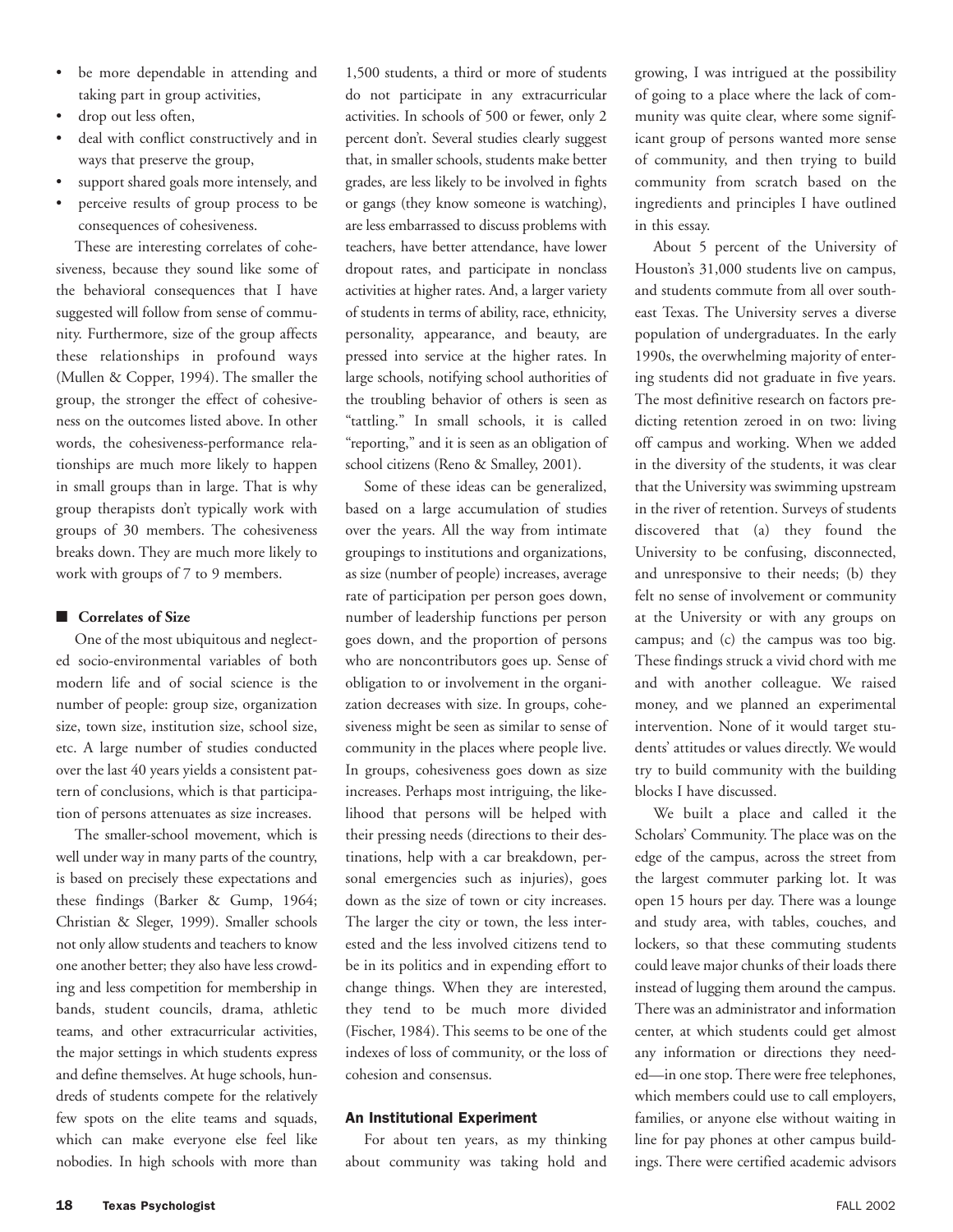on duty at all times who could help with courses, course changes, or schedule changes. During registration, advisors from various colleges came there, so that the whole registration mess could be handled in one stop. There were offices for eight faculty. Twelve student mentors served as big brothers and sisters to the students and helped to build cohorts and organize activities. There was a computer lab with 32 networked computers for members to use any time. Students could work on their course projects, or they could prepare them at computers off campus and submit them through the lab. In fact, most of the early online courses at the University were pioneered at the Community. There were four classrooms and one conference room in which classes and small group activities could be conducted. Community members were tracked into special sections and discussion sections of courses in English, Political Science, and math, so that they would develop some continuity of acquaintances.

Commuting freshmen were invited into the Community and divided into cohorts of 300. These cohorts were scheduled for use of the facility at different times. They were told that they could be members of the Community until they graduated. Around the bedrock ingredients of a specialized place and management of cohort size were some of the other elements of community. We reduced many of the physical distances and bureaucratic steps for students, as well as many of the old, confusing academic steps. In this sense, we manipulated simplicity, manageability, directness, and controllability. With the concentration of major functions, as well as the accommodating of many seemingly minor facets of students' lives, we influenced dependability and predictability. With small groupings and physical and architectural encouragement to spend time there, and with the dedicated course arrangements and advisement, we probably facilitated continuity and interdependency.

During the experimental phase from 1994 to 1998, some 4,500 students went through major parts of their undergraduate

### Why is Therapist Helper the recognized leader in practice management and billing software?



We're behavioral health's leading practice management software because we provide therapists the tools needed to meet day-to-day practice needs: simply, efficiently and cost effectively.

Scheduling, billing, reporting, claims submission: Therapist Helper can stream line all these tasks.

Whether a group practice or a solo practitioner, we have software options that will work for you.

Find out just how much Therapist Helper can do for your practice: download a free demo from the Web site at www.helper.com or call Sales at 800-343-5737 for a CD.

And for your peace of mind: remember that purchasing Therapist Helper is risk-free. We're so confident that you'll be happy with your program that we offer a 30-day money back guarantee.

Isn't it time you considered Therapist Helper for your practice?



VantageMed, 600 West Cummings Park, Suite 4500, Woburn, MA 01867 Web site: www.helper.com Email: Sales@helper.com Tel. 800-343-5737

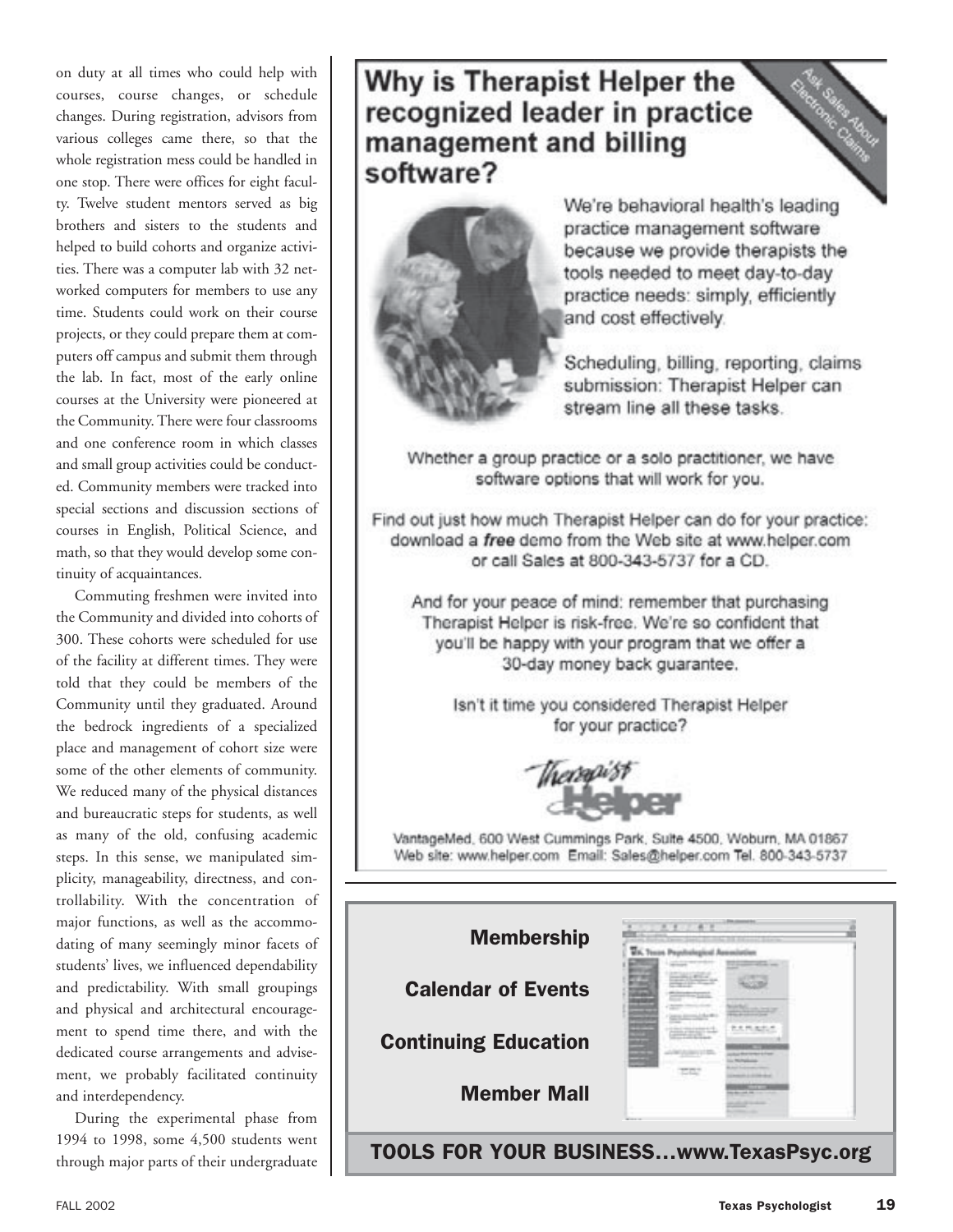experiences in the Scholars' Community. We obtained huge amounts of data, as one might expect. To answer the University's major question—retention—we made regular comparisons between Community members and comparable students outside the Community. Immediately, the rate of retention (staying in school) went up dramatically, not only from Fall to Spring semesters, but between school years. The increase in retention was especially strong for minority students. Just as importantly, students in the Scholars' Community were both specific and general in their comments about their experiences. Many said they would never have stayed in school if they hadn't been in the Community. The most common member responses indicated the value of something like sense of community—they belonged to something, they had a place that was theirs, they learned to know people, they weren't lost, they gained confidence, their daily lives at the University made sense and were manageable, they were not left on their own, and they were part of something.

This experience, as much as all my stories and memories and theories, buttressed my interest and confidence in trying to approach community as being potentially valuable to psychologists and as having some handles we can use to make a difference. The Scholars' Community is still in place, and the model has been replicated at several other large, urban universities.

#### Final Comments

Environments have features that constrain and influence our well-being in profound ways. The city, as an environment, as a ecobehavioral system, is a setting in which it is very, very difficult to find, to replicate, and to maintain the relevant place, pace, simplicity, comprehensibility, manageability, controllability, continuity, directness, dependability, and interdependency—the ingredients of sense community that occur organically or more naturally in smaller places. And, community has consequences that probably are central to the human spirit and human well-being.

I believe that, in order to solve human psychological and behavioral problems most directly, most efficiently, and most humanely, the insides of people's heads sometimes are the wrong starting point for some proportion of the problems. For those, we must start on the outside—at the level of the settings, the events, the groupings, the environments in which people live and function. I believe that one of the most promising among those outside starting points is community, as demonstrated by the Scholars' Community.

It might be possible to create community where there has been none, to restore strong community where it has weakened or corroded, and to maintain community where it is robust. I believe it occurs and is sustained most readily in small places. If that is so, that is an important clue. However, the real challenge is to see whether community can be built by developing its ingredients in places that seem unlikely, such as cities, or large concentrations of population. I believe many churches do precisely this. Is it possible to do it in secular ways? I am encouraged by the experience with the Scholars' Community.

In community as characterized here, there is potential for preventive work. Removing a contaminated well from a village can reduce the rate of cholera, which is very complex and expensive to treat. Measles vaccinations or polio vaccinations are effective ways to prevent destructive and expensive conditions. Perhaps, more systematic energy devoted to creating and maintaining community will prevent the onset of a variety of psychological and behavioral problems.

Finally, I wonder if it might be possible also to use the development of community as an approach to treatment and remediation, as well as to prevention. Is it possible that some human problems also can be solved by membership in communities, and not only prevented? Tough-minded evaluation and discussion of the issues around community might lead to enhancing our feeling of efficacy in the face of the avalanche of human misery surrounding us.  $\star$ 

#### References

- Barker, R.G. (1963). On the nature of the environment. Journal of Social Issues, 19, 17-38.
- Barker, R.G. (1969). Wanted: An eco-behavioral science. In E. P. Willems & H. L. Raush (Eds.), Naturalistic viewpoints in psychological research (pp. 31-43). New York: Holt, Rinehart, and Winston.
- Barker, R.G., & Gump, P.V. (Eds.) (1964). Big school, small school. Stanford, CA: Stanford University Press.
- Christian, N., & Sleger, M. (1999). Is smaller perhaps better? Time, May 31, 43.
- Etzioni, A. (1993). The spirit of community. New York: Crown.
- Fischer, C.S. (1984). The urban experience (2nd ed). San Diego, CA: Harcourt Brace Jovanovich.
- Forsyth, D.R. (1999). Group dynamics (3rd ed). Belmont, CA: Wadsworth.
- Gladding, S.T. (2003). Group work: A counseling specialty (4th ed). Upper Saddle River, NJ: Merrill Prentice Hall.
- Krupat, E. (1985). People in cities: The urban environment and its effects. New York: Cambridge University Press.
- Lewis, C. (1982). My unprodigal sons. Newsweek, May 10, 13.
- Mullen, B., & Copper, C. (1994). The relation between group cohesiveness and performance: An integration. Psychological Bulletin, 115, 210-227.
- Reno, J., & Smalley, S. (2001). Using students as metal detectors. Time, March 19, 28-30.
- Sampson, R.J., Raudenbush, S.W., & Earls, F. (1997). Neighborhoods and violent crime: A multilevel study of collective efficacy. Science, 277, 918-924.
- Schoggen, P. (1989). Behavior settings. Stanford, CA: Stanford University Press.
- Wicker, A.W. (1987). Behavior settings reconsidered: Temporal stages, resources, internal dynamics (pp. 613- 653). In D. Stokols & I. Altman (Eds.), Handbook of Environmental Psychology. New York: Wiley.
- Yalom, I.D. (1995). The theory and practice of group psychotherapy (4th ed). New York: Basic Books.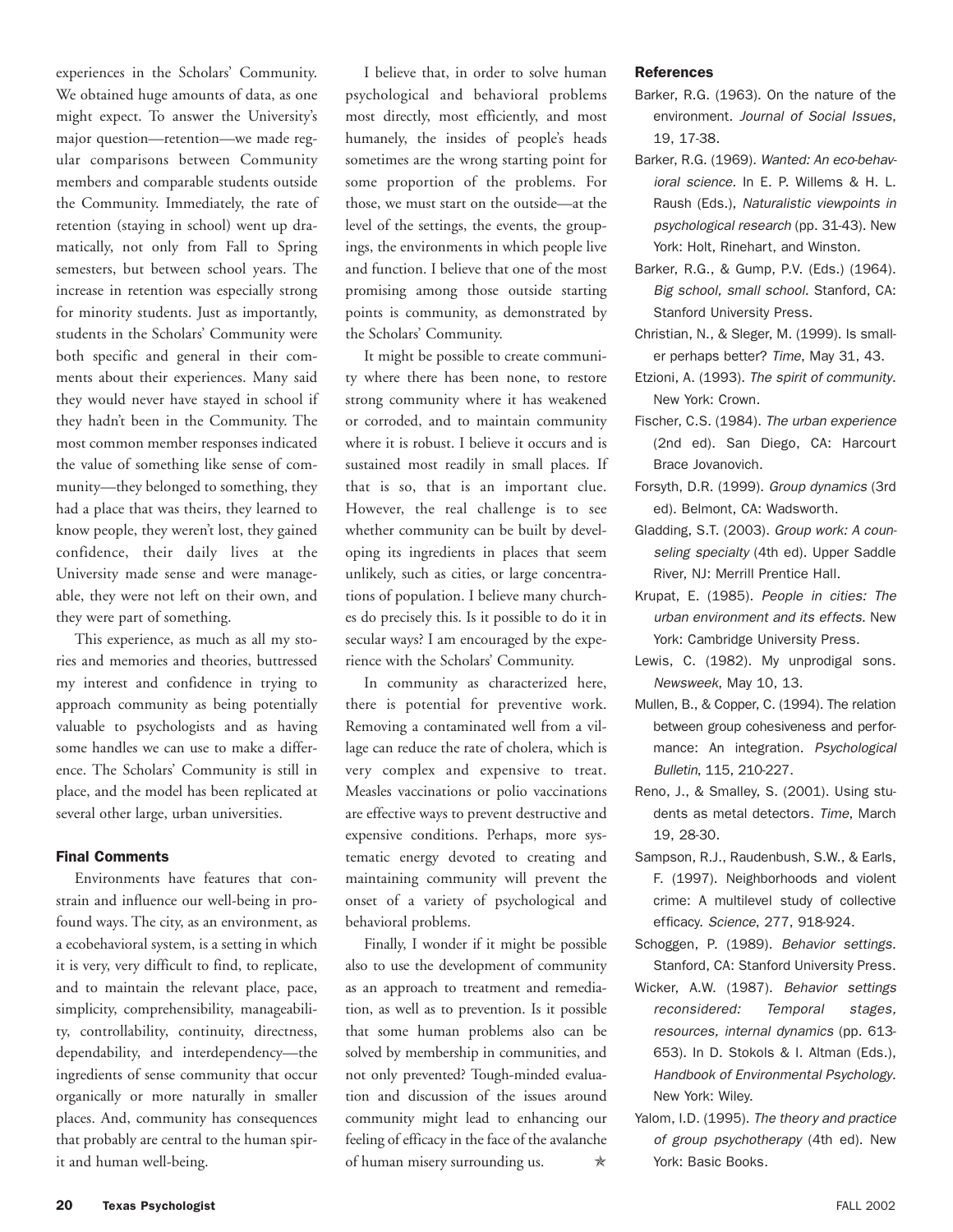# October 4, 2002

#### 8:00 a.m. - noon (4 hours CE)

"You Can Run But You Can't Hide: Helping Clinicians Cope with the Legal System" presented by Michael Gottlieb, PhD

1:00 p.m. - 5:00 p.m. (4 hours CE) "Traumatic Brain Injury, Personal Injury, and Psychiatric Disability" presented by C. Alan Hopewell, PhD, MS PsyPharm, ABPP

These 2 workshops will take place in Austin with the exact location TBA. You can register online at www.texaspsyc.org or call in your registration to 512.280.4099. Registration is limited. It is strongly recommended that you pre-register by phone as early as possible. Registration fees received before Sept. 20: Member \$100/workshop, Non-member \$160/workshop.

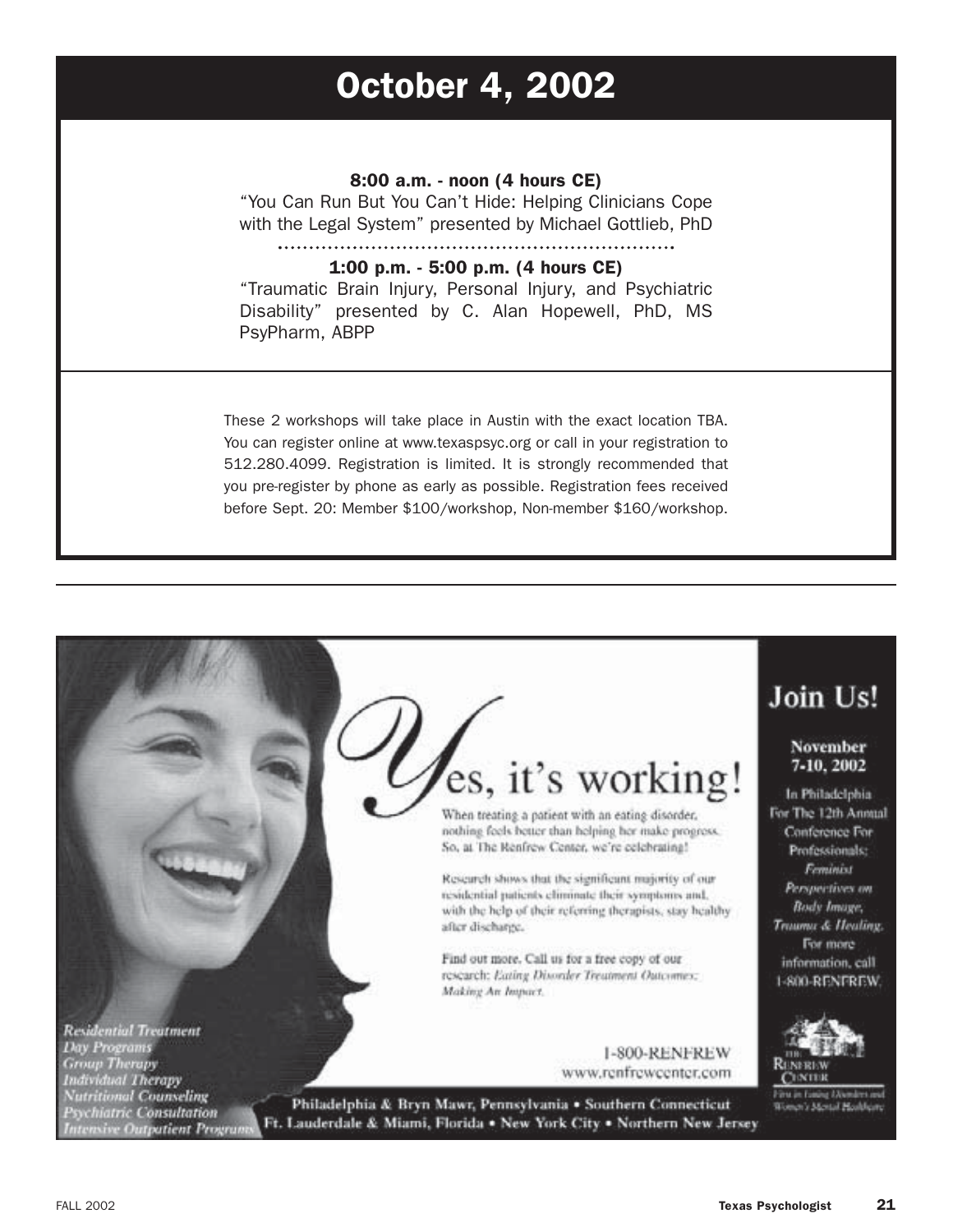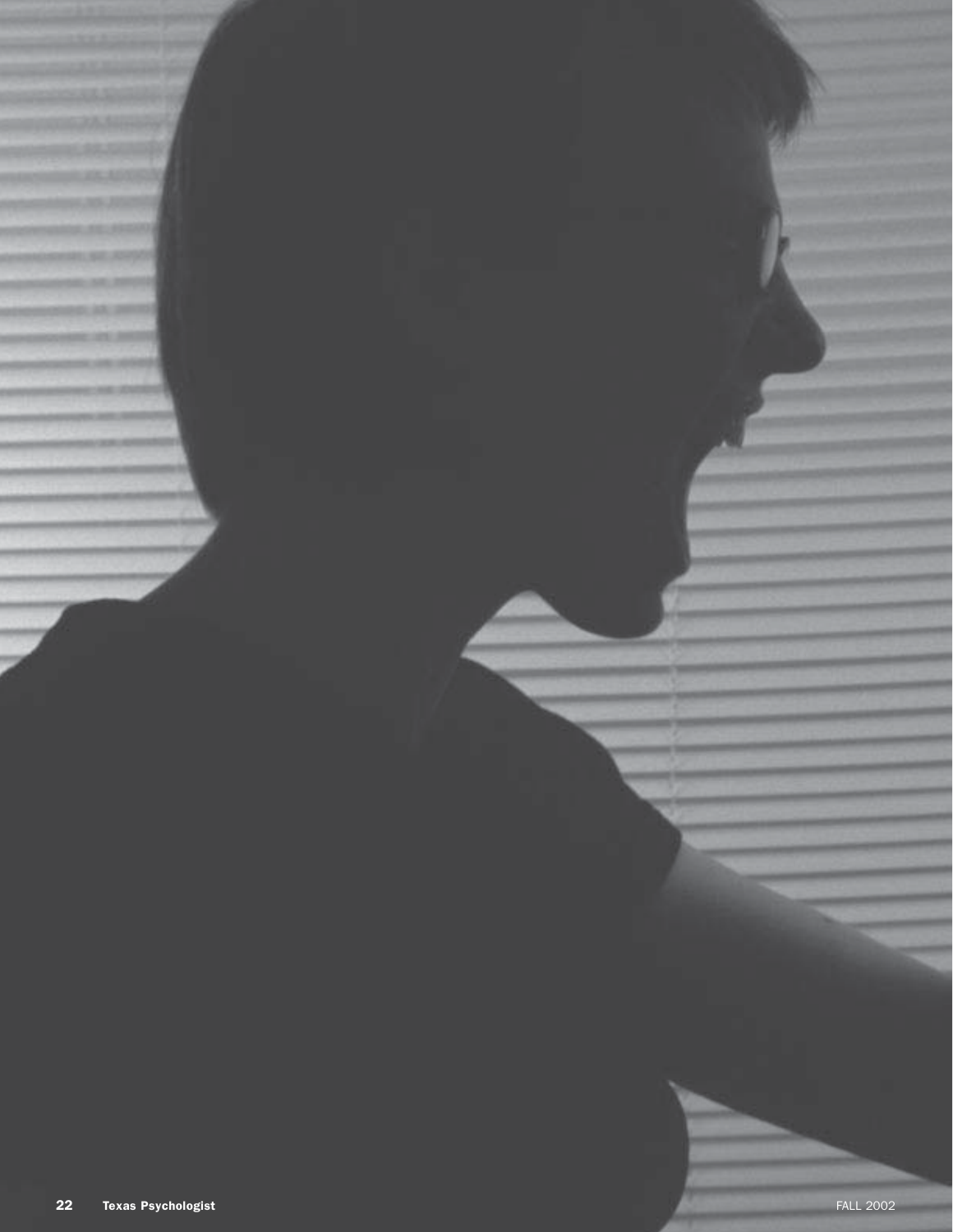### Confronting Violence

#### Lakshmy Parameswaran MA, LPC

As a family violence counselor, I hear<br>about tragedies and devastation as part of my job—personal stories of sorrow and heartbreak that render a family helpless and sometimes homeless. I have seen too many women and children physically, sexually, and emotionally assaulted in their own homes by their loved ones. I know of too many lives struggling to recover, even years after their victimization. The tragedy of September 11 victimized our entire nation, leaving millions traumatized and struggling to make sense of their lives. These events and the fact that October is Domestic Violence Awareness month have caused me to consider my work with victims of violence in light of this national tragedy.

I believe that the effect of any type of violence is hardly isolated. Its consequences are far reaching, beyond homes to communities, beyond one family to generations of families. This is because all acts of violence run on a continuum and what transpires inside a home affects those of us outside; what happens in a remote corner resonates in the mainstream. Seldom do we realize this, not even when we hear of the most gruesome incidents in the news the Houston mother who drowns her five children, one after another, destroying a family; the Colorado teenager who goes on a shooting rampage in a school stunning a community; or the Nepali prince who guns down his parents, the king and the queen, devastating a small country. We shake our heads. We wonder. We feel sorry for the innocent victims and those who loved them. Then we resume our normal lives, often not realizing that we too have been victimized along with those innocent people.

The September 11 tragedy is perhaps the first time in a long time the citizens of this country have truly felt the impact on themselves of violence against someone else. Like others, I am confused and outraged. Like

others, I am moved to tears and rendered helpless. Like others, I search for answers as to why and how this could have happened. I loathe the perpetrators of this unspeakable atrocity. Yet I look at their faces flashing on the television screen and wonder about their childhood. What did they witness in their own homes? What messages did they receive from the adults around them? It is easy for us to blame religion and scriptures for they offer a graceful way out—out of personal responsibility—not only for the terrorists but for us as well, their "enabling" families and community. But we are aware that no world religion including Islam condones violence of any kind.

It is only natural to feel defeated by the enormity of this tragedy and to feel that we cannot do anything about it. Thousands dead and many more thousands left to deal with the sudden and cruel loss. However, I do believe that if we voice our objection to the everyday violence, the so-called domestic disputes—the subtle and not so subtle acts of physical, sexual, and psychological assaults on millions of women and children in their own homes—we may actually be able to do something about it.

We have heard the saying, "Charity begins at home." The families I work with show me that charity is not the only thing that begins at home. Love, hatred, anger, and violence—all begin to take shape at home from early on. This is what makes me believe that we are not helpless after all. If violence can take shape from home, isn't it then appropriate that prevention also begin at home? What is there to stop us from making sure that our own homes are violence-free?

Rita (not her real name), a survivor of domestic violence, had this to say about the September 11 tragedy. She said, "It is difficult for me to share my feelings with the outside world because I'd be called crazy. I actually saw on TV the second plane approaching the tower… people screaming and finally I saw with my own eyes this plane hitting the tower. Unfortunately, I was in my bedroom at the same spot where my husband John had made this brutal attack on my life two years ago. The psychological impact of watching another act of violence from the same spot where violence was inflicted on me was so horrible that I started screaming…I actually visualized John in the cockpit of that plane flying it through the building."

Rita continued in disbelief, "I think family violence is in fact an act of terrorism inflicted by one member of the family on other members… Unfortunately, most of the victims of this sort of terrorism do not die. Nevertheless, they smolder in the wreckage with no hope for rescue."

After September 11, we all know the irreparable damage a vile perpetrator can cause. We all know the torment and agony of the victims. We all know the enormity of the unjustified grief felt by the surviving loved ones in all dimensions of their lives emotional, physical, spiritual, and material. And, unmistakably, we all know about living with the kind of fear that millions of survivors of family violence already knew. How we utilize this stark revelation will say a lot about us as a nation of peace-loving individuals and families.  $\star$ 

*Lakshmy Parameswaran, MA, LPC, is a counselor and training specialist on family and date violence and sexual assault issues. She has been working with women and children from battered homes for the last six years. She is also a founding member and president of Daya Inc., (713-914-1333) a voluntary, non-profit organization serving the needs of South Asian women and children in Houston.*

*This article first appeared in* Houston Chronicle, *10-22-01, p. 23A/Outlook*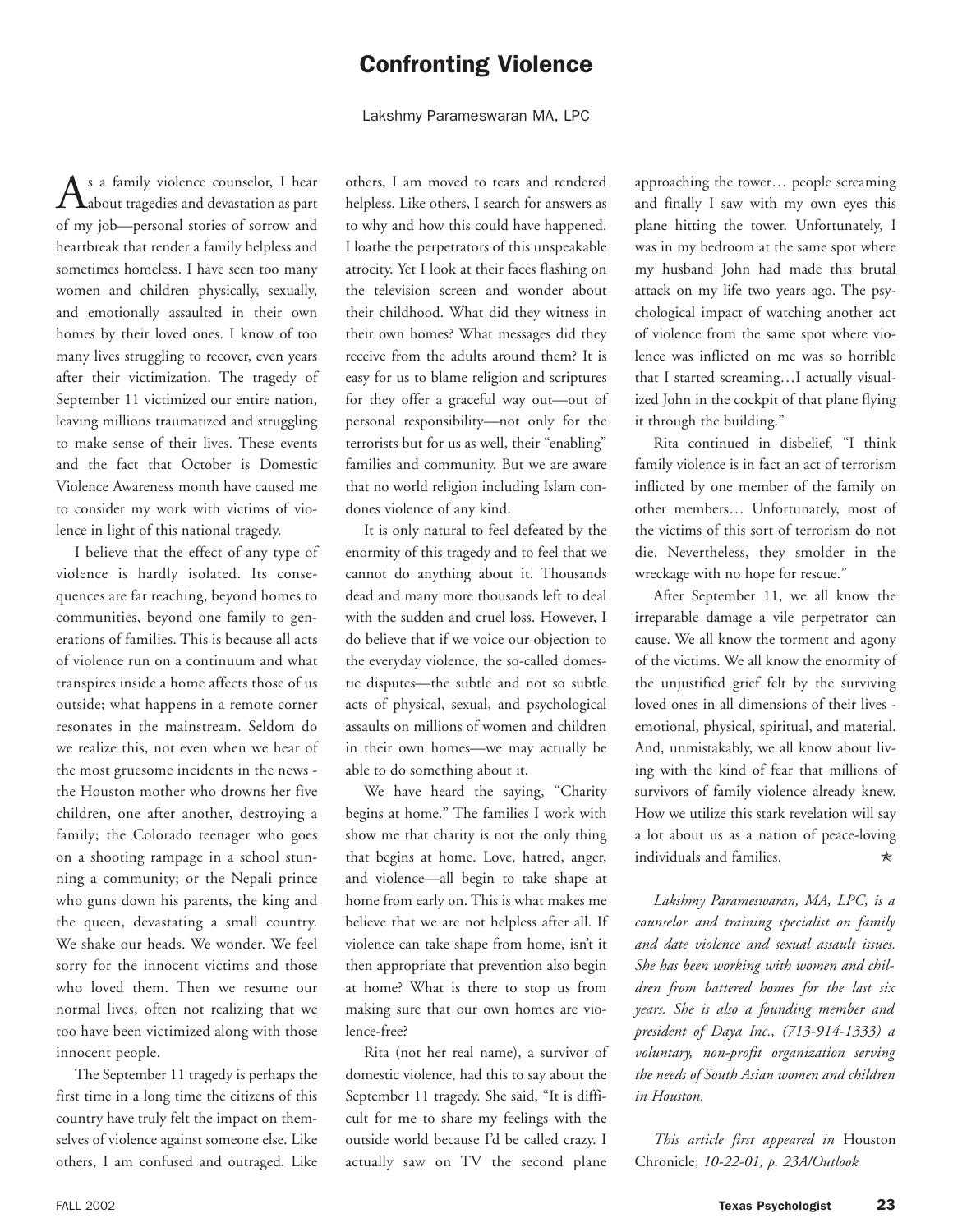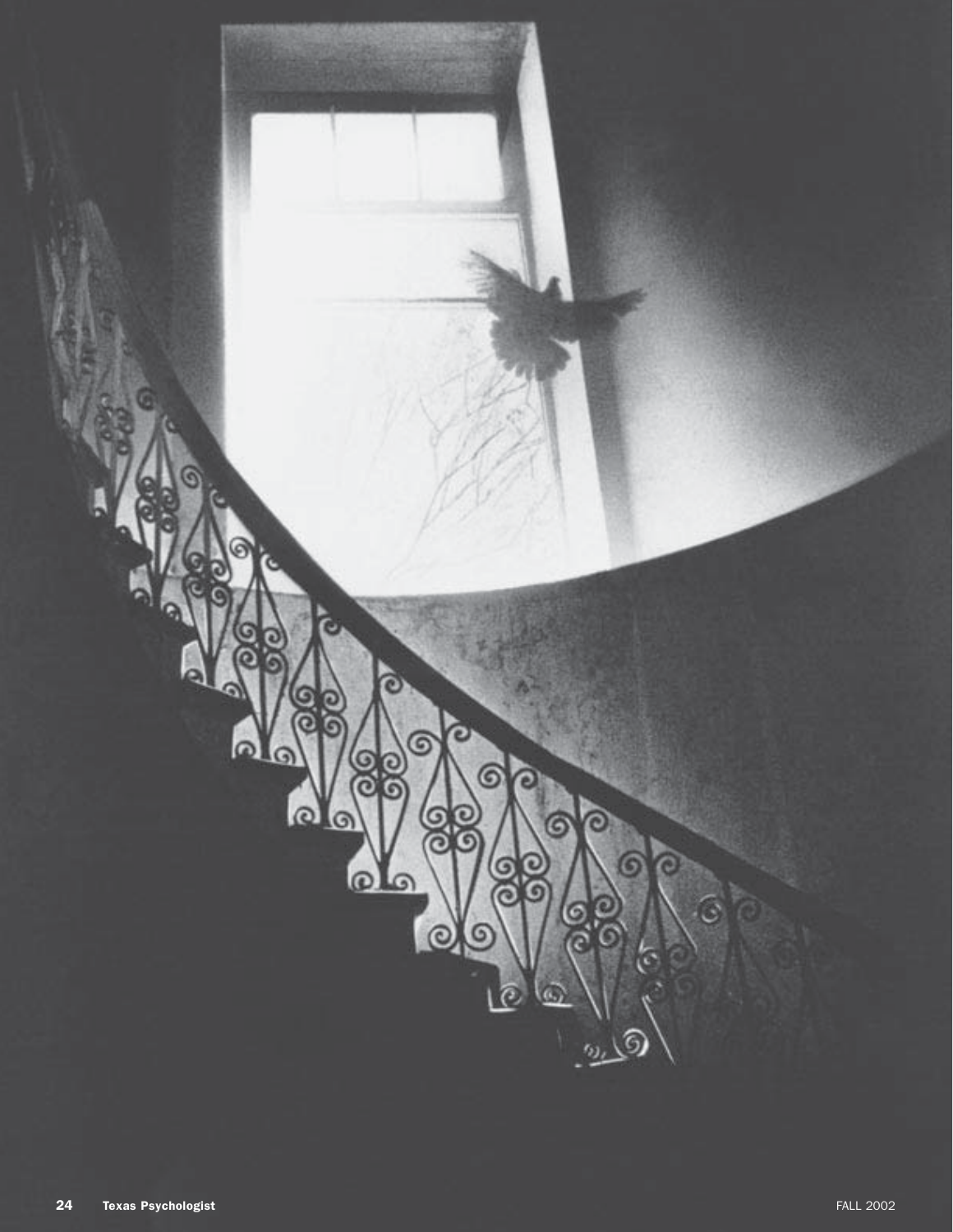### Coping, Healing and Resilience

By Laura Barbanel, EdD, ABPP

W7hen I spoke at the TPA convention in the fall, it was shortly after Sept 11 and I spoke to TPA members of my work and the work of other psychologists in the disaster. I subsequently had an article in your newsletter describing that work.

This is a follow-up of that work and an update on developments relative to the aftermath.

"It's normal to be anxious since Sept 11, lots of people are," reads a sign in the NYC subway. It has a telephone number for a referral to see a counselor (psychologist). There are also tips for feeling better. "Talk to someone you are close to, take time to take care of yourself."

It is over nine months after Sept 11, but we know that it is not over. In addition to those who lost loved ones or lost their jobs or lost their homes, there is a significant psychological impact on all of us. There is the shock and the grief and a residual anxiety. We see a chronic anxiety both among patients, those directly affected, and many others, including ourselves. There have been disruptions in our lives, at airports and other public places. The flowers and memorial candles are no longer everywhere; but physical and psychological needs are clearly present. The extent of psychological need is evident by such signs as the ones above. Moreover, Lifenet, which takes the referrals, reports that the number of calls has gone up and peaked at six months. There are reports of thousands of New Yorkers struggling with the psychological aftermath of the trauma and with difficulty accessing mental health services. (Crains, March 4, 2002)

We have gone from disaster to anxiety and fear, some nagging and below the surface, others more clearly identifiable. Although there is some semblance of normalcy, there are many mental health problems that are apparent and some yet to show themselves, if we can predict something from previous disaster, particularly Oklahoma. There is also the ongoing fear and anxiety of "what next?"

Some clinical vignettes that illustrate the current state are the following:

- A firefighter of 15 years reports that he is now is anxious when crossing bridges with the large trucks that cross them, wondering what they may be carrying. He also worries about his wife and children.
- A 7-year-old girl being seen in therapy in NYC reports that there was a fire drill in her school and that she was scared, as were many of her classmates. This is not related to the original referral problem.
- A young lawyer who was working near the site of the disaster and who for five months tells his therapist that he is fine, starts to have difficulty sleeping and nightmares when he falls asleep. He has started a new relationship with a woman, is meeting new people through her and has been asked to tell his story many times.

These are NYC vignettes, but the impact is more widespread.

- A therapist in California tells of a child brought to see him who is frightened when he hears helicopters above because he thinks they are planes with bombs. He thinks they are planes with bombs. Coincidental? Not likely.
- A woman in Chicago reports that she gets nervous when taking an elevator in a high-rise building, an anxiety that has appeared since 9-11.

What is important to note is both that there is a need and that there is recognition that psychology can help with this need. It is all around us and we need to figure out how to meet it. In New York, programs have been set up for the Police Department, for the Fire Department and for the schools. We need to be able to handle the people that come to see us with these anxieties and to understand that treatment may be different than the treatment modalities that we are used to providing. New models have to be developed for this work. The people who present themselves are coming for amelioration of specific symptoms, for the relief of anxiety and the feeling of helplessness. Our model has to be of health and resilience.

One young woman that came to see me right after 9/11 had been at the site and narrowly escaped with her life. She was suffering from all of the symptoms of PTSD, most particularly inability to sleep, nervousness and helplessness. My most important work with her was to point out to her how resourceful she was in her escape. She looked at me with a wide-eyed look and said quietly, "Thank you." I was not looking for underlying pathology; I tried to help her find her own strength.

Psychology can be an enormous help to our nation's healing and coping. If we are a health profession, not only a mental health profession, we can and must do this. We need to refine our skills to be able to foster coping and resilience.  $\star$ 

*APA's Board of Directors has a Subcommittee on* Psychology's Response to Terrorism *of which I am a member. We have as our first priority a* Task Force *on Resilience. We are seeking to develop programs for psychologists to utilize with patients and in schools and other community organizations to foster resilience. We think that this is an important agenda for psychology and psychologists and an important agenda for our citizens*

*Laura Barbanel, EdD, ABPP, is the Program Head of the Graduate Program of School Psychology at Brooklyn College and in private practice in Brooklyn Heights. She is a member of the Board of Directors of APA and of its subcommittee on Psychology's Response to Terrorism. She is a candidate for Presidentelect of APA.*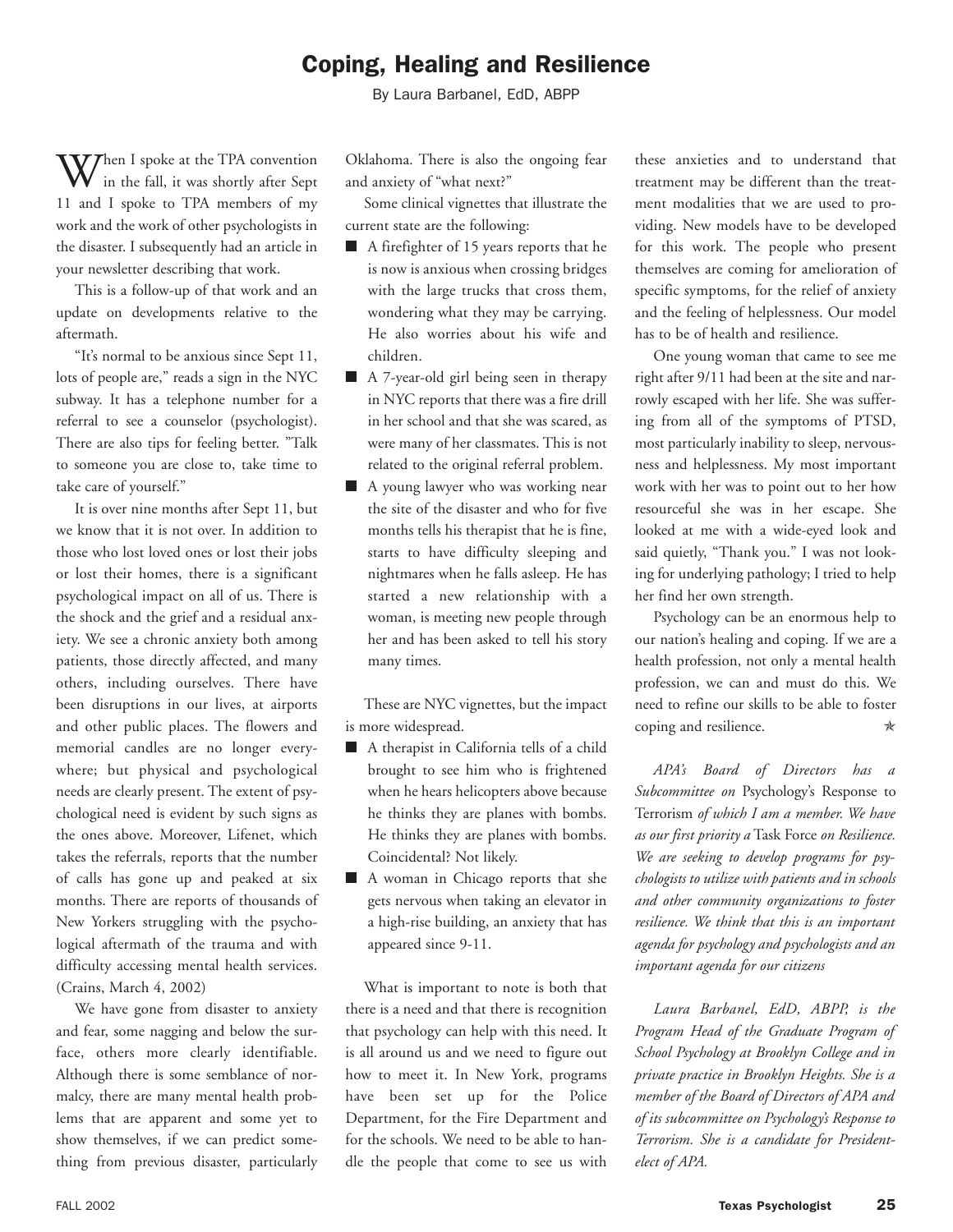### Deanna Yates Appointed to President's New Freedom Commission on Mental Health

The Texas Psychological Association<br>applauded President George W. Bush's June appointment of Texas psychologist Deanna F. Yates, PhD, President-elect of TPA, to the newly created New Freedom Commission on Mental Health.

The 15 member commission, headed by Dr. Michael Hogan, former Director of the Ohio Department of Mental Health, is charged with studying the mental health care delivery system in the United States, including public and private sector providers, and advising the President on methods of improving the system.

"We are hoping that this commission

will help close the gaps in our mental health care system and we are sure that Dr. Yates will play a very important role in helping to investigate current problems and improve care for those in need," said David White, Executive Director of the Texas Psychological Association.

Yates, a much sought-after expert in the treatment of traumatic stress in children and other psychological issues affecting children, has been in the private practice of psychology in San Antonio since 1992. Having gained wide experience in treating both adults and children, Yates specializes in the treatment of children and adolescents with much of her work centered in the areas of mood disorders, anxiety disorders and developmental disorders.

"I am honored to be working with Dr. Hogan and members of the Freedom Commission, said Dr. Yates. "Having a particular interest in children's mental health, I believe the Commission's work will be essential in examining issues related to early diagnosis, intervention, and treatment of children in the public and private systems."

Prior to her work as a clinical psychologist, Yates worked as an elementary school teacher, supervisor, and principal. In addition to her clinical practice, Dr. Yates is an

> adjunct faculty member in the Educational Psychology Department at Texas A&M University. Yates is also active in various professional and community organizations, including the Association of Medical Psychologists, the American Psychological Association, the Texas A&M College of Education Development Council and the Texas A&M Department of Educational Psychology Development Council.

Dr. Yates holds a BA in Elementary Education from MacMurray College in Jacksonville, Illinois, a MS in Education and Supervision from Texas A&M University, an MA in School Psychology from Trinity University in San Antonio, a PhD in Counseling Psychology from Texas A&M University, and a MS in Psychopharmacology from the California School of Professional Psychology.

She resides in San Antonio with her husband, Tom.

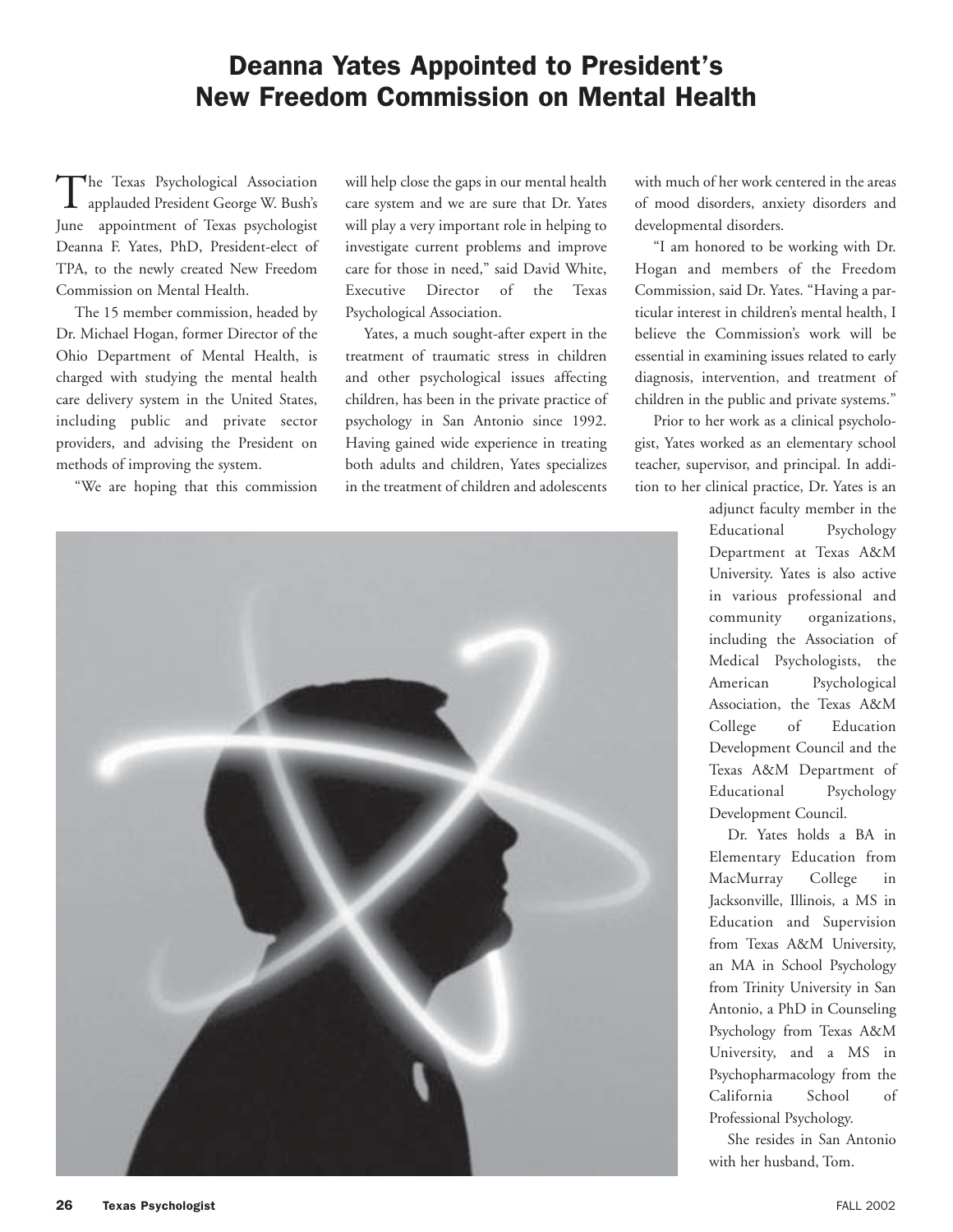#### PSY-PAC

### 2002 PSY-PAC Contributors January 1 - June 19

Ron Cohorn, PhD, PSY-PAC President

The only organizations that represent psychologists in the Texas Legislature are the Texas Psychological Association and the Psychology Political Action Committee (PSY-PAC). Legislative monitoring for bills that are detrimental to psychology and proactively introducing legislation to further the field are essential to the survival of our profession. These activities are not for just a few special interests, but for the profession in general. As a group, psychologists have not understood the importance of contributing to the PSY-PAC fund, but the events of the next few years will make consistent contributing absolutely necessary.

We will soon be facing sunset of our practice act and we must have funds to adequately protect our profession. Dealing with managed care and promoting prescription privileges are also matters of priority. Unfortunately, only 10 percent of TPA members contribute to the PAC and 2 percent contribute the majority of total funds. Please consider a contribution, consistent with your income, and help your profession. We can do great things if everyone pulls together.

\$4,000

Steven Schneider, PhD

#### \$2,000

Paul Burney, PhD James B. Quinn, PhD

#### \$1,000 - \$1,999

Walter Bordages, PhD Tim Branaman, PhD Ron Cohorn, PhD Patricia Driskill, PhD Mark Foster, PhD Cheryl L. Hall, PhD Ethel W. Hetrick, PhD Angela Ladogana, PhD Elizabeth L. Richeson, PhD Kevin G. Smith, PhD Jarvis A. Wright, Jr., PhD Deanna Yates, PhD

#### \$500 - \$999

King Buchanan, PhD Richard Fulbright, PhD Mimi Wright, PhD

#### \$100 - \$249

Ramona Aarsvold, PhD Laurence Abrams, PhD Kyle Babick, PhD Barbara Beckham, PhD James Bray, PhD Ray H. Brown, PhD Sam Buser, PhD Sean Connolly, PhD Jim Cox, PhD Walter Cubberly, PhD

Caryl Dalton, PhD Michael Duffy, PhD, ABPP Patrick J. Ellis, PhD Ronald Garber, PhD Humberto S. Gonzalez, PhD Jerry R. Grammer, PhD Andrew Griffin, PhD Charles A. Haskovec, PhD Sophia K. Havasy, PhD A. S. Helge, PhD Sheila Jenkins, PhD Kevin Jones, PhD Joseph Kenneally, MS Nancy A. Leslie, PhD Marcia Lindsey, Psy.D. William Lucker, PhD Ann Matt Maddrey, PhD Charles McDonald, PhD Richard M. McGraw, PhD Robert McPherson, PhD Charles B. Middleton, PhD Leon Morris, EdD Lee L. Morrison, PhD John Pinkerman, PhD J. Randall Price, PhD Lynn P. Rehm, PhD Shannon E. Scott, PhD Robbie N. Sharp, PhD Jana Swart, PhD Thomas A. Van Hoose, PhD David S. Wachtel, PhD John W. Worsham, Jr., PhD

#### Under \$100

Barbara Abrams, EdD Ruth Baer, PhD Elizabeth Barry, PhD

Connie Benfield, PhD Robert Braun, PhD Glenn Bricken, PsyD Barry Bullard, PsyD Caren Cooper, PhD Leslie Crossman, PhD C. Munro Cullum, PhD Sally Davis, PhD Alan B. Frol, PhD Sylvia Gearing, PhD Steven G. Gray, PhD Dennis Grill, PhD Linda M. Ingraham, PhD Harry F. Klinefelter,III, PhD Karen Krause, PhD Victor E. Loos, PhD Sam Marullo, Jr., PhD Glen McClure, PhD Joseph McCoy, PhD Muriel Meicler, PhD Robert W. Mims, PhD Shelley Probber, PsyD Allison L. Sallee, LMFT, MA Robert M. Setty, PhD Ollie Seay, PhD Debbi S. Wagner-Johnson, BA B. R. Walker, PhD Colleen A. Walter, PhD Patricia D. Weger, PhD Mark J. Wernick, PhD Deborah Whitehead Gleaves, PhD Connie S. Wilson, PhD Eirene Wong-Liang, PhD Margot B. Zuelzer, PhD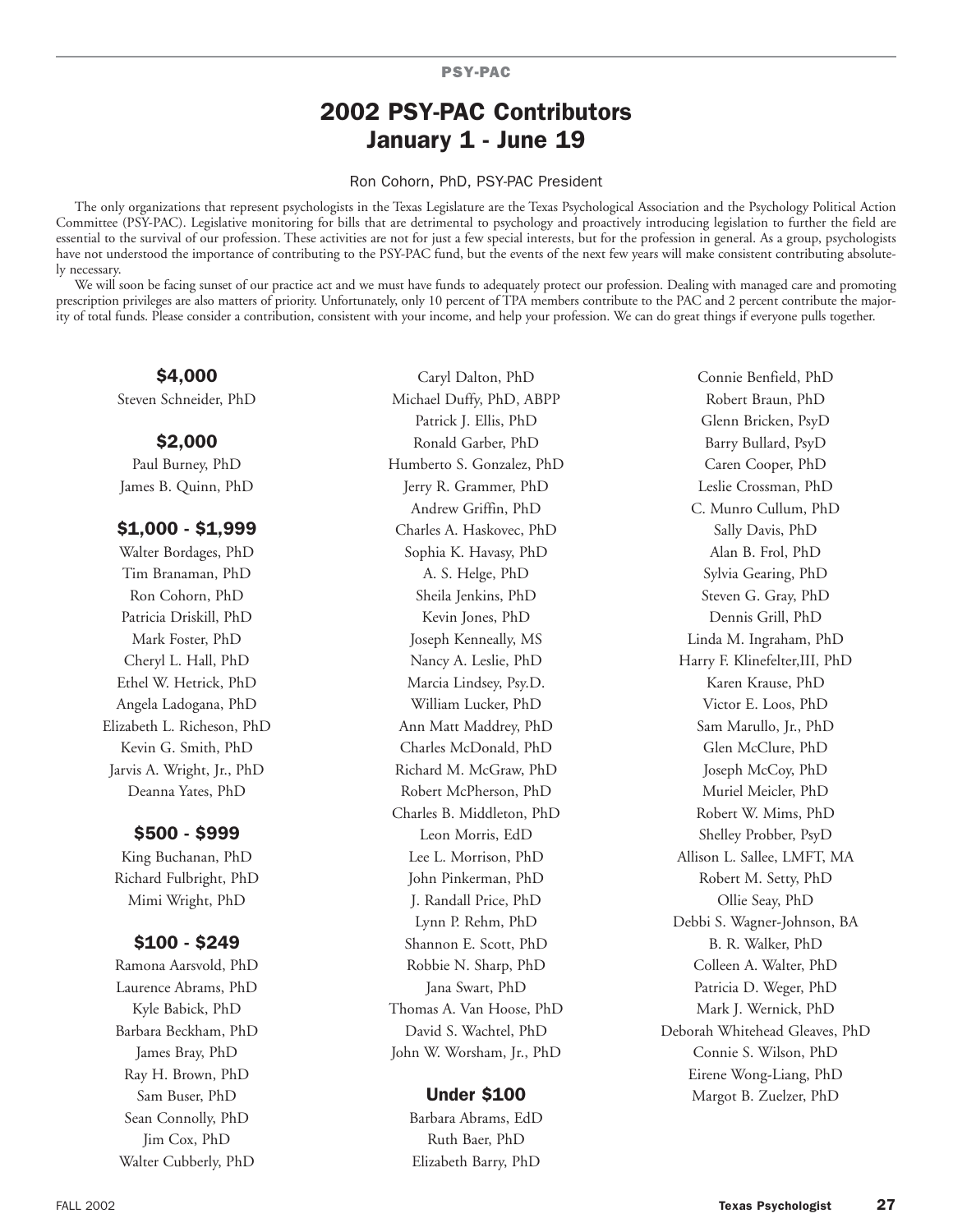### Why Your Future Depends on the APA Presidential Election

Jeffrey E. Barnett, Psy.D. President-Elect, APA Division 31 (State and Provincial Psychological Association Affairs)

**B** allots for the APA Presidential election<br>will be mailed to each APA member on October 15th. Why should this matter to you? I'm sure you have more mail than you care to look at. Yet, this ballot may be one of the more important pieces of mail you receive this year.

The APA President has great power and influence. Each president leads the APA Board of Directors and runs the meetings of the APA Council of Representatives, and, therefore, has great influence over issues that are addressed and how much attention (staff time and money) they receive. APA's annual budget of \$91 million is dispersed to a wide range of initiatives and activities. Since we can't do everything, many tough decisions need to be made. The influence of the APA President should not be minimized in the

### September 6, 2002 Dallas

"Introduction to Psychopharmacology" presented by Deanna F. Yates, Ph.D., M.S. Pharm 9am - noon

"Getting Ready for HIPAA: What you need to know NOW!" presented by Robert McPherson, Ph.D. 1:30pm - 4:30pm

**CE:** 3 hours CE for each workshop

LOCATION: Texas Scottish Rite Hospital for Children, 222 Welborn Street, Dallas, Texas 75219 (room TBA)

FEES: TPA/DPA members: \$60/workshop; \$95 for both workshops Non-Members: \$100/workshop; \$140 for both workshops

making of these decisions. Will APA's Council of Representatives invest its energy in addressing managed care issues, health care reform, insurance reform, prescriptive authority, licensure issues, mobility, specialization and guidelines, and related legal and regulatory issues of importance to the States and State psychologists? Will a significant portion of the APA budget go toward addressing these issues; or will it go elsewhere? Who we elect in the next APA presidential election will have a great impact on how these questions are answered.

Much of the behind the scenes work done at APA is done by APA's Boards and Committees. Getting on the Boards and Committees is a very difficult process that may take many years. The decisions regarding who gets on these ballots are heavily influenced by APA's Past-President, President-Elect, and Recording Secretary. Having State people in these positions is the best way of assuring that State people will make it onto the ballots, and that State concerns will be addressed. At present, although the APA President and President-Elect are sympathetic to State issues, they do not have a long history of familiarity with and participation in their State associations. Because of that configuration of the Board of Directors, this next election will be a very important one for us.

In recent years only a very small portion of eligible voters have participated in APA elections. Yet, the science community has had a very well coordinated election campaign over the past two years that has resulted in winning the past two Presidential elections. To be successful and to ensure that the issues that are so important to our survival and success are addressed fully, we need every SPPA member who is a member of APA to vote in this next election. I can assure you, every single vote counts! We must also understand the election system

used by APA and make it work for us.

The HARE system APA uses in the presidential election requires voters to rank order all five candidates. Failure to do so changes the outcome of the election. It is imperative that all three States' candidates receive your top three rankings. Just voting for one candidate or only giving one you top vote will not win this next election. You must give your first three votes to the three States' candidates running in the APA presidential election. It is important that the non-State candidates not be ranked number 2 or 3. If they receive these rankings on the ballot it will divide the State vote and provide more support to their competitors.

This year SPPAs have three outstanding candidates running in the APA presidential election; Laura Barbanel, James Bray, and Kathy McNamara. Each has many years of service to SPPAs, each is a member and supporter of Division 31, and each is an effective leader in APA governance with many years of experience. After you read the candidates' statements you will decide if you want to rank them number 1, 2, or 3. But, it is crucial that together they receive your top three votes. Please don't dilute your State vote and reduce the likelihood of one of our candidates' winning. The outcome of this election will have a significant impact on each of us for years to come.

Please vote. Please rank the States' candidates 1, 2, and 3 on your ballot. Every single vote is important and really can make a difference.

Should you have any questions about these issues and if you would like to help further SPPA interests within APA please contact me at drjbarnett1@comcast.net

*Acknowledgements: Special thanks are extended to Drs. Ruth Paige and Dorothy Cantor for their helpful feedback and suggestions on an earlier version of this article.*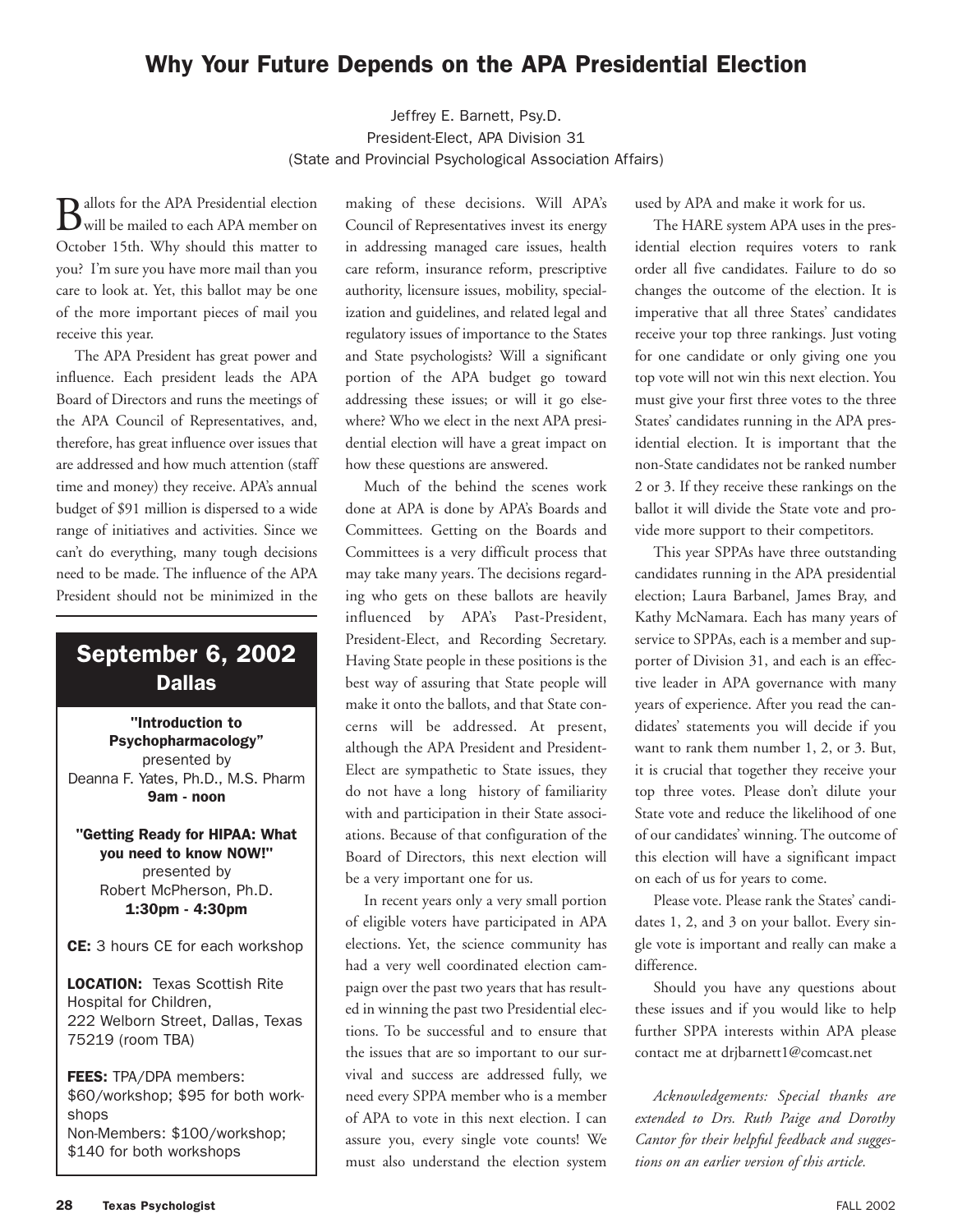### Sunrise Fund Contributors 2002 Sunrise Fund Contributors January 1 - June 26, 2002

Texas Psychological Association thanks you for your generous contribution to our Sunrise Fund. You are one of the "Keepers of the Flame" who ensure that the light always shines on Texas Psychologists and the people we serve. With your help, TPA will pass a new licensing law that protects psychology as a doctoral level profession and strengthens psychology's future.

Marcia Abbott, PhD Constance Adler, PhD Marianna Adler Herb Agan Sara Allen Mary Alvarez-del-Pino, PhD Carolyn Anderson, PhD Joan Anderson, PhD Sharon Anderson, EdD Judith Norwood Andrews, PhD Paul Andrews, PhD Julie Aniol, BA Patricia Anzaldua, PsyD Anthony W. Arden, PhD Cheryl Armbrust, PhD Steve Bailley Lisa Balick, PhD Jonnalee Barta Patricia Barth, PhD Edwin Basham, Jr., EdD Carolyn Bates, PhD James L. Baxter, Robert Beck, PhD Karen S. Berkowitz, PhD Margaret Berton, PhD Jay Bevan, PhD Bonnie Blankmeyer, PhD Ronald Boney, PhD Virginia Bonnefil, PhD Ross Wayne Bonner, EdD Peggy Bradley, PhD Jo Ann Bradshaw, PhD Tim Branaman, PhD Lendell Braud, PhD Glenn Bricken, PsyD Thomas Brittain, Jr., PhD Andra Brooks Franklin Brooks, PhD Stacy Broun, PhD J. Mar Brown, PhD Timothy Brown, PhD Joan Bruchas, PhD Robin L. Bullington,

Brian E. Bunk, Ph.D Erica Burden, PhD Johnny K. Burkhalter, PhD Robin Burks, PhD Paul Burney, PhD Mary Burnside, PhD Charlene Caid, PhD Elaine Calaway, PhD Steven Callahan, PhD Judith Calloni John Cannell, PhD Ralph Casazza, PhD Joseph M. Casciani Virginia Celmer, PhD Paul K. Chafetz, PhD Grace Chew, PsyD Stephen Chock, PhD Gloria Chriss, PhD Antoinette R. Cicerello, PhD Carol Clark, PhD William Cofield, Jr., PsyD Ron Cohorn, PhD Dave Cole, PhD Sean Connolly, PhD Stephen Cook, PhD Donna Copeland, PhD Kevin Correia Susan Costin, PhD Mary Cotellesse, PhD John Craghead, PhD Harold Crasilneck, PhD Rosalie Cripps, PhD Joan Cross, EdD Maria Concepcion Cruz, PhD Walter Cubberly, PhD Norvin Curtis, PhD Kenneth Cyr, PhD Stephanie Darsa, PhD Patrick Dattore, PhD Diana Davis, PhD Frank Davis, PhD Sally Davis, PhD Sharon P. Davis, PhD

Trina Davis, MA Patricia Dawson-Black Debra Dayton, PhD Elizanda M. De La Sota Mary DeMellier, PhD Gerald J. DeSobe, PhD Sid Dickson, PhD Roberta M. Diddel, PhD Jann Dodd, PhD Alexandria H. Doyle, PhD Stephen D. Drake, PhD James A. Duncan, PhD S. Jean Ehrenberg, PhD Patrick J. Ellis, PhD Philip L. Emmite, PhD Anna Erickson, PhD Richard Ermalinski, PhD Fernando J. Esparza, PsyD Joseph D. Eubanks, PhD Robert W. Federman, EdD Mary B. Fetzer, EdD Susan D. Fischer, PsyD Joseph E. Fogle, PhD Rowland W. Folensbee, Jr., PhD Kathryn J. Foster, PhD James B. Francks, PsyD Jaine E. Fraser, PhD Ann L. Friedman, PhD Alan B. Frol, PhD Richard Fulbright, PhD Juli B. Furgeson, PhD Marsha T. Gabriel, PhD Ronald Garber, PhD Adrienne (Ann) Gardner, PhD Bonny Gardner, PhD Elizabeth A. Garrison, PhD Martin Gieda, PhD Susan D. Gifford, PhD Jill DeWitt Glassco, PhD Penny M. Goffman, PhD John Gonzalez, PhD Melanie Gordon-Sheets, PhD Jerald Gottlieb, PhD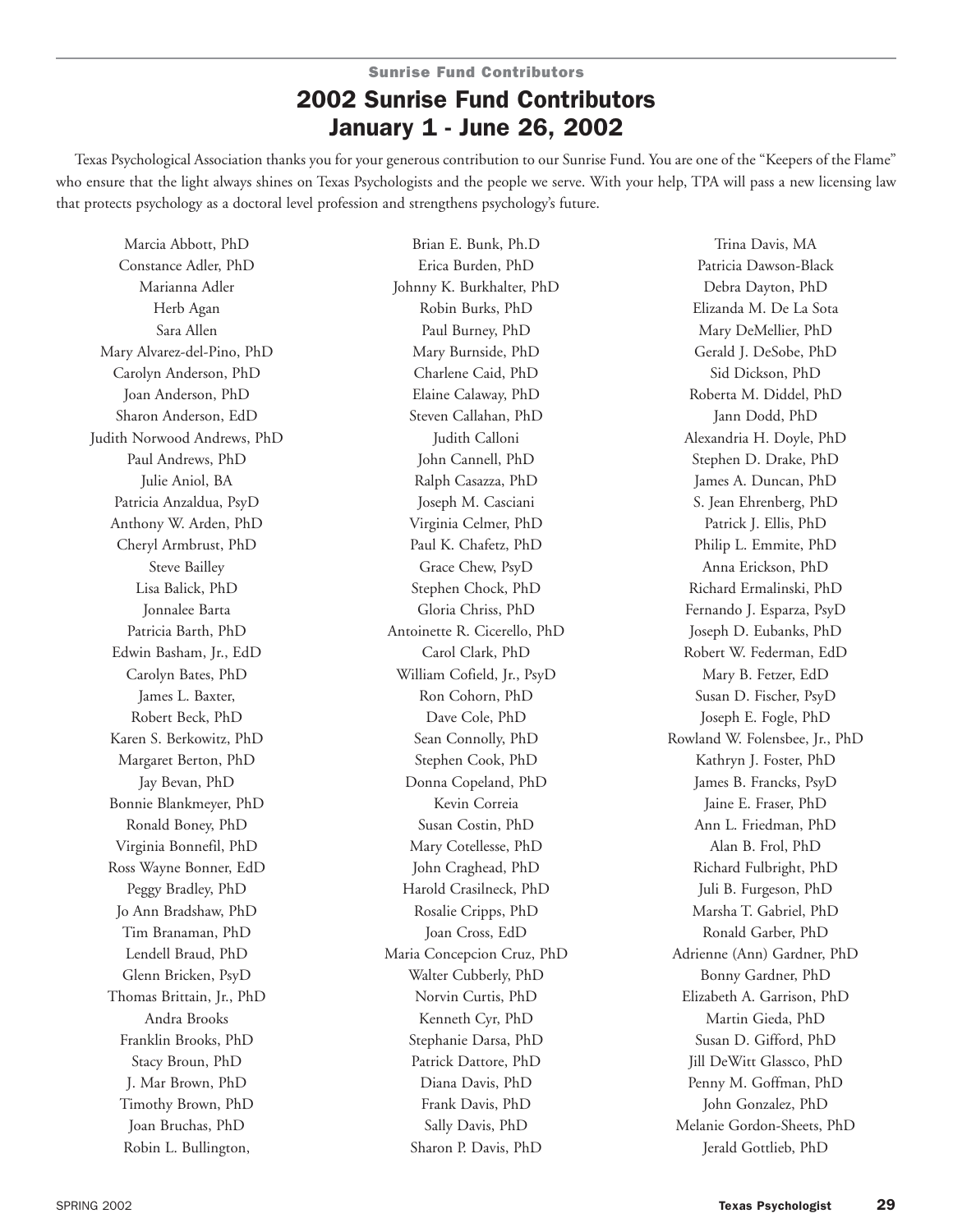Michael C. Gottlieb, PhD Steven G. Gray, PhD Alan N. Griffin, PhD Dennis Grill, PhD Pamela B. Grossman, PhD Gerald Grubbs, EdD, MSCP Edmund C. Guilfoyle, PhD Ranee B. Gumm, PhD William B. Gumm, PhD Beth Gunn Eileen M. Gupton Chris L. Haberstroh, PhD Jayna Halverson, PhD Bethany R. Hampton, PhD Narecia Hamrick Henry M. Hanna, PhD Lester E. Harrell, PhD T. Walter Harrell, PhD James B. Harris, PsyD Sophia K. Havasy, PhD JoBeth Hawkins, PhD Cindy Hearne, Ph.D Annette Helmcamp, PhD Kathleen L. Hickey, PsyD Floyd Hill, PhD Susan Hill C. Alan Hopewell, PhD David Hopkinson, PhD Melanie L. Horn, PhD Sharon G. Horowitz, PhD Pamela Horton, PhD Carol A. Houston, EdD Cheryl F. Hughes, PhD Susan Hull, PhD Mary A. Gordon Hurd, PhD Doron Ilai, PhD Jennifer Imming, PhD C. Robert Ingram John A. Jacobs, PhD Chesna James, EdD Michael D. Johnson, BS Phyllis Jones, PhD Krista D. Jordan, PhD Rita N. Justice, PhD Morton L. Katz, PhD Ann Kelley, PhD Mary Kight, PhD Charlotte Kimmel, PhD Pamela M. Kirby, PsyD William J. Kleinpeter, PhD Joseph C. Kobos, PhD Kenneth Kopel, PhD

David A. Kopplin, PhD Mary Koralewski, PhD Yolanda G. Kraynick, PhD Richard P. Krummel, PhD David A. Lacerda, PhD Jacqueline Lanier John W. Largen, PhD George Lazar, PhD Cathy Leary, PhD Cynthia Lee, PhD Mark Lehman, PhD Ann E. Lemke, PhD Bert D. Levine, PhD Rochelle Levit, PhD Ray Levy, PhD Deanna S. Liss, PhD Mary A. Little, PhD Myrna Little, PhD Deborah M. Longano, PhD Melinda J. Longtain, PhD Richard A. Lourie, PhD Robert Lovitt, PhD Alaire Lowry, PhD Thomas W. Lowry, PhD Candida J. Lutes, PhD Deborah S. Lyons, PhD Dorothy Mackey Lurie, PhD Ann Matt Maddrey, PhD James S. Majors, PhD Thomas H. Mann, PhD Stephen K. Martin, PhD Harry J. Martin, Jr., PhD Patricia R. Martinez, EdD Clyde C. Mayo, PhD Patricia McBride-Houtz, PhD Denise McCallon, PhD David G. McCarley, PhD Ray O. McClung, PhD Glen McClure, PhD Joseph McCoy, PhD Charles McDonald, PhD Marsha L. McDonough, PhD Andy McGarrahan, PhD Jill K. McGavin, PhD Joanne McGee, PhD Dennis McGuire, PhD Robert W. McKenzie, PhD Sherry McKinney, PhD Robert J. McLaughlin, PhD Robert McPherson, PhD Richard S. Mechem, PhD Muriel Meicler, PhD

Larry J. Miller, PhD Marilyn J. Monteiro, PhD Gary T. Montgomery, PhD Craig Moore, PhD Leslie A. Moore, PhD Martin Moore Michelle P. Moran Janice M. Morris, PhD Leon Morris, EdD Suzanne Mouton-Odum, PhD Joann Murphey, PhD Stuart J. Nathan, PhD Gina R. Novellino, PhD Diane M. Novy, PhD Nancy L. Nussbaum, PhD Robert O'Brien, PhD David J. Ogren, PhD Daniel D. O'Loughlin, PhD Stuart W. Orgego Michael Osborne, PhD Rafael F. Otero, PhD George S. Park, PhD Deborah Parker, PhD Harold Perry, PhD Suzi C. Phelps, PhD Cynthia Pladziewicz, PhD Richard L. Pollock, PhD Kim Praderas John . Price, PhD Lynn Aikin Price, PhD Walter Y. Quijano, PhD Deborah Rabeck, PhD Patrick D. Randolph, PhD Karen Rasile Robin Reamer Carolyn B. Reed, PhD Madeleine Reichert Herbert Reynolds, PhD Herbert Reynolds, PhD Elizabeth L. Richeson, PhD Jan K. Rider, PhD Gregory F. Riede Dan Roberts, PhD Rebecca A. Robles-Pina, PhD Vanessa Rollins, PhD Diana C. Rudolph, PhD Olga Ruiz de Arana, EdD Earl S. Saltzman, PhD Charles J. Schaefer, PhD Steven Schneider, PhD Nell S. Schwartz, PhD R. Gaston Scott, EdD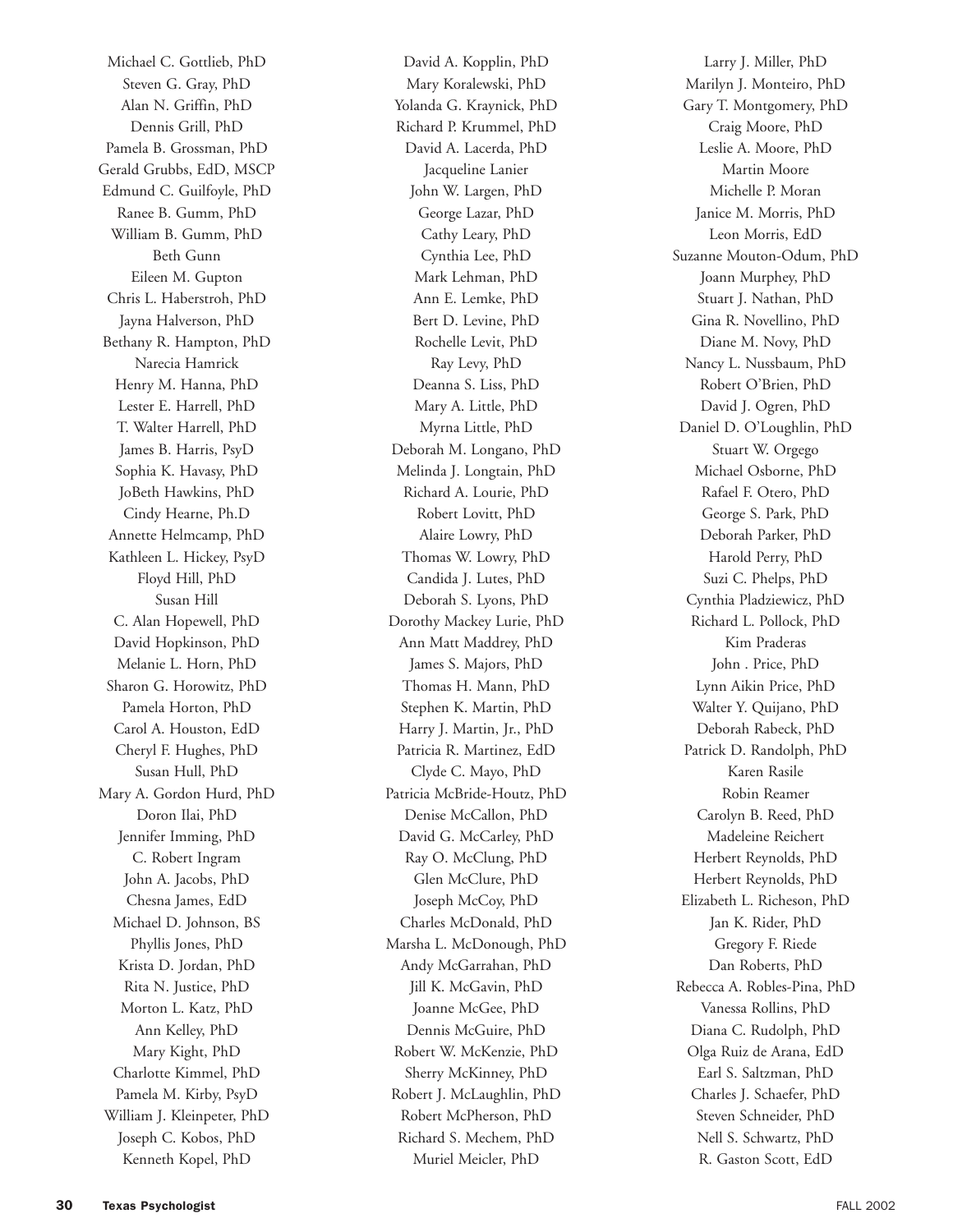Ollie Seay, PhD Karen S. Seitz, PhD Verlis L. Setne, PhD Ellen M. Shrouf, PhD Norman M. Shulman, EdD Rose Signorello Jev Sikes, PhD Patricia W. Smart, PsyD Donna N. Smith, PhD Ruth M. Smith, PhD W. Truett Smith, PhD K. Samuel Solway, PhD Julia B. Spears, PhD Sally Stabb, PhD Rebecca Stadtner, PhD Richard R. Stafford, PhD Emily G. Sutter, PhD Pennissi P. Taylor Dina Trevino, PhD Thomas J. Tully, EdD Dana B. Turnbull, MA Barbara W. Turner, PhD Evelyn G. Turner Thomas A. Van Hoose, PhD Melba J. T. Vasquez, PhD William Mark Venable, PhD Belinda Walker, PhD Richard L. Wall, PhD Beverly D. Walsh, PhD Nancy J. Warren, PhD James K. Weatherly, PhD David J. Welsh, PhD Joan Weltzien, EdD Richard D. Wheatley, Sr., PhD Peggy Wheaton, PhD Deborah Whitehead Gleaves, PhD Gary Whiting, PhD S. Kelly Williams, Jr., PhD Frederick W. Willoughby, PhD Nancy E. Wilson, PhD Lee Winderman, PhD James R. Womack, PhD Eirene Wong-Liang, PhD Constance D. Wood, PhD Dianne Wood, PhD Mimi Wright, PhD Jarvis A. Wright, Jr., PhD Neta Wylie, PhD Deanna Yates, PhD Gary Yorke, PhD Robert A. Zachary, PhD Carol Zuconne, EdD

#### **LICENSED PSYCHOLOGISTS NEEDED**



The Human Element® provides a program approach to delivering complete and effective psychological services for nursing home residents and helps nursing homes provide quality care. Our services create a happier, healthier and more positive living environment for the residents and enhanced facility staff morale.

We are looking for Licensed Psychologists to provide counseling and supervision of licensed staff in urban and rural nursing homes. The work schedule consists of 8 hour days for 2 to 5 days a week at exceptional pay with benefits for qualified employees. The psychologist has broad staff support and most administrative duties are provided by Senior Connections, Inc., the practice management company

> For info, call (281) 599-1722 or 888-271-5217, Fax resume to (281) 599-1712 or 888-271-5218. visit www.seniorconnections.com or write SCI. 16365 Park Ten Place, Suite 150, Houston, Texas 77084

# **Beat Your Renewal Deadline!**



## **Home Study CE Programs**

http://www.CE-credit.com

#### Easiest Way to Earn Your CE Credits **Save Ad for Those Times When** Ease & Speed of Service is Needed

Easy to navigate web site 101 terrific selections

Your Place

- View exam questions before purchase
	- **Results in 24 hours**

Your Pace • Easily submit answers

• Pay only when you submit answers

Your Time

- Use your book or book of a friend
- FREE "Practice Tips & Tools" newsletter
- **Satisfaction Guaranteed**

### **101 Great Ways to Earn CE Credits**

http://www.CE-credit.com - save ad for future use!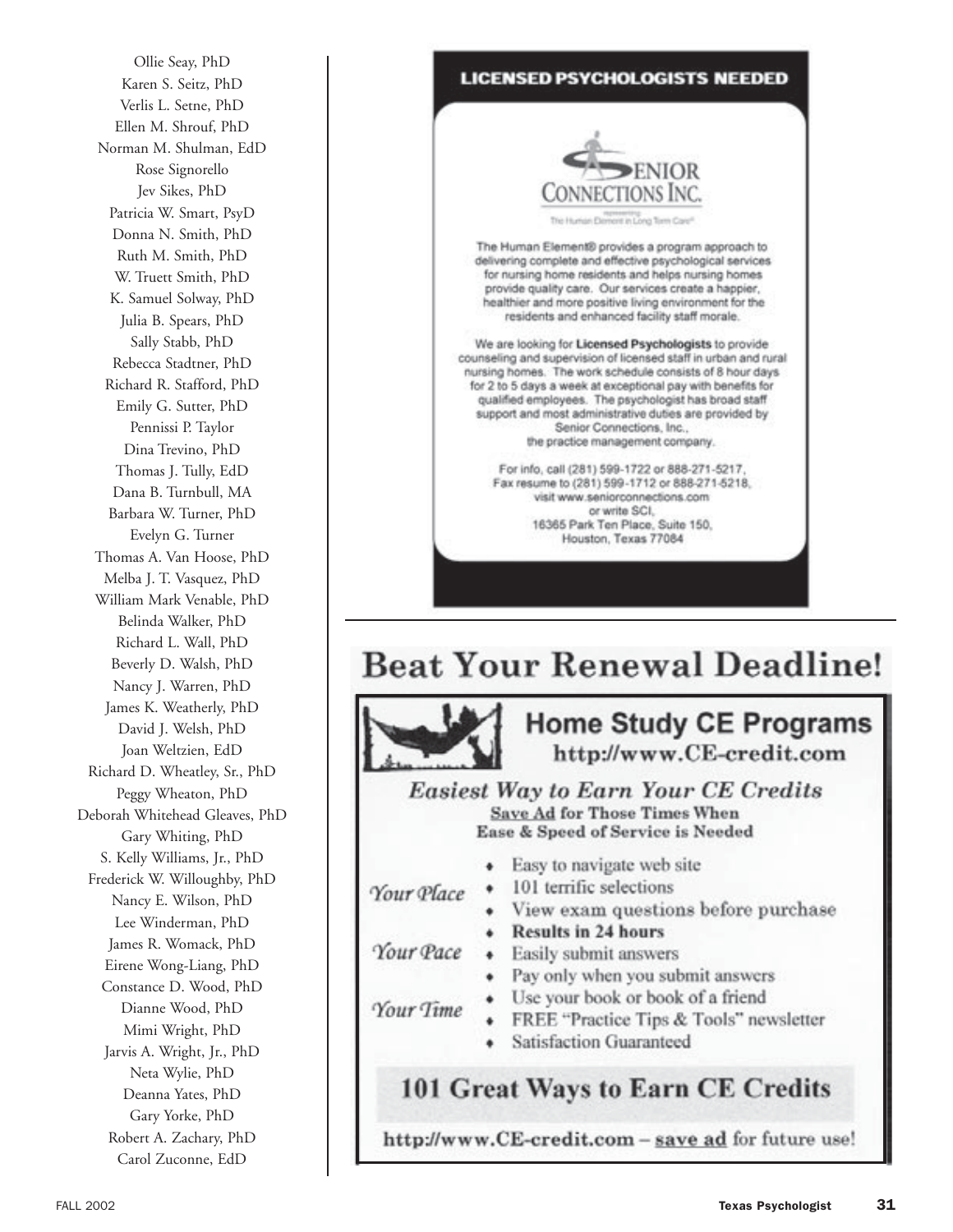# **Are All Professional Liability Insurance Programs Truly Alike?** In a word, No.

And the people behind the program help make the difference. At Rockport Insurance Associates, we share common values and common goals with you. You value the relationships you have developed with your clients. So do we, You believe in responding appropriately to those clients' needs. So do we,

SSOCIAT

#### Program highlights include:

- · Friendly, knowledgeable people to assist you when you call.
- · Policies underwritten by a company rated "A+" (Superior).
- · Policies issued and mailed within three business days.
- Third party verifications issued quickly at no additional cost to you.
- · Occurrence form policies which provide the security of knowing that coverage is provided for claims arising from covered events occurring during the policy term, no matter when the claims are made.
- · Payment plan available 50% due with application, 50% due 30 days after the policy effective date.
- Competitive rates that do not increase each year (no increase since 1996).

| Annual Client<br>Visits: | Psychologist<br>PhD, PsyD, EdD |  |  |
|--------------------------|--------------------------------|--|--|
| $0 - 250$                | \$475.00                       |  |  |
| 251-749                  | \$750.00                       |  |  |
| 750-unlimited            | \$900.00                       |  |  |

We've built our reputation serving mental health practitioners like you. Taking into account cost and service, nothing compares to Rockport Insurance Associates.



Visit us on the internet at www.rockportinsurance.com